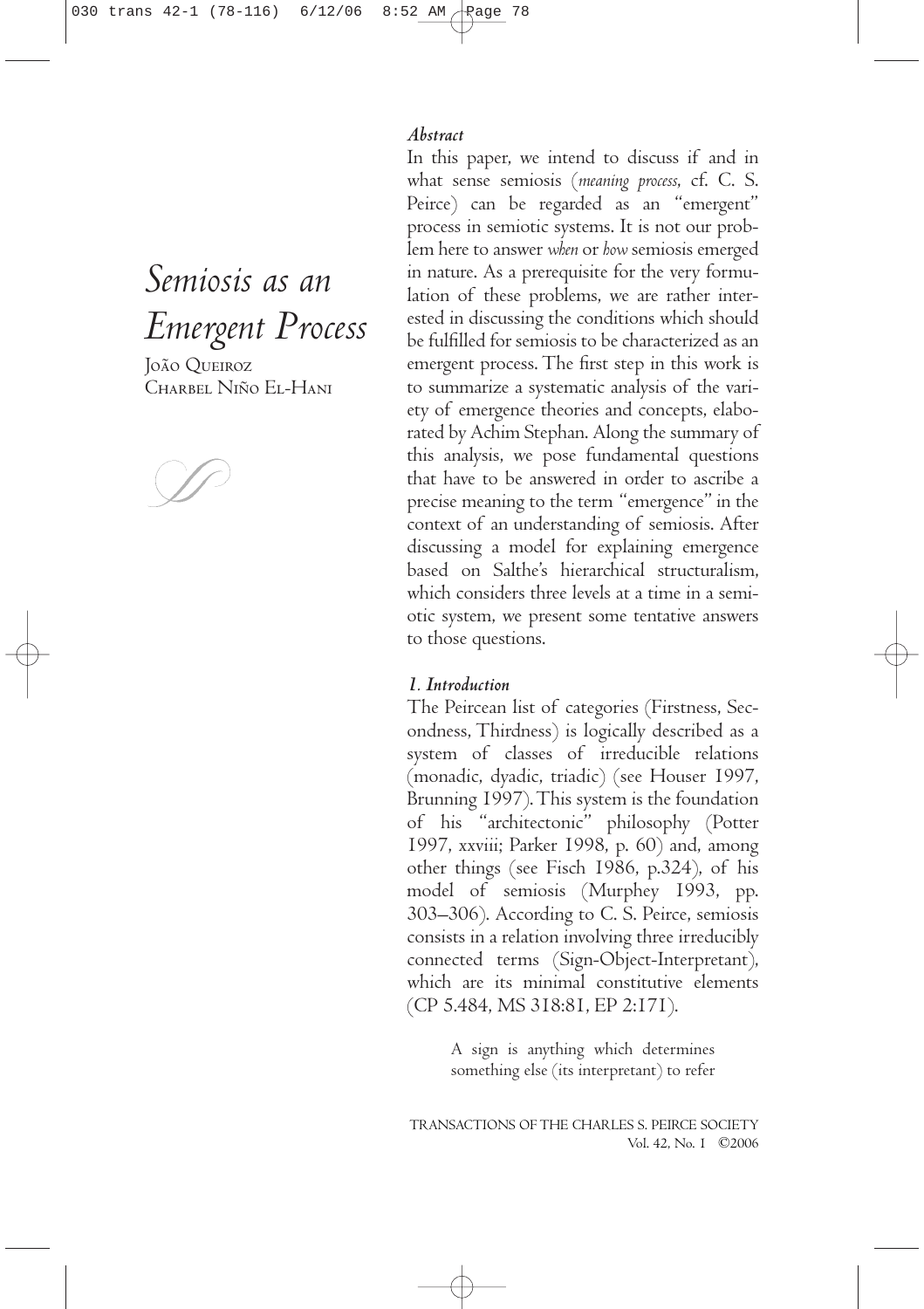to an object to which [it] itself refers (its object) in the same way, the interpretant becoming in turn a sign, and so on *ad infinitum*. (CP 2.303)

One of the most remarkable characteristics of Peirce's theory of signs is its dynamical nature. Accordingly, the complex S-O-I can be seen as the focal-factor of a dynamical process (Hausman, 1993, p. 72).

Peirce (see De Tienne 2003, Hulswit 2001, Bergman 2000) also defines a Sign as a medium for the transmission of a *form* or the transference of a *habit* embodied in the Object to the Interpretant, so as to constrain the interpreter's behavior:

. . . a *Sign* may be defined as a Medium for the communication of a Form. [...]. As a *medium*, the Sign is essentially in a triadic relation, to its Object which determines it, and to its Interpretant which it determines. [. . .] That which is communicated from the Object through the Sign to the Interpretant is a Form; that is to say, it is nothing like an existent, but is a power, is the fact that something would happen under certain conditions. (MS 793, p. 1–3; see EP 2:544, n.22 for a slightly different version, drawn from a different variant in MS 793)

In this paper, we intend to discuss if and in what sense semiosis can be regarded as an "emergent" process in semiotic systems. In our research, this problem appeared in the context of investigations about computer simulations of semiotic processes (Gomes et al. 2003a,b; Loula et al. 2005). This was due to the widespread use of the notion of "emergence" in research fields largely based on computer simulations, such as Artificial Life, Cognitive Robotics, and Synthetic Ethology (Cariani 1989; Emmeche 1994, 1997; Ronald et al. 1999; MacLennan 2001; Bedau 2002; Cangelosi and Turner 2002). In these fields, the concept of "emergence" has become so popular that they are often described as dealing with "emergent computation". Surprisingly, little discussion regarding the precise meaning of the terms "emergence", "emergent", and so on, is found in them (cf. Cariani 1989). It is fundamental, however, to ascribe a precise meaning to the concept of emergence and its derivatives whenever they are applied to any domain of phenomena or theories. This is our basic intention here, as it concerns semiotic phenomena.

A systematic approach to this topic seems to be crucial also in the domain of semiotic investigations in themselves, particularly regarding the debates in the context of Peirce's metaphysics and evolutionary cosmology. However, we do not find in these debates (e.g., Parker, 1998; Nöth 1994; Kruse, 1994) any technical or detailed discussion of the possible relationships between the concepts of semiosis and emergence.

It is not our problem in this paper to answer *when* or *how* semiosis emerged in the universe. Rather, we are interested in discussing the conditions which should be fulfilled for semiosis to be characterized as an emergent process. Our arguments presuppose the existence of semiotic systems,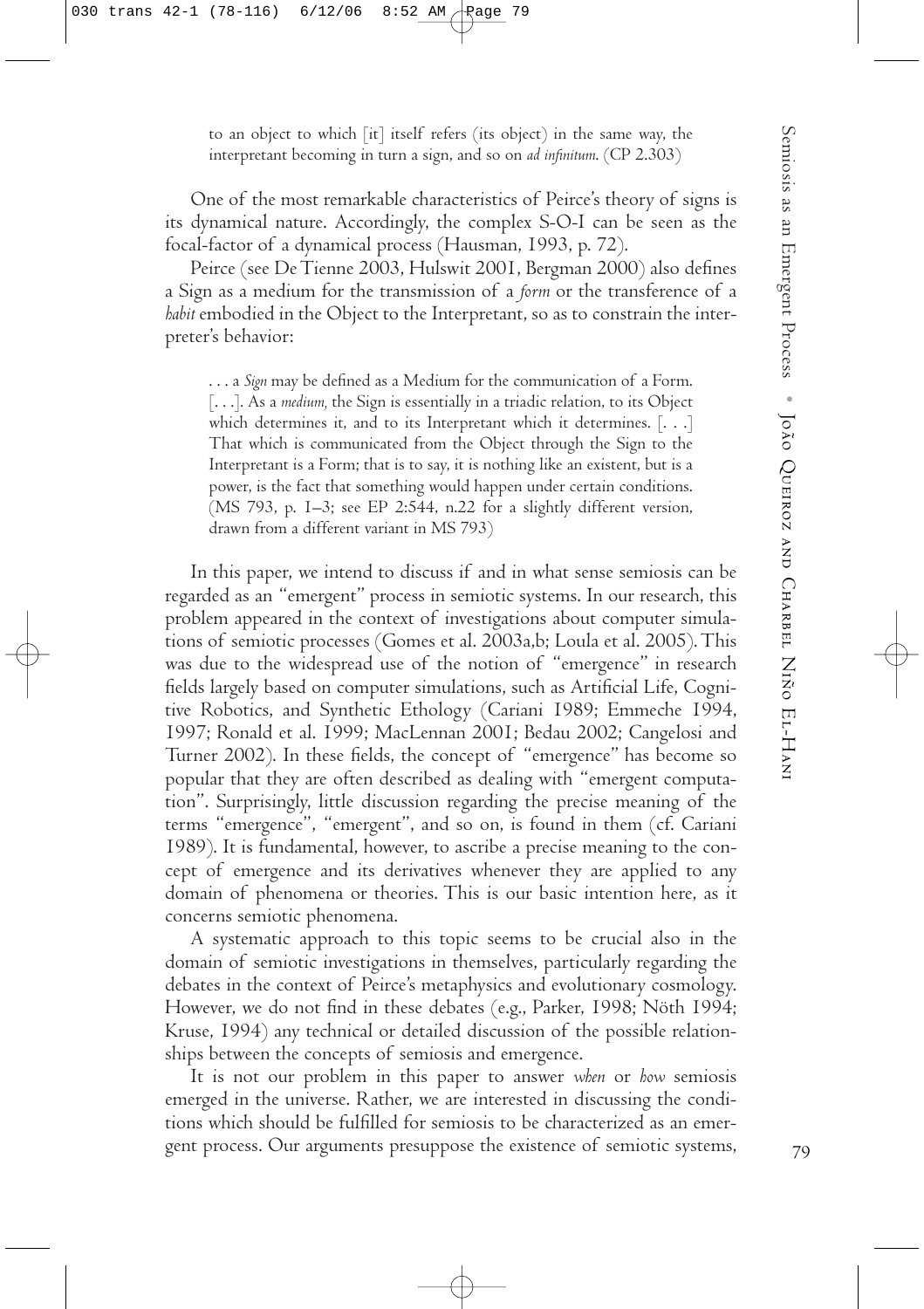which instantiate semiosis, but we don't take a stance regarding the possibility that semiosis may have in some sense preceded such systems.

In the next section, we will summarize a systematic analysis of the variety of emergence theories and concepts developed by Stephan (1998, 1999). This will lead us to pose fundamental questions that have to be answered in order to ascribe a precise meaning to the term "emergence" in the context of an analysis of semiosis. Then, we will employ Salthe's (1985) hierarchical structuralism as a basis for developing a model for explaining the emergence of semiosis in systems which produce, process, and interpret signs. Finally, we will propose some tentative answers to the questions we raised along the presentation of Stephan's analysis.

## *2. Central Characteristics of Emergentism:*

## *What Questions About Semiosis Do They Raise?*

Semiosis can be described as an "emergent" process in semiotic systems. But what do we exactly mean by this idea? To provide a clear answer to this question is particularly important, in view of the revitalization of the emergence debate in the 1990s (Kim 1998, 1999; Stephan 1999; Cunningham 2001; Pihlström 2002; El-Hani 2002), which made the term "emergence" and its derivatives much more popular than they had been throughout the whole  $20<sup>th</sup>$  century. This is particularly true of research on computer models of non-linear dynamical systems, complex systems research, artificial life, cognitive sciences, etc. . . In the case of Alife, for instance, Langton (1989, p. 2) even states that the key concept in this field is that of "emergent behavior".

As the concept of emergence is increasingly used, it becomes more and more important to avoid employing it in vague and imprecise ways, inasmuch as this concept has carried for a long time a burdensome load of confusion about its metaphysical and epistemological aspects. In fact, the price of being careless about the use of this concept is already surfacing in the current debates about emergence, in the form of a certain perplexity about what is really meant by "emergence", "emergent properties", and so on.

In this paper, we intend to apply the concept of emergence to the domain of semiotic phenomena in a precise manner, with the purpose of stimulating a more thoroughgoing dialogue between the philosophical traditions of semiotics and emergentism. For the sake of our arguments, we will employ a systematic analysis of emergence theories and concepts developed by Stephan (1998, 1999). Along the summary of this analysis, we will pose fundamental questions that have to be answered in order to characterize semiosis as an "emergent process".

The term "emergence" is often employed in an intuitive and ordinary way, referring to the idea of a "creation of new properties". This idea comes back to one of the original sources of the emergentist thinking, the works of the British psychologist Conwy Lloyd Morgan. As Emmeche and colleagues (1997) show, a discussion of the key concepts in this idea, "novelty", "property", and "creation", can result in an understanding of some of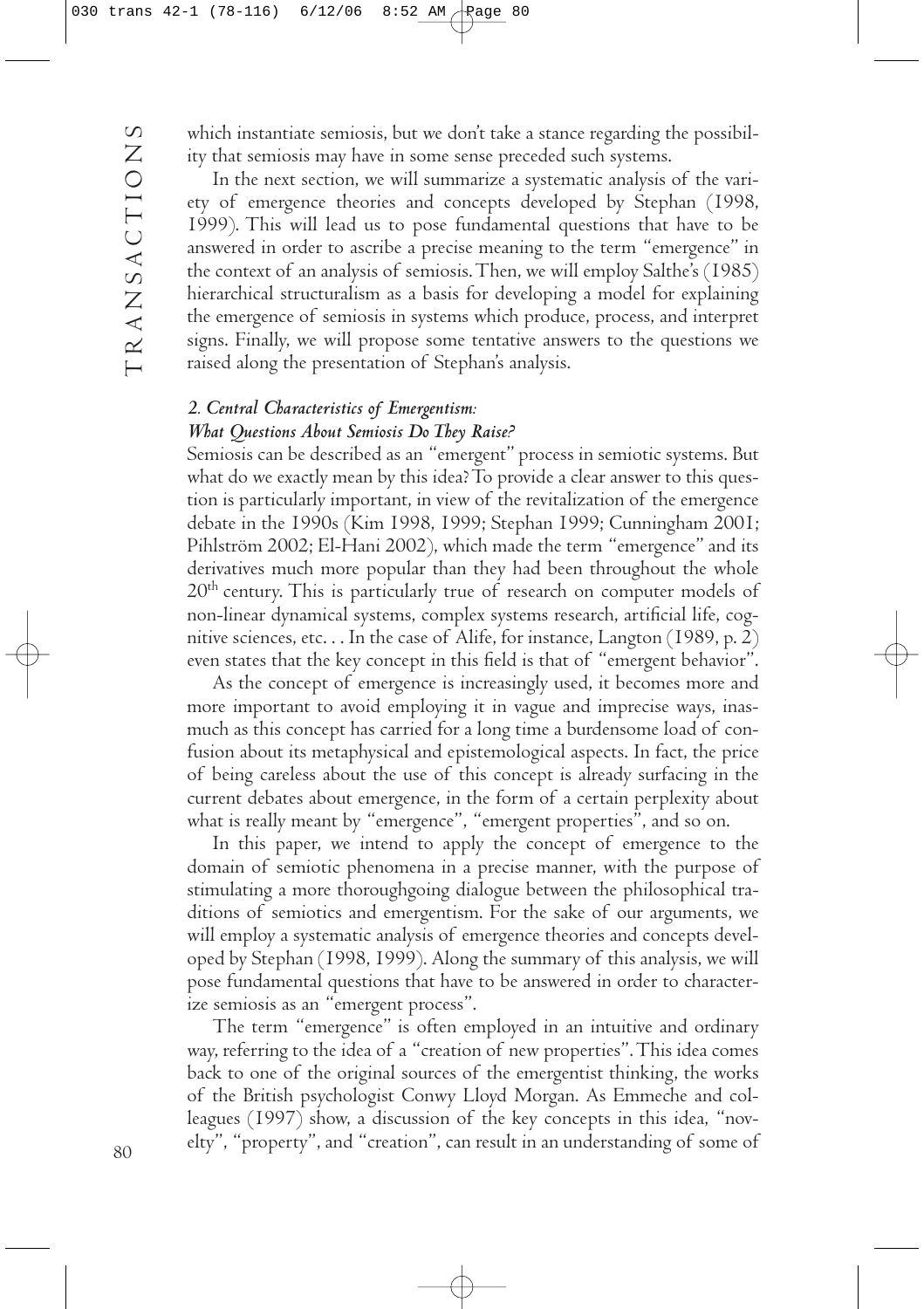the main issues in emergentism. Nevertheless, this idea is not enough for grasping the concept of emergence, mainly because it is focused on characteristic claims of one type of emergentism, namely, "diachronic emergentism" (see below).

In a technical sense, "emergent" properties can be understood as *a certain class* of higher-level properties related *in a certain way* to the microstructure of *a class of systems*. It is part of the task of an emergence theory to fill in the open clauses in this definition (shown in italics). It should provide, among other things, an account of which systemic properties of a class of systems are to be regarded as "emergent" and offer an explanation of how they relate to the microstructure of such systems. Moreover, it should establish which systems exhibit a certain class of emergent properties. If we extend this definition to encompass processes, $<sup>I</sup>$  a first question to be answered in order to</sup> characterize semiosis as an emergent process concerns the demarcation of the class of systems which show semiosis. We can frame it as follows: (1) what is a semiotic system?

There is no unified emergence theory. Rather, emergence theories come in various shapes and flavors. Nevertheless, it is possible to recognize in the diversity of emergence theories a series of central characteristics (Stephan 1999, chapter 3; cf. also Stephan 1998). In the following sections, we will discuss in detail the fundamental tenets of emergentist philosophies, at least in their scientifically-compatible versions. Nevertheless, for some readers already familiar with emergentism, it may be unnecessary to go through all these details. Accordingly, we will present in the next paragraph a brief overview of these basic concepts, so that any reader who wishes to skip the remainder of section 2 and section 3 can follow the argument continuing from section 4.

In scientifically-compatible accounts, emergentism is a naturalistic and physicalistic position, according to which the evolution of physically constituted systems show, from time to time, critical turning points, in which new organizational patterns arise, and, thus, new classes of systems exhibiting novel properties and processes. Among these novel properties and processes, emphasis is given to emergent properties, a particular class of systemic properties (i.e., properties observed at the level of the whole, but not of the parts). Emergent properties are not treated, in a scientifically-compatible emergentist philosophy, as free-floating properties, but rather they are conceived as being grounded on the system's microstructure, by which they are synchronically determined. But, despite synchronic determination, emergentists also treat these properties as irreducible, basically in two different senses: (i) emergent properties can be irreducible because they cannot be analyzed in terms of the behavior of a system's parts (unanalyzability), or (ii) because they depend on the parts' behavior within a system of a given kind, and this behavior, in turn, does not follow from the parts' behavior in isolation or in other (simpler) kinds of system (non-deducibility). This latter concept of irreducibility is related to a rather important but quite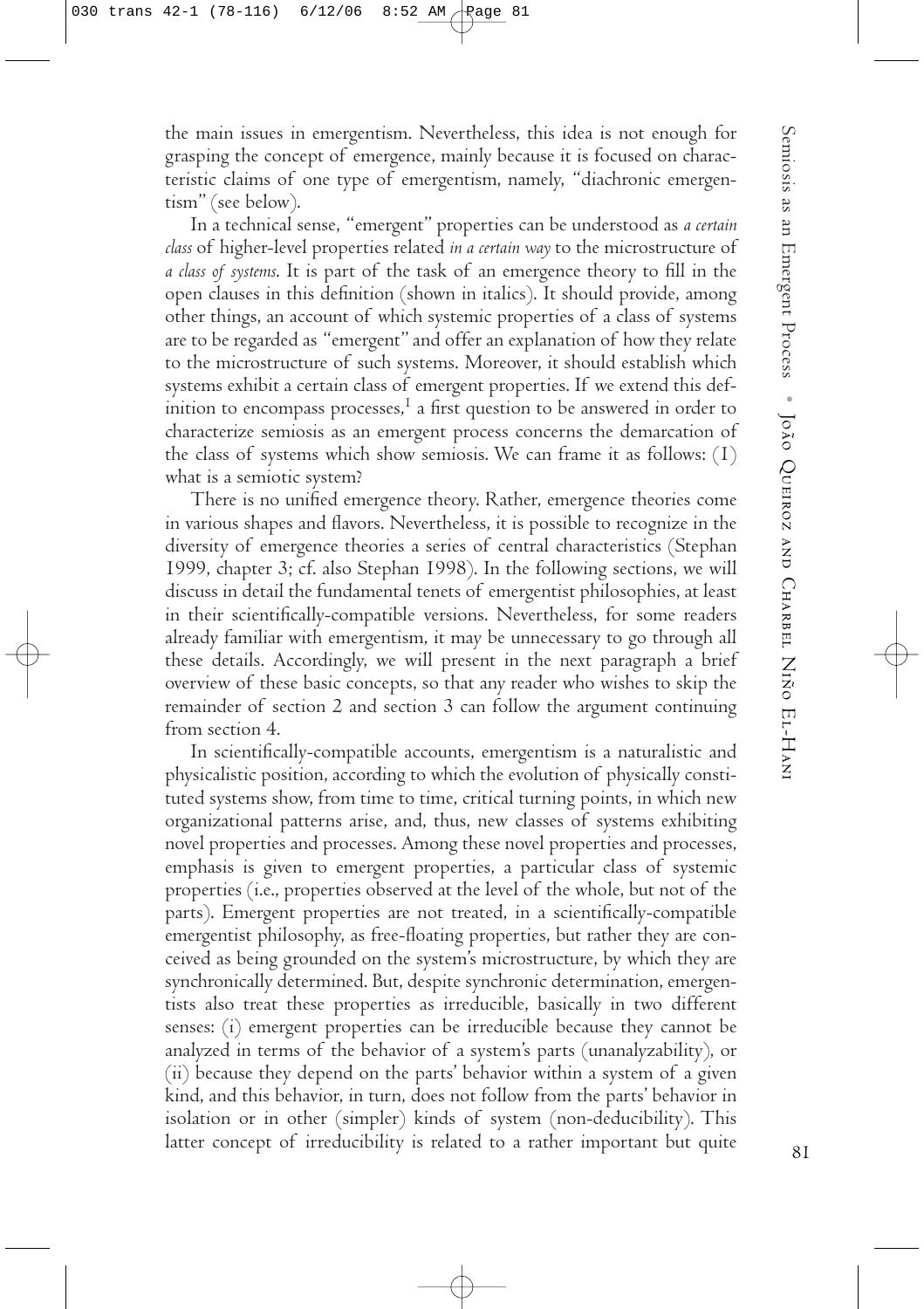controversial idea in emergentism, that of a downward determinative influence of the system as a whole on the behavior of its parts, from which follows the non-deducibility of the latter behavior (downward determination). Finally, another fundamental tenet opposes reductionistic treatments of emergent processes and properties, and, consequently, of the systems exhibiting them, in principle theoretical unpredictability, i.e., the idea that emergent properties or processes are not only novel but also cannot be theoretically predicted before their first appearance. After this overview, we will now delve into a detailed discussion about each of these basic ideas.

First, emergentists should, in a scientific spirit, be committed to *naturalism*, claiming that only natural factors play a causal role in the evolution of the universe. Even though naturalism and materialism (or, for that matter, physicalism) philosophically do not coincide, it is the case that, in the current scientific picture, a naturalistically-minded emergentist should also stick to the idea that all entities consist of physical parts. This thesis can be labeled "*physical monism"*: there are, and will always be, only physically constituted entities in the universe, and any emergent property or process is instantiated by systems that are exclusively physically constituted. Therefore, we can pose the following question: (2) are semiotic systems exclusively physically constituted?

A second characteristic mark of emergentism is the notion of *novelty*: new systems, structures, processes, entities, properties, and dispositions are formed in the course of evolution. This idea entails the following question: (3) do semiotic systems constitute a new class of systems, instantiating new structures, processes, properties, dispositions, etc.?

Emergence theories require, thirdly, a distinction between *systemic* and *non-systemic properties*. A property is systemic if and only if it is found at the level of the system as a whole, but not at the level of its parts. Conversely, a non-systemic property is also observed at the parts of the system. If we similarly propose a distinction between systemic and non-systemic processes, the next question can be raised: (4) can semiosis be described as a systemic process?

A fourth characteristic of emergence theories is the assumption of a *hierarchy of levels of existence*. Thus, it is also necessary to answer the following question to convincingly characterize semiosis as an emergent process: (5) how should we describe levels in semiotic systems and, moreover, how do these levels relate to the emergence of semiosis?

A fifth characteristic is the thesis of *synchronic determination*, a corollary of physical monism: a system's properties and behavioral dispositions depend on its microstructure, i.e., on its parts' properties and arrangement; there can be no difference in systemic properties without there being some difference in the properties of the system's parts and/or in their arrangement.<sup>2</sup> The next question to be addressed, then, is the following: (6) in what sense can we say (and explain) that semiosis, as an emergent process in semiotic sys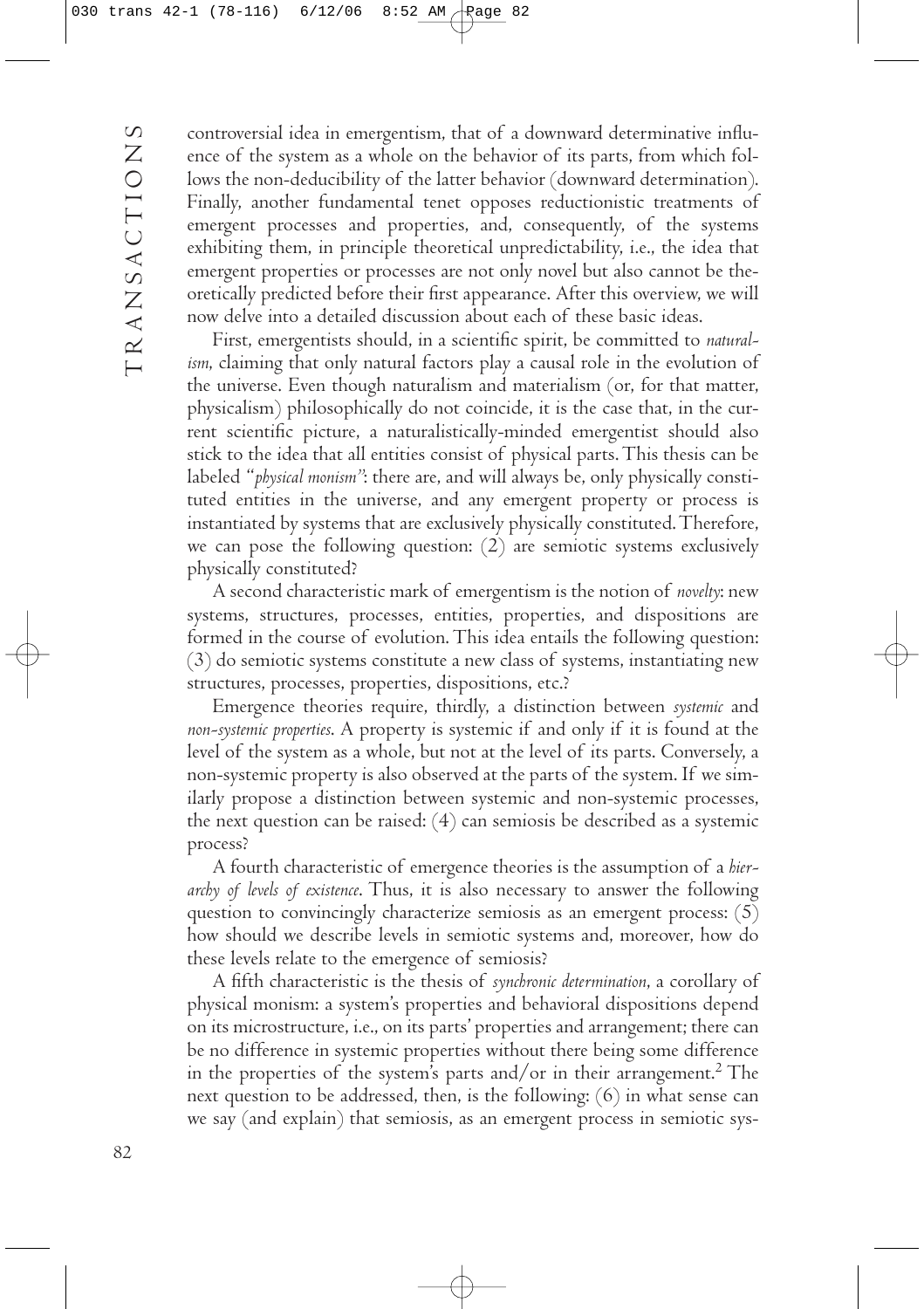tems, is synchronically determined by the properties and arrangement of its parts?

Sixthly, although some emergentists (e.g., Popper in Popper & Eccles [1977] 1986) have subscribed to indeterminism, one of the characteristics of emergentism (at least in the classical British tradition $^3$ ) is a belief in *diachronic determination*: the coming into existence of new structures would be a deterministic process governed by natural laws (Stephan 1999, p. 31). This is certainly one feature of classical emergence theories which is incompatible with Peirce's theoretical framework, as he rejected the belief in a deterministic universe (CP 6.201). But this does not preclude the treatment of emergence in connection to a Peircean account of semiosis, as there are also emergence theories committed to indeterminism. It is not necessary at all to be imprisoned in the old British tradition of emergentist thought.

Seventhly, emergentists are committed to the notion of the *irreducibility* of a systemic property designated as "emergent". An eighth important notion used is that of *unpredictability* (in principle). We should, then, pose two more questions: (7) in what sense can we say that semiosis, as observed in semiotic systems, is irreducible? (8) in what sense can we claim that the instantiation of semiosis in semiotic systems is unpredictable in principle?

Finally, the ninth characteristic of emergentism is the idea of *downward causation*: novel structures or new kinds of states of "relatedness" of preexistent objects manifest downward causal efficacy, determining the behavior of a system's parts. Given this idea, yet another question should be raised: (9) is some sort of downward causation involved in semiosis? We will discuss these latter notions in a fine-grained manner in the next section.

#### *3.Varieties of Emergentism: What Questions About Semiosis Do They Raise?*

Several different emergence theories have been proposed throughout the  $20<sup>th</sup>$  century. The characteristic marks discussed above allow one to define several varieties of emergentism, significantly differing from one another in strength (see Stephan 1998; 1999, chapter 4).

For the sake of our arguments, we will consider just three basic varieties of emergentism—*weak*; *synchronic*; and *diachronic* emergentism.4 Weak emergentism assumes (1) physical monism, (2) a distinction between systemic and non-systemic properties, and (3) synchronic determination. This comprises the minimal conditions for a physicalist emergentist philosophy. Thus, weak emergentism is the common basis for all stronger physicalist emergence theories. However, this view in itself is weak enough to be compatible with reductive physicalism (Stephan 1998, p. 642; 1999, p. 67). Consequently, weak emergentism faces a fundamental problem as regards the basic motivations underlying the efforts of most emergence theorists, who typically take emergentism to be by definition an anti-reductionist stance.

In this work, we intend to characterize semiosis as an emergent process in a stronger sense. Therefore, we have to analyze in more detail the concepts of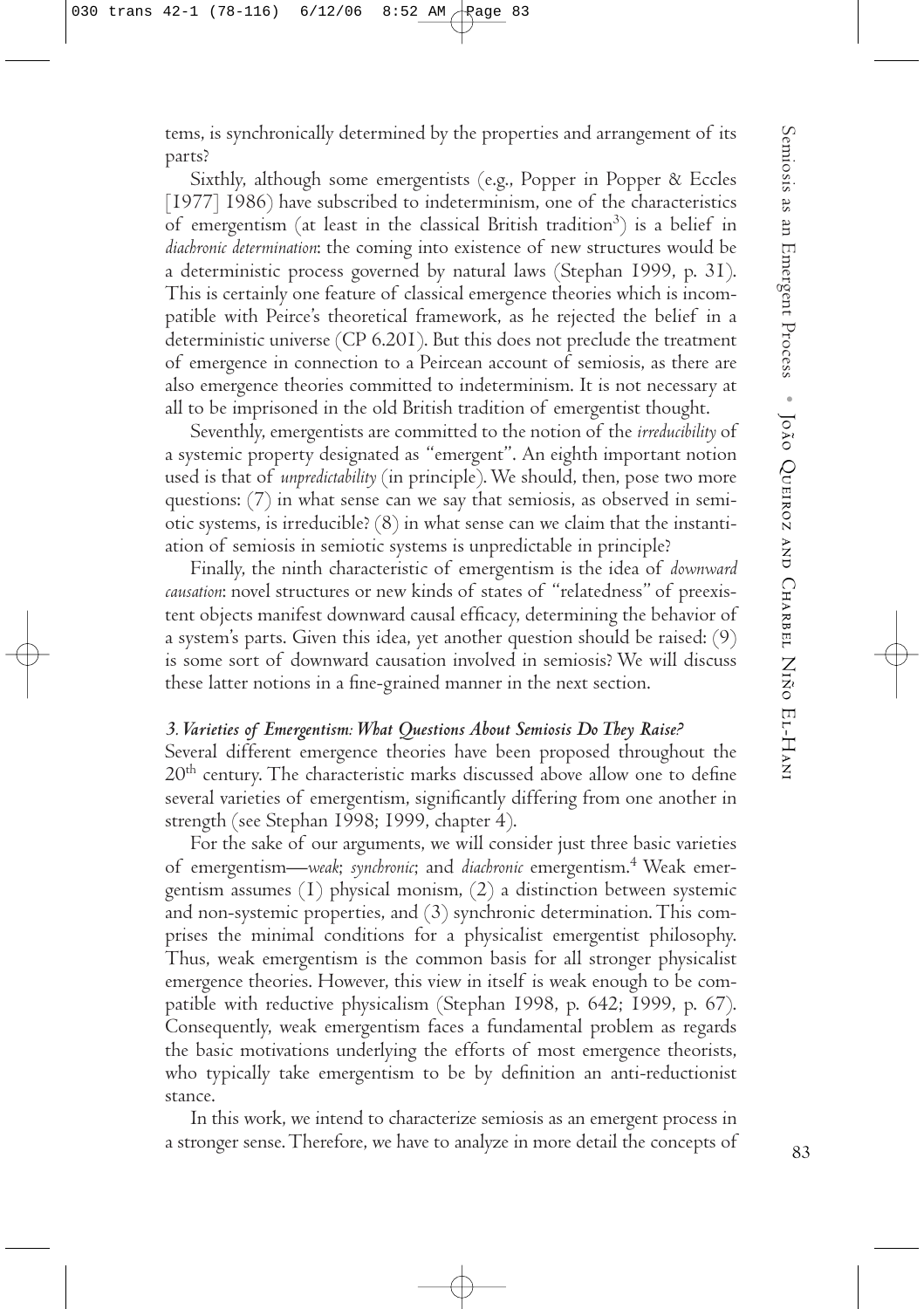"irreducibility" and "unpredictability", assumed in stronger forms of emergence theories, committed to synchronic and/or diachronic emergentism.

Synchronic and diachronic emergentism are closely related, being often interwoven in single emergence theories, but, for the sake of clarity, it is important to distinguish between them. Synchronic emergentism is primarily interested in the relationship between a system's properties and its microstructure. The central notion in synchronic emergentism is that of *irreducibility*. Diachronic emergentism, by its turn, is mainly interested in how emergent properties come to be instantiated in evolution, focusing its arguments on the notion of *unpredictability*.

## *Modes of Irreducibility*

By adding to the three tenets of weak emergentism the thesis of the irreducibility of systemic properties, synchronic emergentism yields a doctrine incompatible with reductive physicalism. Stephan (1998, pp. 642–43; 1999, p. 68) distinguishes between two kinds of irreducibility. The first notion is based on the behavioral unanalyzability of systemic properties:

 $(I<sub>I</sub>)$  [Irreducibility as unanalyzability] Systemic properties which cannot be analyzed in terms of the behavior of a system's parts are necessarily irreducible.

This notion plays an important role in the debates about qualia and is related to a first condition for reducibility, namely, that a property *P* will be reducible if it follows from the behavior of the system's parts that the system exhibits *P*. Conversely, a systemic property *P* of a system *S* will be irreducible if it does not follow, even in principle, from the behavior of the system's parts that *S* has property *P*.

A second notion of irreducibility is based on the non-deducibility of the behavior of the system's parts:

 $(I_2)$  [Irreducibility of the behavior of the system's parts] A systemic property will be irreducible if it depends on the specific behavior the parts show within a system of a given kind, and this behavior, in turn, does not follow from the parts' behavior in isolation or in other (simpler) kinds of system (cf. Stephan 1998, p. 644).

It is here that the notion of downward causation (DC) enters the scene: there seems to be some downward causal influence of the system where a given emergent property *P* is observed on the behavior of its parts, as we are not able to deduce this behavior from the behaviors of those very same parts in isolation or as parts of different kinds of system. A second condition for reducibility is violated in this case. This condition demands "that the behavior the system's parts show when they are part of the system follows from the behavior they show in isolation or in simpler systems than the system in question" (Stephan 1998, p. 643). It follows from this condition that a sys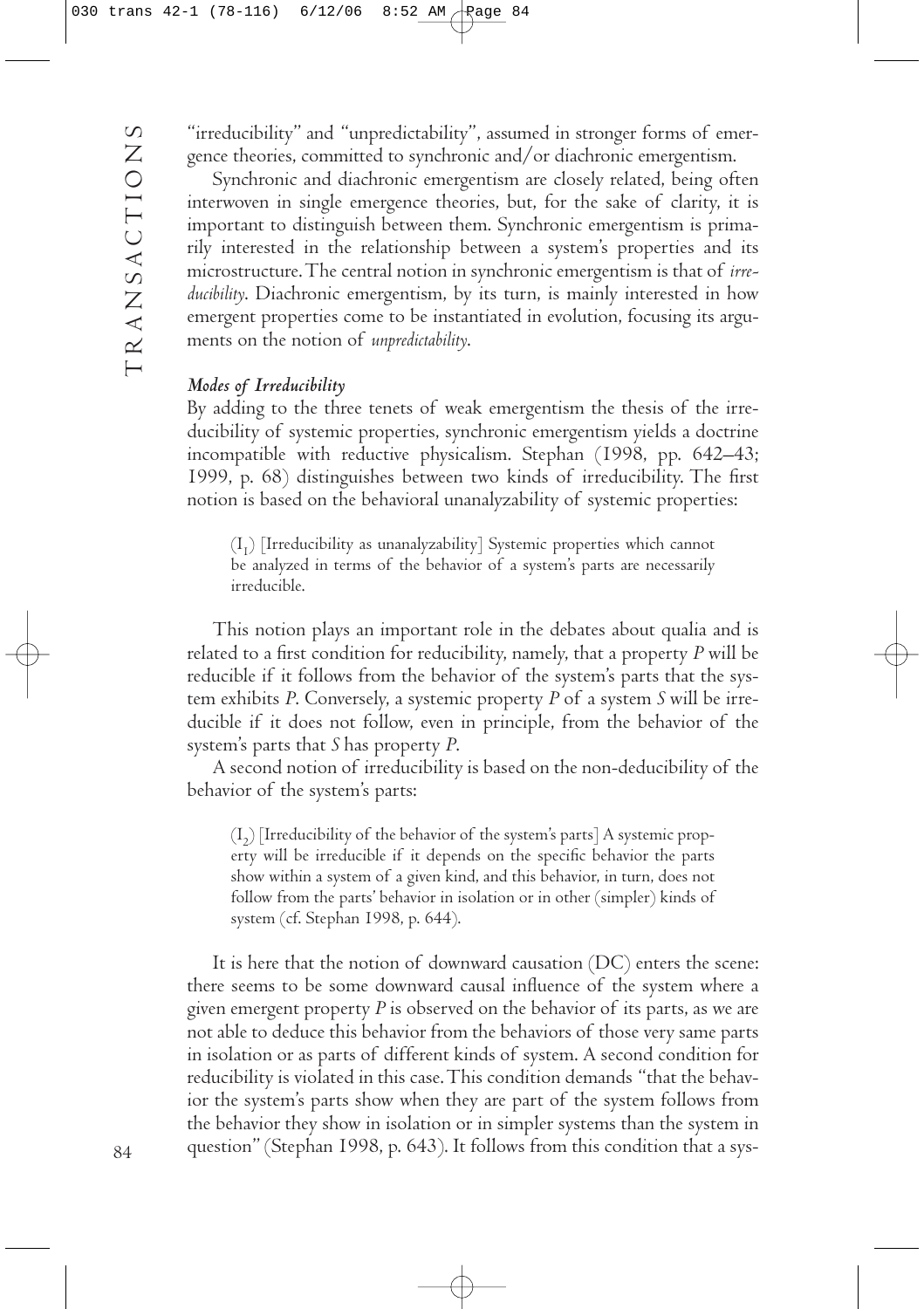temic property *P* of a system *S* will be irreducible if it does not follow, even in principle, from the behavior of the system's parts in systems simpler than *S* how they will behave in *S*, realizing property *P*.

More recently, Stephan, along with other authors, grasped the notions of irreducibility as unanalyzability and as non-deducibility of the behavior of the system's parts in two conditions for emergence they call "vertical" and "horizontal" (Boogerd *et al.,* in press).

Taking Broad's works (1919, 1925) as a starting point, Boogerd *et al.* (in press) distinguish between two independent conditions for emergence that Broad himself did not explicitly differentiate (Figure 1). A systemic property  $P_p$  of a system  $R(A,B,C)$  is emergent if either of these conditions is fulfilled. The vertical condition captures the situation in which a systemic property  $P<sub>R</sub>$  is emergent because it is not explainable, even in principle, with reference to the properties of the parts, their relationships within the entire system *R*(*A*,*B*,*C*), the relevant laws of nature, and the required composition principles. The horizontal condition grasps the situation in which a systemic property  $P<sub>p</sub>$  is emergent because the properties of the parts within the system *R*(*A*,*B*,*C*) cannot be deduced from their properties in isolation or in other wholes, even in principle. Since these two conditions are independent, there are two different possibilities for the occurrence of emergent properties: (i) a systemic property  $P<sub>R</sub>$  of a system *S* is emergent if it does not follow, even in principle, from the properties of the parts within *S* that *S* has property  $P_k$ ; and, (ii) a systemic property  $P_k$  of a system *S* is emergent, if it does not follow, even in principle, from the properties of the parts in systems different from *S* how they will behave in *S*, realizing  $P_p$ .

The vertical condition for emergence expresses in a different way the idea of unanalyzability. Even if we know (i) what properties and relations *A*, *B*, and *C* show within the system *R*(*A*,*B*,*C*), (ii) the relevant laws of nature, and (iii) all necessary composition principles, yet we will not be able to deduce that the system has property  $P<sub>p</sub>$ . This is a case in which the condition of analyzability is violated, as it does not follow, even in principle, from the behavior of the parts *A*, *B*, and *C* in system  $R(A,B,C)$  that the system has *PR*. This is basically the idea of emergence that appears in most metaphysical discussions, particularly in discussions about qualia (see, *e.g.*, Levine 1983, 1993; Kim 1999). As Boogerd et al. (in press) comment, if some phenomenon is emergent in this sense, it will be fundamental and irreducible, in the sense that it is neither predictable nor explainable in terms of the properties and relations of the system's own constituents.

The horizontal condition for emergence expresses in a different way the idea of irreducibility based on the non-deducibility of the behavior of the system's parts. In this case, if we know the structure of the system *R*(*A*,*B*,*C*), we will be able to explain and predict the behavior of the parts within it, and, also, the instantiation of the systemic property  $P<sub>p</sub>$ .

Boogerd *et al.* (in press) discuss the resources available for deducing the behavior of the parts within *R*(*A*,*B*,*C*) from other kinds of systems, in order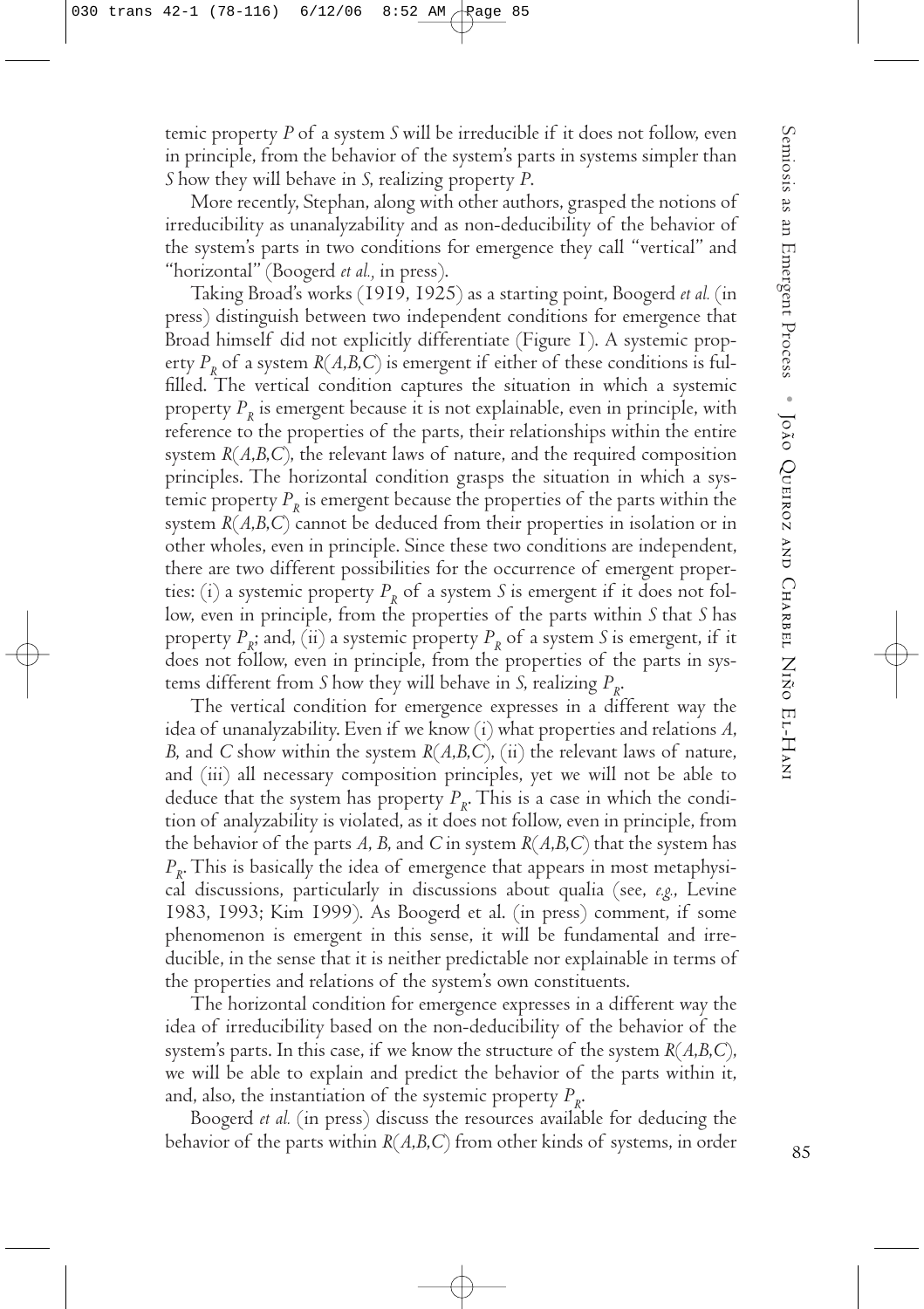

**Figure 1:** Vertical and horizontal conditions for emergence. *A*, *B*, and *C* are the parts making up the system  $R(A,B,C)$ , which shows  $P_R$ , a systemic property.  $S_1(A,B)$ ,  $S_2(A,C)$ , and  $S_3(B,C)$  are simpler systems including these parts.  $T_1(A,B,D)$  is a system with the same number of parts, and  $T_2(A, C, D, F)$  is a system with more parts than  $R(A, B, C)$ . The diagonal arrow represents Broad's idea of emergence. The horizontal and vertical arrows capture the two conditions implicit in Broad that Boogerd *et al.* (in press) made explicit. (From Boogerd *et al.,* in press).

to establish what would be the proper basis for such a deduction. We may deduce the behavior of the parts in *R*(*A*,*B*,*C*) from their behavior in systems of greater, equal, or less complexity. As Figure 1 shows, the possible bases for deduction of the parts' behavior in *R*(*A*,*B*,*C*) include: (i) more complex systems, such as  $T_2(A, C, D, F)$ ; (ii) systems with the same degree of complexity, such as  $T_1(A,B,D)$ ; (iii) simpler systems, such as  $S_1(A,B)$ ,  $S_2(A,C)$ , and  $S_3(B,C)$ ; and (iv) the parts *A*, *B*, and *C* in isolation.<sup>5</sup> Boogerd *et al.* (in press) convincingly argue that only (iii) is an interesting basis for deduction since (iv) trivializes emergence—as, in this case, each and every property of a system would seem to be 'emergent' —, and (i) and (ii) trivialize nonemergence—since, in this case, each and every property of a system would seem to be 'non-emergent'. They conclude that the key case for understanding the horizontal condition for emergence is (iii), in which we attempt to deduce the behavior of *R*(*A*,*B*,*C*) or its parts on the basis of less complex systems.

A more fine-grained analysis of the irreducibility concept naturally leads to a reframing of the seventh question raised above: (7) Which interpretation of irreducibility is more adequate to understand Peirce's claims about the irreducibility of semiosis? Furthermore, the explanation of irreducibility as non-deducibility makes it evident that question 9, "is some sort of downward causation involved in semiosis?", should be posed in connection with this particular interpretation. This raises a number of difficult ques-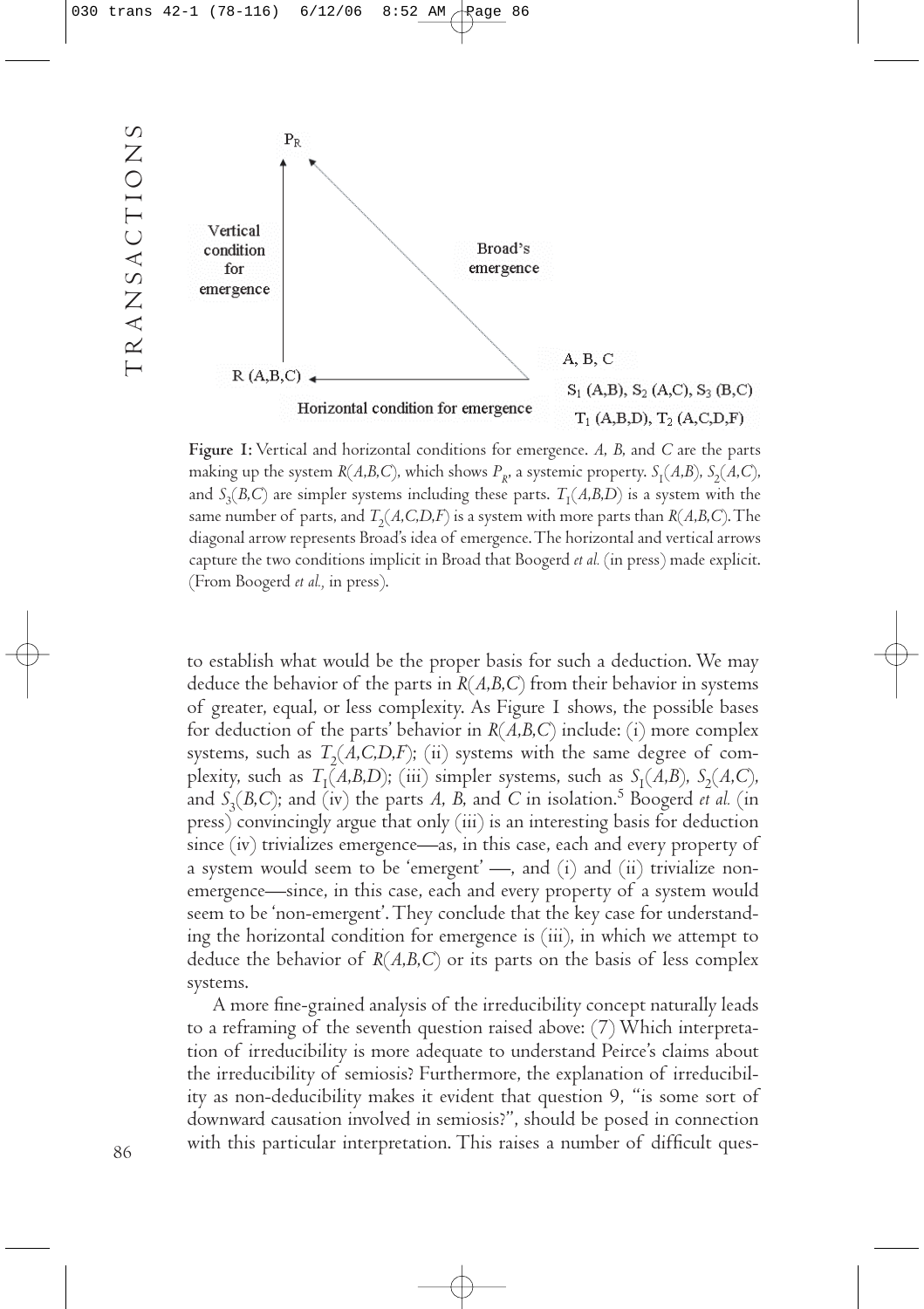tions, as the problem of downward causation (DC) is the most debated in the contemporary literature on emergence (see, e.g., Schröder 1998; Stephan 1999; Andersen et al. 2000; El-Hani & Emmeche 2000; El-Hani 2002; Hulswit, in press). Therefore, we will not pursue this debate here in all its details. Rather, we will discuss some central ideas and controversies about DC, in order to subsequently consider them with regard to semiotic phenomena.

## *Downward Causation*

Emmeche and colleagues (2000) identified three versions of DC, each making use of a particular way of interpreting the causal mode (or modes) involved in the influence of a whole over its parts: strong, medium, and weak DC. Strong DC interprets the causal influence of a whole over its parts as a case of ordinary, efficient causation. Nevertheless, we need to postulate that there is a sharp distinction between a higher and a lower level, each being constituted by different kinds of substances, if we want to claim that a higher level exerts an efficient causal influence over a lower one (Emmeche et al. 2000; Hulswit, in press). Strong DC implies, thus, substance dualism, and this makes it, in turn, quite untenable in a current scientific understanding of emergence. Moreover, this notion faces a number of other important difficulties. If we consider the standard case in discussions about DC, i.e., "reflexive" and "synchronic" downward causation (Kim 1999), in which some activity or event involving a whole at a time t is a cause of, or has a causal influence on, the events involving its own micro-constituents at that same time t, then a strong account of DC looks like a bizarre metaphysical bootstrapping exercise (see Symons 2002).

Symptomatically, Emmeche and colleagues (2000) emphasize that there are only two viable candidates for a scientifically-compatible account of DC, both related to an interpretation of DC as a case of synchronic formal causation: medium and weak DC. We can summarize the key points in Emmeche and colleagues' arguments for medium DC as follows: (i) a higher-level entity comes into being through the realization of one amongst several possible lower-level states. (ii) In this process, the previous states of the higher level operate as a "factor of selection" (p. 24) for the lower-level states. (iii) The idea of a factor of selection can be made more precise by employing the concept of "boundary conditions", introduced by Polanyi (1968) in the context of biology, particularly in the sense that higher-level entities are boundary conditions for the activity of lower levels, *constraining* which higher-level phenomenon will result from a given lower-level state. (iv) Constraints can be interpreted in terms of the characterization of a higher level by "organizational principles"—law-like regularities—that have a downward effect on the distribution of lower-level events and substances. (v) Medium DC is committed to the thesis of "constitutive irreductionism" (p. 16), namely, the idea that even though higher-level systems are ontologically constituted by lower-level entities, the higher level cannot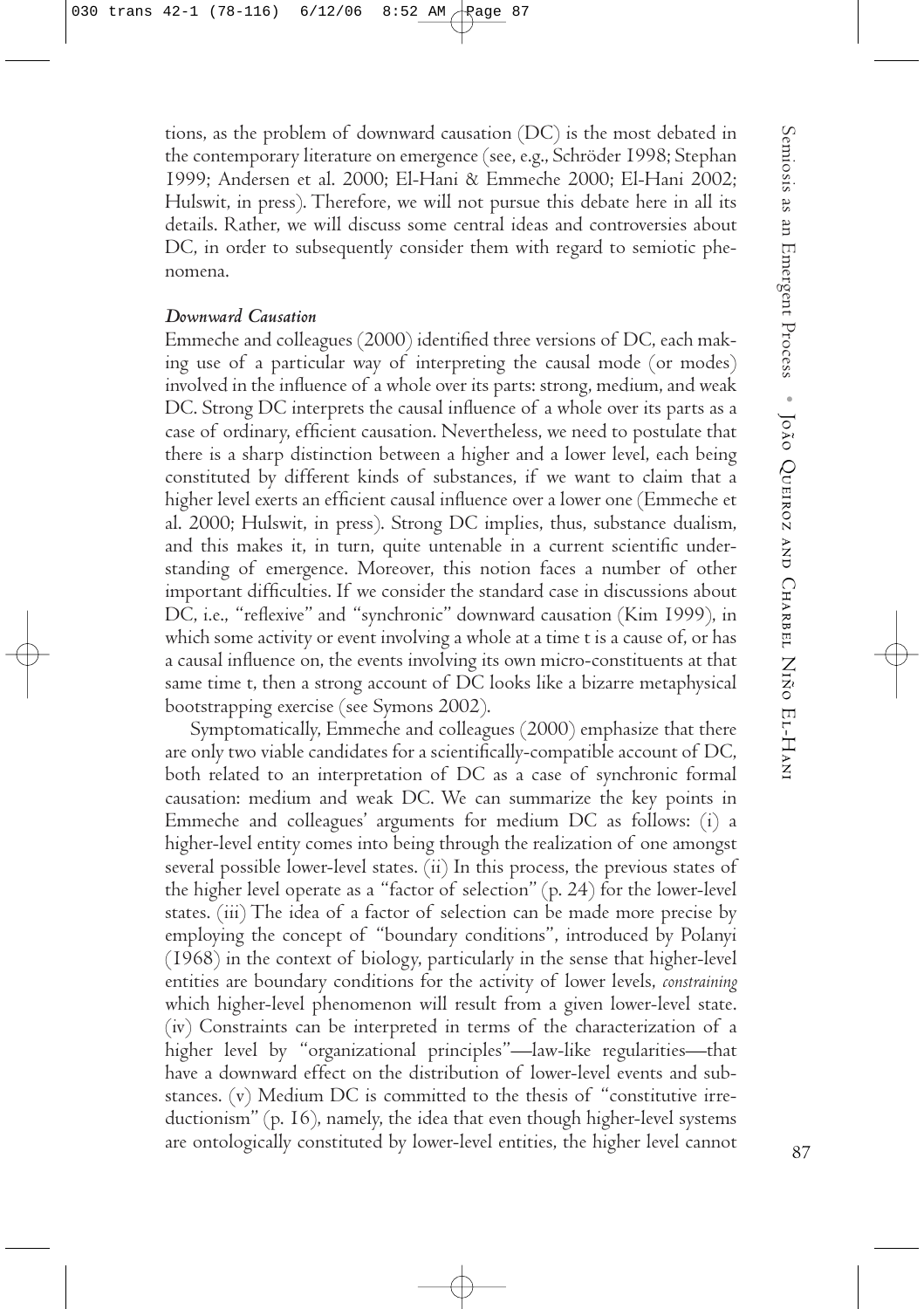be reduced to the form or organization of the constituents. (vi) Rather, the higher level must be said to "constitute its own *substance* and not merely to consist of its lower-level constituents" (p. 16, emphasis in the original), or, else, a higher-level entity should be regarded as a "real substantial phenomenon in its own right" (p. 23). (vii) This interpretation of DC may assume either a thesis they call "formal realism of levels" (p. 16), stating that the structure, organization or form of an entity is an objectively existent feature of it, which is irreducible to lower-level forms or substances, or a thesis designated as "substantial realism of levels" (p. 16), claiming that a higher-level entity is defined by a "substantial difference" from lower-level entities. Thus, an important difference between medium and strong DC seems to lie in the necessary commitment of the latter to the thesis of a "substantial realism of levels". Another difference highlighted by Emmeche and colleagues (2000, p. 25) is that "medium DC does not involve the idea of a strict 'efficient' temporal causality from an independent higher level to a lower one".

In turn, Emmeche and colleagues' (2000) treatment of weak DC can be summarized in terms of the following arguments: (i) in the weak version, DC is interpreted in terms of a "formal realism of levels", as explained above, and "constitutive reductionism" (p.  $16$ ), the idea that a higher-level entity ontologically consists of lower-level entities organized in a certain way. (ii) Higher-level forms or organization are irreducible to the lower level, but the higher-level is not a "real substantial phenomenon", i.e., it does not add any substance to the entities at the lower level. (iii) In contrast to the medium version, weak DC does not admit the interpretation of boundary conditions as constraints. (iv) If we employ phase-space terminology, we will be able to explain weak DC as the conception of higher-level entities as attractors for the dynamics of lower levels. Accordingly, the higher level is thought of as being characterized by formal causes of the self-organization of constituents on a lower level.  $(v)$  The relative stability of an attractor is taken to be identical to the downward "governing" of lower-level entities, i.e., the attractor functions as a "whole" at a higher level affecting the processes that constitute it (p. 28). (vi) The attractor also functions as a whole in another sense of the word, given that it is a general *type*, of which the single phase-space points in its basin are *tokens* (p. 29).

Even though Emmeche and colleagues' contribution to the debates about DC has a lot of merit, particularly because it stressed a diversity of DC accounts that has been often neglected and, moreover, tried to make advances in organizing the variety of such accounts, their typology faces a number of problems. But this is not an exclusive feature of their work; rather, many attempts to explain DC available in the literature are confronted with important difficulties (see Hulswit, in press).<sup>6</sup> Particularly, the distinctions between strong, medium, and weak DC should be further clarified. For instance, it seems necessary to explain in more detail in what sense strong and medium DC differ as regards the idea that a higher-level entity is a "substantial" phenomenon, or, else, how one would differentiate medium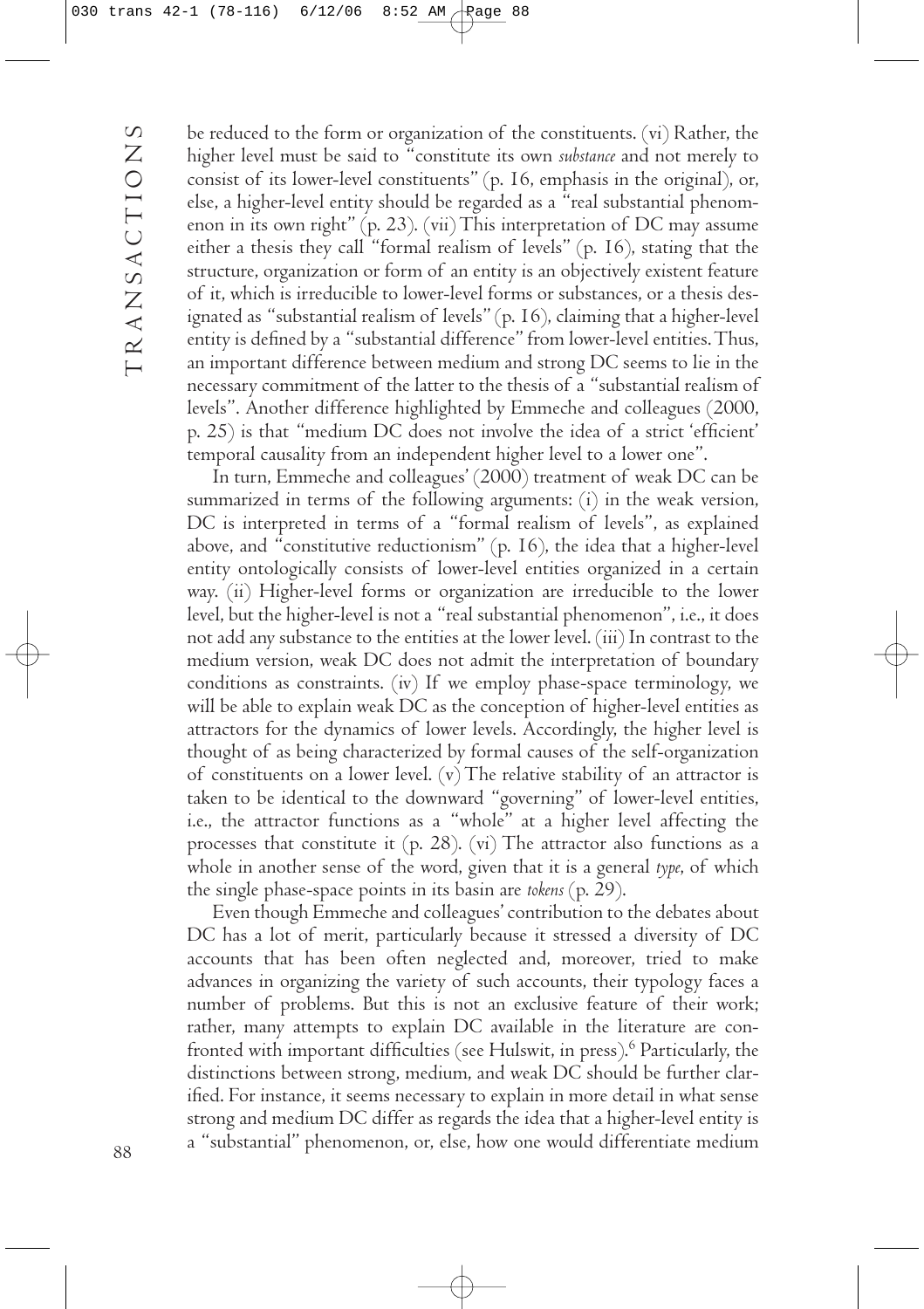versions committed to the thesis of a "substantial realism of levels" from strong DC. For the sake of our arguments, we will simply work below with an interpretation which comes close to medium DC by interpreting boundary conditions as constraints, but, at the same time, departs from it, by resolutely rejecting "constitutive irreductionism". It also comes close, thus, to weak DC. We will not try, however, to classify our account in terms of Emmeche and colleagues' typology. We will rather concentrate on explaining how we will conceive here the relationship between DC and constraints.

In order to do so, we will begin by considering that, when lower-level entities are composing a higher-level system, the set of possible relations among them is constrained, as the system causes its components to have a much more ordered distribution in spacetime than they would have in its absence. This is true in the case of both entities and processes, since processes also make the elements involved in them assume a particular distribution in spacetime. We can take a first step, then, towards explaining why the same lower-level entity can show different behaviors depending on the higher-level system it is part of.<sup>7</sup> The parts are, so as to say, "enslaved" by a particular pattern of constraints on their relations which is characteristic of systems of a given kind.

The "causes" in DC can be treated, in these terms, as higher-level general organizational principles which constrain particular lower-level processes (the "effect"), given that the particular relations the parts of a system of a given kind can be engaged in depend on how the system's structures and processes are organized. In this framework, DC can be interpreted as a "formal cause" by recasting the notion of higher-level "constraints" (or "constraining conditions"), much discussed in works about the nature of complex systems (e.g. Salthe 1985), in terms of Aristotle's set of causal concepts (see Emmeche et al. 2000, El-Hani & Pereira 2000, El-Hani & Emmeche 2000, El-Hani & Videira 2001).

As Emmeche and colleagues (2000) argue, the notion of "boundary conditions" can be used for characterizing these higher-level constraints (see also Van Gulick 1993). Polanyi (1968) argued that a living system, as a naturally designed entity, works under the control of two principles: The higher one is the principle of design or organization of the system, and this harnesses the lower one, which consists in the physical-chemical processes on which the system relies. As the physical-chemical processes at the lower level are harnessed, the components come to perform functions contributing to the maintenance of the dynamical stability of the system as a whole. The (higher-level) constraining conditions are related to the higher-level organizational principles, which restrain the activity of the components at the lower level, selecting among the set of states that could be realized by the lower level that one which will be actually realized at a given time *t*.

Hulswit (in press) recently argued that most of the discussions about DC do not really refer to causation, but rather to downward *explanation* or *determination*. He correctly pointed out that the meanings usually ascribed to the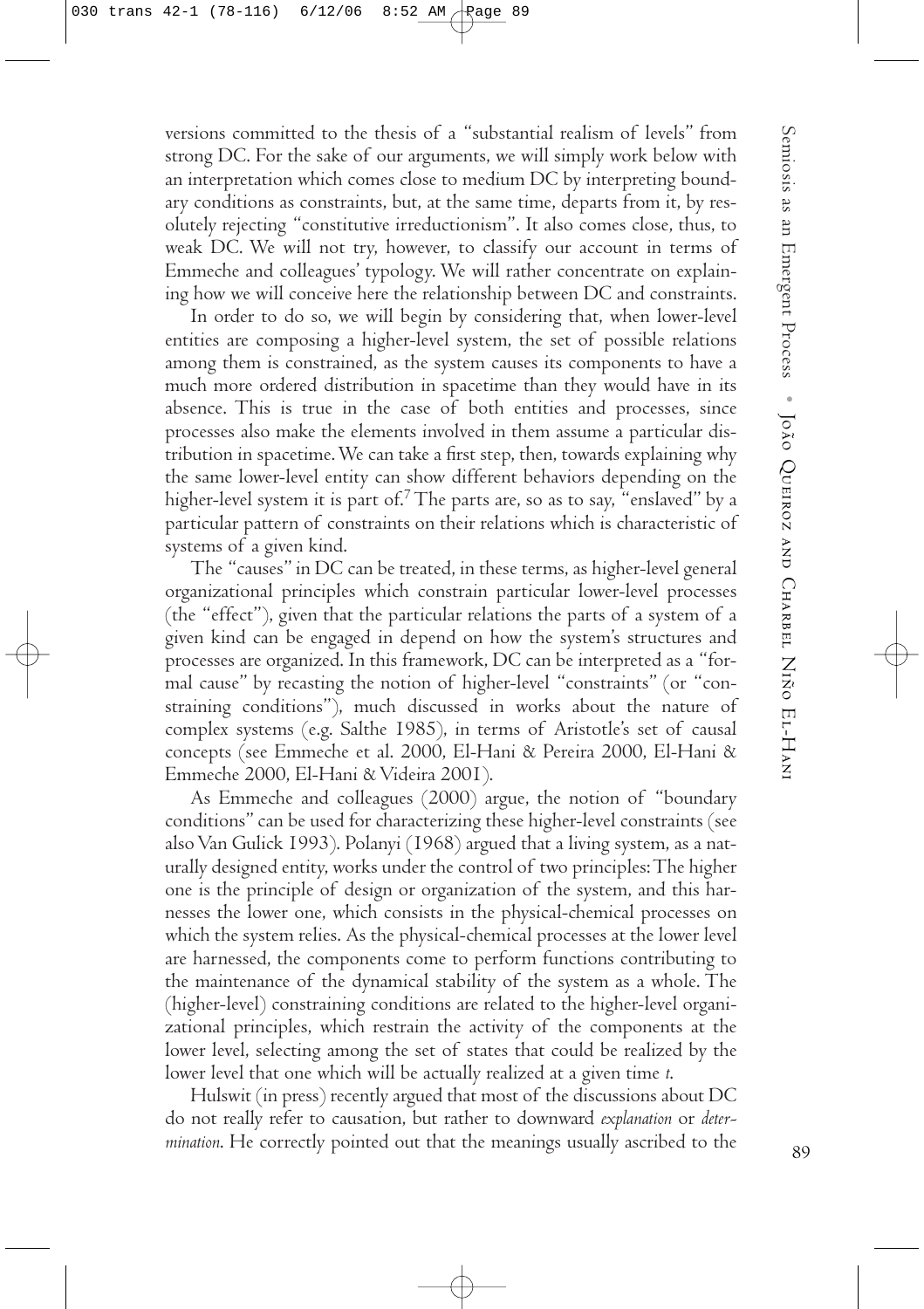supposedly causal influence of the higher on the lower level are not clearly related to our intuitive use of the verb "to cause" (in the sense of 'bringing about'). This can be seen as a result of an impoverishment of the meaning of the term "cause" in modern science, due to the fact that classical physics critically appraised, and, ultimately, denied a number of theses related to Aristotelian philosophy, many of them concerned with the principle of causality (El-Hani & Videira 2001). Ultimately, only two of the four Aristotelian causal modes, efficient and final causes, ended up being taken into account in the meaning of the term "cause" in most modern languages.

Symptomatically, the Greek word translated as "cause" in Aristotle's works does not mean "cause" in the modern sense (Ross [1923]1995, p. 75; Lear 1988, p. 15). For Aristotle, a "cause" was not only an antecedent event sufficient to produce an effect or the goal of a given action, but *the basis or ground of something*. He stated that we understand something when we know why it is what it is, and the primary cause provides the grounds for our understanding of the 'why' of things being what they are (*Physics* II.3, 194b17–20. Aristotle 1995:332). And, moreover, he identified the why or the primary cause of a thing with its form. In his view, the form provides us with the best understanding of what a thing most truly is and why it is the way it is (Lear 1988:27).

It is in this sense that Aristotle claimed that form (and also matter) could be treated as having the aspect of causes—in terms of his formal and material causal modes. It is not surprising, then, that, if we stick to our currently intuitive ideas about causation, as Hulswit does, Aristotle's causal modes and, therefore, interpretations of DC which appeal to ideas such as that of formal causes seem more similar to modes of explanation than to modes of causation.

We will not use this line of reasoning, however, as a basis for counteracting Hulswit's arguments. We will rather explore his remarks to the effect that, although verbs usually related to the causing activity of a higher level in DC, such as "to restrain", "to select", "to organize", "to structure", "to determine", etc., may be understood as being related to "causing", they are not equivalent to "causing", in the modern sense. If we accept this line of reasoning, it will be an important task to try to understand what is the relationship between such "activities" ascribed to the higher level and "causing", so as to illuminate a pathway to a reinterpretation of DC.

It seems to us that the important relationship in this case lies in the fact that in considering either DC or our intuitive ideas about causation, we are dealing with some kind of *determination*. As Hulswit (in press) stresses, the main difference between "determining" and "causing" is that the former primarily involves necessitation (in the sense of "it could not be otherwise") while the latter primarily involves the idea of "bringing about".

We suggest here, then, even though in a preliminary way, that we should move from a notion of "downward causation" to one of *downward (formal) determination*. Instead of proposing that an understanding of the influence of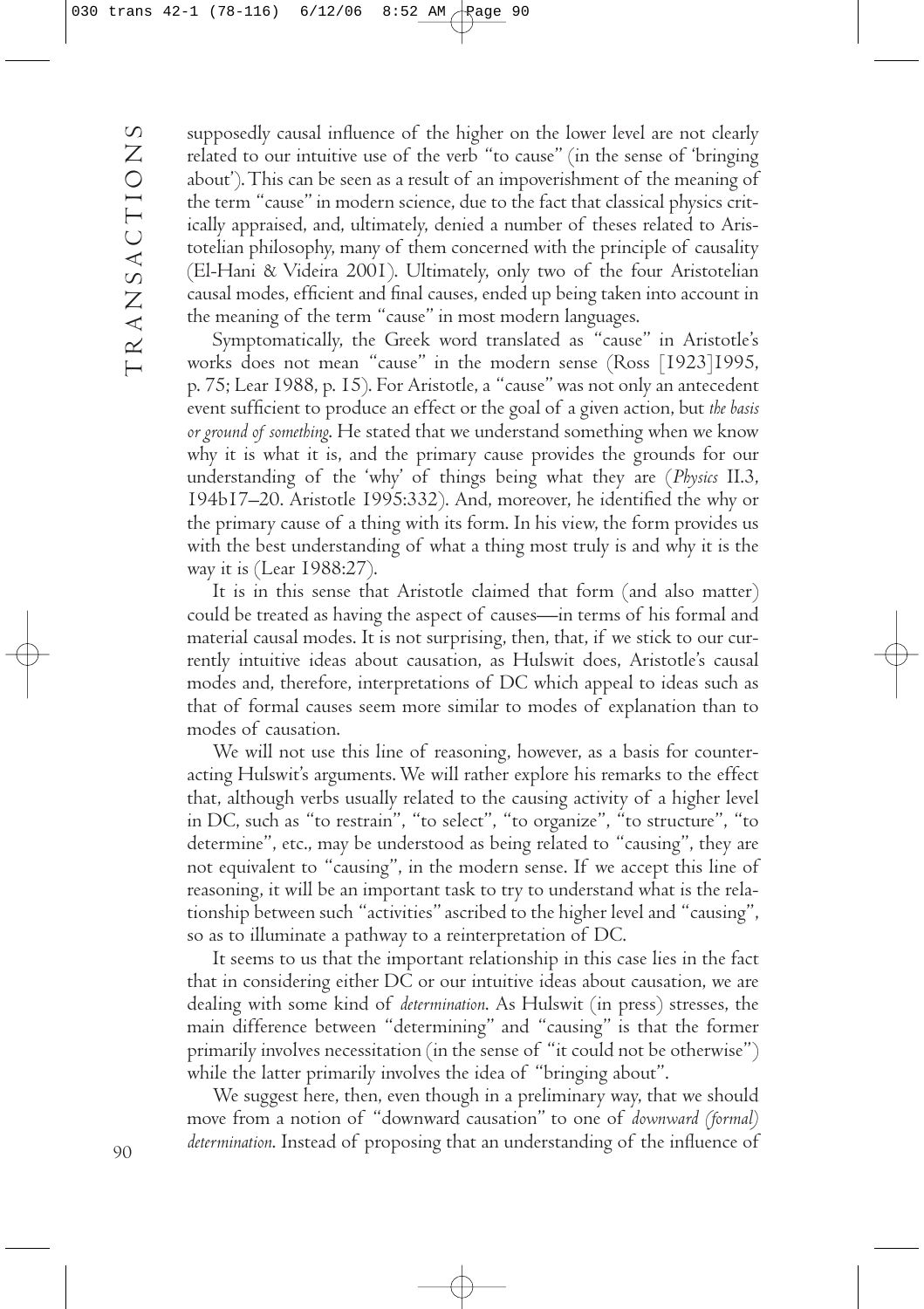wholes over parts demands causal categories other than efficient causation, we will rather claim that such an understanding requires other kinds of determination than just causation. For the sake of our arguments, consider, first, that most of the debates about DC are already about determination or explanation rather than causation. Second, that a similar move has been made in the case of another determinative but mereological relation, namely, physical realization (and, thus, supervenience), that cannot be properly accounted for as "causal" (see Kim 1993). Thus, it is largely accepted in other current philosophical debates, such as those about supervenience, the introduction of non-causal determinative relations.

Anyway, as much as in the case of DC, a proper explanation of downward determination will demand a clear theory about the relata at stake and the connections between this kind of determination and other basic categories, such as "law" and "cause" itself. We shall leave, however, this line of investigation to subsequent works, in which we will attempt to clearly define two basic kinds of determination, causal and logical, in a Peircean framework. For the time being, given the arguments presented above, we can reformulate the ninth question as follows: (9) can we describe any sort of downward determinative relation in semiosis?

#### *Unpredictability*

It is now time to turn to diachronic emergentism, which can be treated swiftly here. This variety of emergentism is concerned with the doctrine of "emergent evolution". All diachronic theories of emergence are ultimately grounded on the thesis that "novelties" occur in evolution, opposing any sort of preformationist position. But merely the addition of the thesis of novelty does not turn a weak emergence theory into a strong one. Strong forms of diachronic emergentism demand the thesis of the "in principle theoretical unpredictability" of novel properties or structures.<sup>8</sup> The notion of "genuine novelty" then enters the scene, as one claims that a given property or structure is not only novel but also could not be theoretically predicted before its first appearance.

A systemic property can be unpredictable in this sense for two different reasons (Stephan 1998, p. 645): (i) because the microstructure of the system exemplifying it for the first time in evolution is unpredictable; (ii) because it is irreducible, and, in this case, it does not matter if the system's microstructure is predictable or not. As the second case does not offer any additional gains beyond those obtained in the treatment of irreducibility, we will focus our discussion on the unpredictability of the structures of semiotic systems and processes. We can reformulate, then, the eighth question raised in the previous section as follows: (8) is the structure of semiotic systems or processes in principle theoretically unpredictable?

Now, we should turn to our tentative answers to the questions we raised along the discussion of emergentism and its varieties. Nevertheless, to do so, we should first present a general model for explaining the emergence of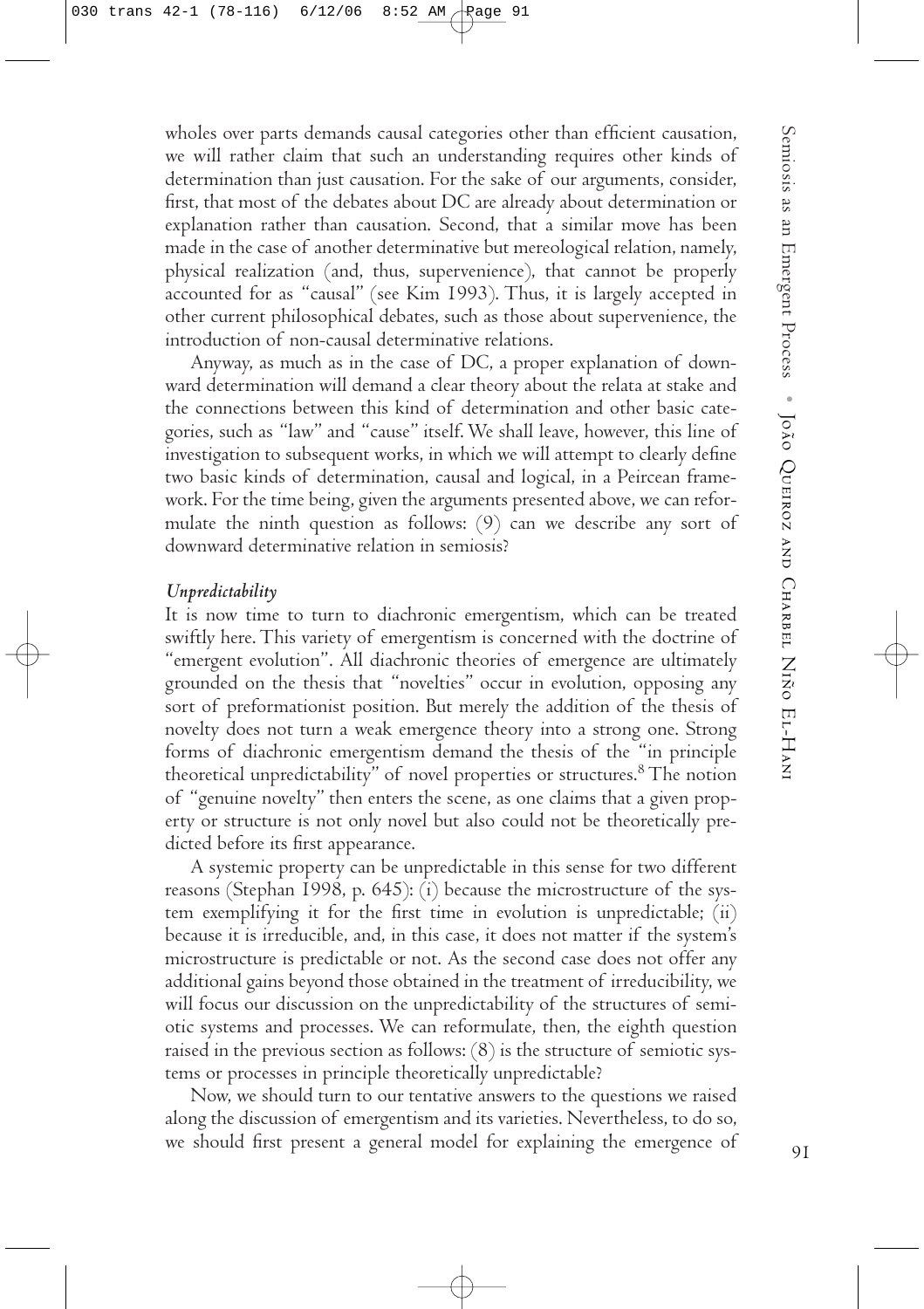semiosis in semiotic systems we developed by taking as a starting point Salthe's hierarchical structuralism (Queiroz & El-Hani 2004). We will devote the next section to this task.

### *4. Levels of Semiosis: A General Model*

Salthe's (1985) "hierarchical structuralism" was conceived as a coherent and heuristically powerful way of representing natural entities. A fundamental element in hierarchical structuralism is the "basic triadic system", clearly influenced by Peirce. This system plays a fundamental role in this approach, aiming at the discovery of general rules and principles of constraint within which the laws of nature must operate.

According to the basic triadic system, to describe the fundamental interactions of a given entity or process in a hierarchy, we need (i) to consider it at the level where we actually observe it ("focal level"); (ii) to investigate it in terms of its relations with the parts described at the next lower level; and (iii) to take into account entities or processes at the next higher level, in which the entities or processes observed at the focal level are embedded. In Salthe's triadic system, both the lower and the higher levels have constraining influences over the dynamics of the entities and/or processes at the focal level. These constraints allow us to explain the emergence of entities or processes (*e.g.*, semiosis) at the focal level.

At the lower level, the constraining conditions amount to the "initiating conditions" for the emergent process, while constraints at the higher level are related to the role of a selective environment played by the entities at this level, establishing the boundary conditions that coordinate or regulate the dynamics at the focal level.<sup>9</sup>

In this model, an emergent process at the focal level is explained as the product of an interaction between processes taking place at the next lower and higher levels.<sup>10</sup> The phenomena observed at the focal level should be ". . . among the possibilities engendered by permutations of possible initiating conditions established at the next lower level" (Salthe 1985, p.101). Nevertheless, processes at the focal level are embedded in a higher-level environment that plays a role as important as that of the lower level and its initiating conditions. Through the temporal evolution of the systems at the focal level, this environment or context selects among the states potentially engendered by the components those that will be effectively actualized. As Salthe (id. ibid.) puts it, "what actually will emerge will be guided by combinations of boundary conditions imposed by the next higher level". These boundary conditions can be treated, as discussed in section 3, as exerting a downward determinative influence on the behavior of a system's parts at the lower level, in conformity with the notion of 'downward determination' sketched above. Figure 2 shows a scheme of the determinative relationships in Salthe's basic triadic system.

For the sake of our arguments, let us begin by taking as the "focal level" that level in which a given semiotic process is observed. Semiotic processes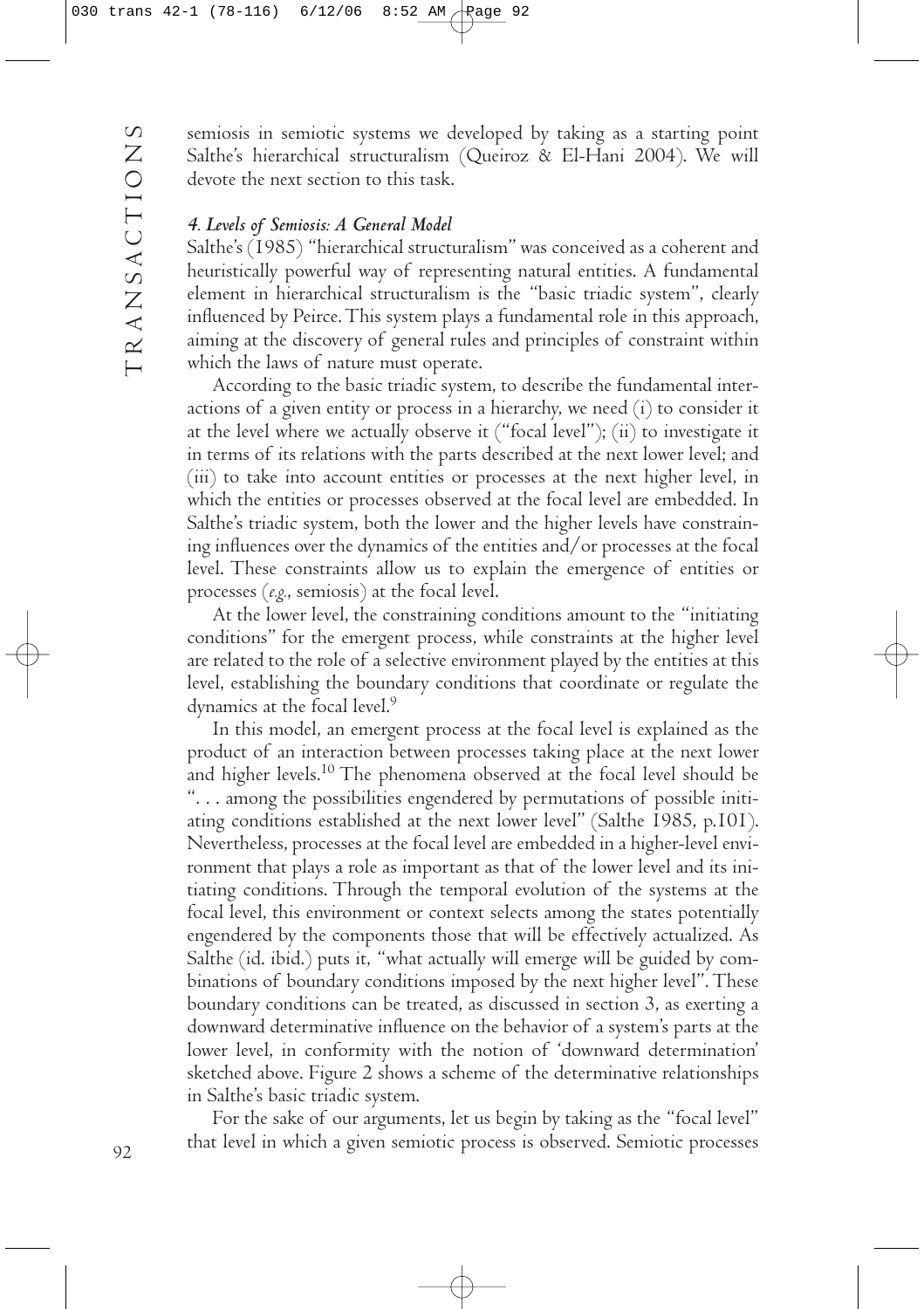

**Figure 2:** A scheme of the determinative relationships in Salthe's basic triadic system. The focal level is not only constrained by boundary conditions established by the higher level, but also establishes the potentialities for constituting the latter. In turn, when the focal level is constituted from potentialities established by the lower level, a selection process is also taking place, since among these potentialities some will be selected in order to constitute a given focal-level process.

at the focal level are described here as chains of triads. We can treat, then, the interaction between semiotic processes at the focal level, potential determinative relations between elements at the immediately lower level ("microsemiotic level"), and semiotic processes at the immediately higher level ("macro-semiotic level"). In the latter, networks of chains of triads which embed the semiotic process at the focal level are described.

The micro-semiotic level concerns the relations of determination that may take place within each triad S-O-I. The relations of determination provide the way the elements in a triad are arranged in semiosis. According to Peirce, the Interpretant is determined by the Object through the mediation of the Sign (I is determined by O through S) (MS 318:81). This is a result from two determinative relations: the determination of the Sign by the Object relatively to the Interpretant (O determines S relatively to I), and the determination of the Interpretant by the Sign relatively to the Object (S determines I relatively to O) (De Tienne 1992).

At the micro-semiotic level, we consider that, given the relative positions of S, O, and I, a triad t<sub>i</sub> =  $(S_i, O_i, I_i)$  can only be defined as such in the context of a chain of triads  $T = \{ \ldots, t_{i-1}, t_i, t_{i+1}, \ldots \}$  (see Gomes et al. 2003a, b, 2005). Semiosis, as a Sign in action, entails the instantiation of chains of triads. As Savan (1986, p. 134) argues, an Interpretant is both the third term of a given triadic relation and the first term (Sign) of a subsequent triadic relation. This is the reason why semiosis cannot be defined as an isolated triad; it necessarily involves chains of triads (see Merrell 1995) (see Figure 3).

In short, given the framework of Salthe's hierarchical structuralism, we should analyze semiosis by considering three levels at a time. Each chain of triads will be located at a focal level, and, correspondingly, we will talk about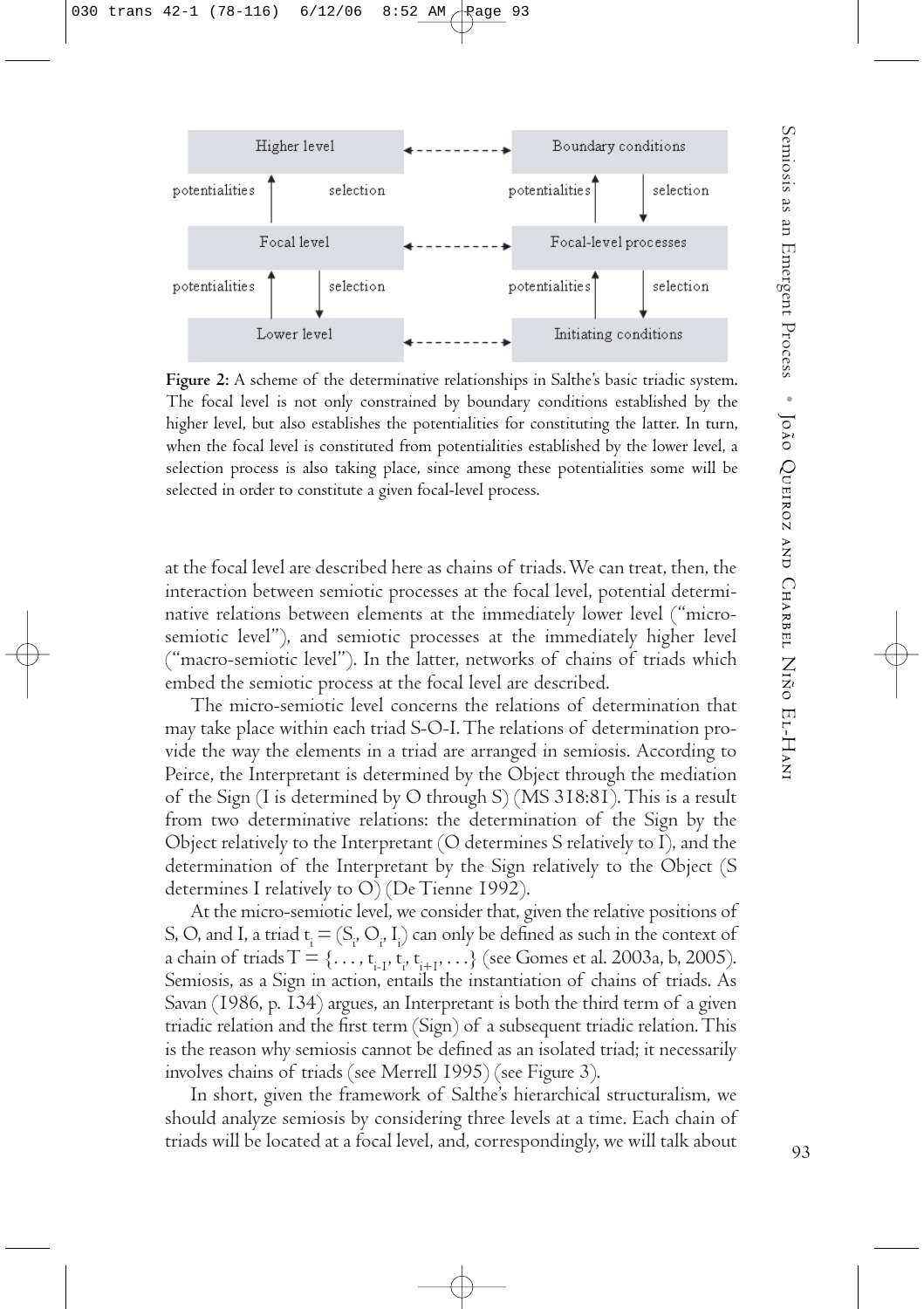

**Figure 3:** Scheme showing that a triad can only be defined within a chain of triads. The grid at the bottom part of the figure shows that  $O_{i-1}$ ,  $O_{i'}$  and  $O_{i+1}$  are Immediate Objects of the same Dynamical Object.

focal-level semiotic processes. Micro-level semiotic processes will involve the relations of determination within each triad. Macro-level semiotic processes, in turn, will involve networks of chains of triads, in which each individual chain is embedded. Focal-level semiosis will emerge as a process through the interaction between micro- and macro-semiotic processes, i.e., between the relations of determination within each triad and the embedment of each individual chain in a whole network of Sign processes.

Following Salthe's explanation of constraints, micro-semiosis establishes the initiating conditions for focal-level semiotic processes. Here, we should consider a distinction made by Peirce as regards the nature of the Object:

We must distinguish between the Immediate Object—i.e., the Object as represented in the sign—and [. . .] the Dynamical Object, which, from the nature of things, the Sign *cannot* express, which it can only *indicate* and leave the interpreter to find out by *collateral experience*. (CP 8.314. Emphasis in the original)

## Or else:

... we have to distinguish the Immediate Object, which is the Object as the Sign itself represents it, and whose Being is thus dependent upon the Representation of it in the Sign, from the Dynamical Object, which is the Reality which by some means contrives to determine the Sign to its Representation. (CP 4.536)

The Immediate Object of a Sign is, thus, the Object as it is immediately given to the Sign, the Dynamical Object in its semiotically available form. The Dynamical Object, in turn, is something which the Sign can only indicate, something that the interpreter should find out by collateral experience (see also EP 2:498; CP 8.178). Furthermore, each chain of triads always indicates the same Dynamical Object, through a series of Immediate Objects,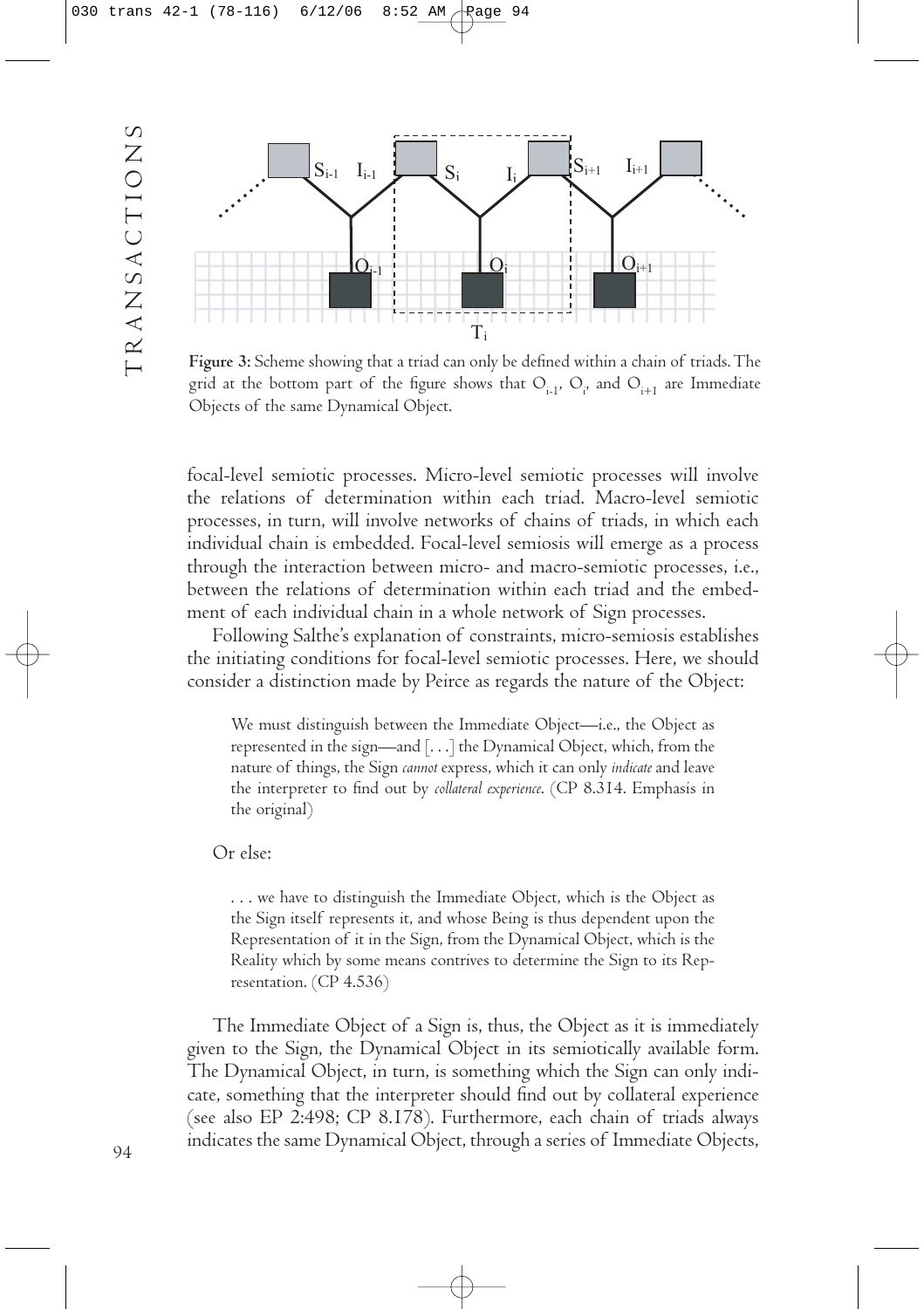as represented in each triad (see Figure 3). The possibilities of indicating a Dynamical Object are constrained by the relations of determination within each triad. That is, the way O determines S relatively to I, and S determines I relatively to O, and then how I is determined by O through S leads to a number of potential ways in which a Dynamical Object may be indicated in focallevel semiosis, i.e., to a set of *potential* triadic relations between Immediate Objects, Signs, and Interpretants.

We need to consider, thus, the distinction between *potentiality* and *actuality* in the context of our analysis. For this purpose, we introduce the definitions of *potential* Signs, Objects, and Interpretants. A "potential Sign" is something that *may* be a Sign of an Object to an Interpretant, i.e., it may stand for that Object to an Interpretant. A "potential Object" is, in turn, something that *may* be the Object of a Sign to an Interpretant. And, finally, a "potential Interpretant" is something that *may* be the Interpretant of a Sign, i.e., it may stand for that Sign. The micro-semiotic level is the domain of potential Signs, Objects, and Interpretants.

We should consider, then, a whole set W of possible determinative relations between these three elements, which can generate, in turn, a set of possible triads. These triads cannot be fixed, however, by the micro-semiotic level, since it establishes only the initiating conditions for chains of triads at the focal level. To fix a chain of triads, and, consequently, the individual triads which are defined within its context, boundary conditions established by the macro-semiotic level should also play their selective role. That is, networks of chains of triads constitute a semiotic environment or context which plays a fundamental selective role for the actualization of potential chains of triads. Chains of triads are actualized at the focal level by a selection of those triads which will be effectively actualized amongst those potentially engendered at the micro-semiotic level. After all, as we saw above, a triad t<sub>i</sub> =  $(S_i, O_j, I_i)$  cannot be defined atomistically, in isolation, but only when embedded within higher-level structures and/or processes, including both chains of triads  $T = \{ \dots, t_{i-1}, t_i, t_{i+1}, \dots \}$  and networks of chains of triads  $S_T = \{T_1, T_2, T_3, \ldots, T_n\}$ . In short, these structures and/or processes provide the context for the actualization of potential determinative relations within each chain.

Considering the dynamics of semiotic processes at the focal level, we can say that the temporal evolution of such processes is determined by events of actualization of potential chains of triads and potential triads. Triads are actualized, realizing a specific chain at the focal level, through the operation of two constraints. First, potential determinative relations (*initiating conditions*) at the micro-semiotic level constrain the universe of potential chains of triads, given that the whole set W of potential determinative relations between potential Signs, Objects, and Interpretants is always smaller than the universe U of *all* potentially existent triads. That is, given the initiating conditions established at the micro-semiotic level, a given chain of triads realized at time *t* will be among the elements of a set  $W = U - x$  of potential chains of triads that might be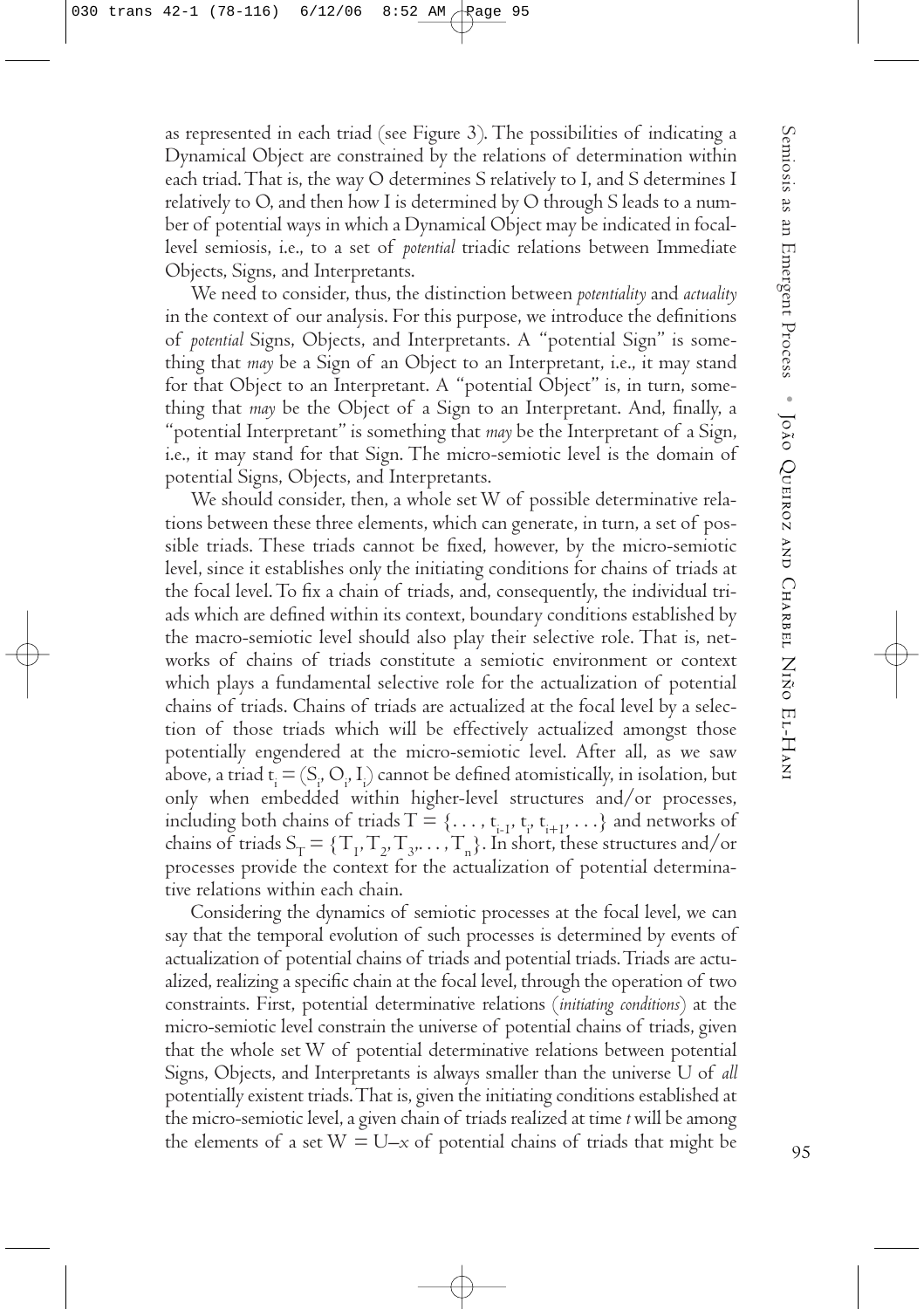

**Figure 4:** A model of semiosis in three levels. The upward arrow shows the constitutive relation from individual triads to chains of triads, corresponding to Salthe's initiating conditions. The downward arrow shows selective relations from networks of chains of triads to chains of triads, corresponding to Salthe's boundary conditions.

actualized at *t*. 11Then, a second kind of constraint acts on the set W , namely, the boundary conditions established by the macro-semiotic level, in the context of which a given chain of triads will be effectively realized. The boundary conditions will select, among all the potential chains of triads which could be realized from the set W of potential determinative relations S-O-I, a specific chain  $T_i = \{ \ldots, t_{i-1}, t_i, t_{i+1}, \ldots \}$  to be actualized.<sup>12</sup>

It is in this sense that the emergence of semiotic processes at the focal level, in which chains of triads are actualized, is explained in this model as resulting from an interaction between the potentialities established by the micro-semiotic level and the selective, regulatory influence of the macrosemiotic level. The general ideas involved in this model of semiosis in three levels are shown in Figure 4.

# *5. Answering the Questions About Semiosis*

## *What Is a Semiotic System?*

Let us consider, first, the following question:  $(I)$  what is a semiotic system? First of all, we should offer a definition of 'system', in more general terms. A system is usually defined as a set of elements that maintain relations with one another (von Bertalanffy 1973, p. 55; Pessoa Jr. 1996, p. 30). By 'elements' we mean primitive entities which are found at each instant in one among several possible states. Elements establish 'relations' when the state of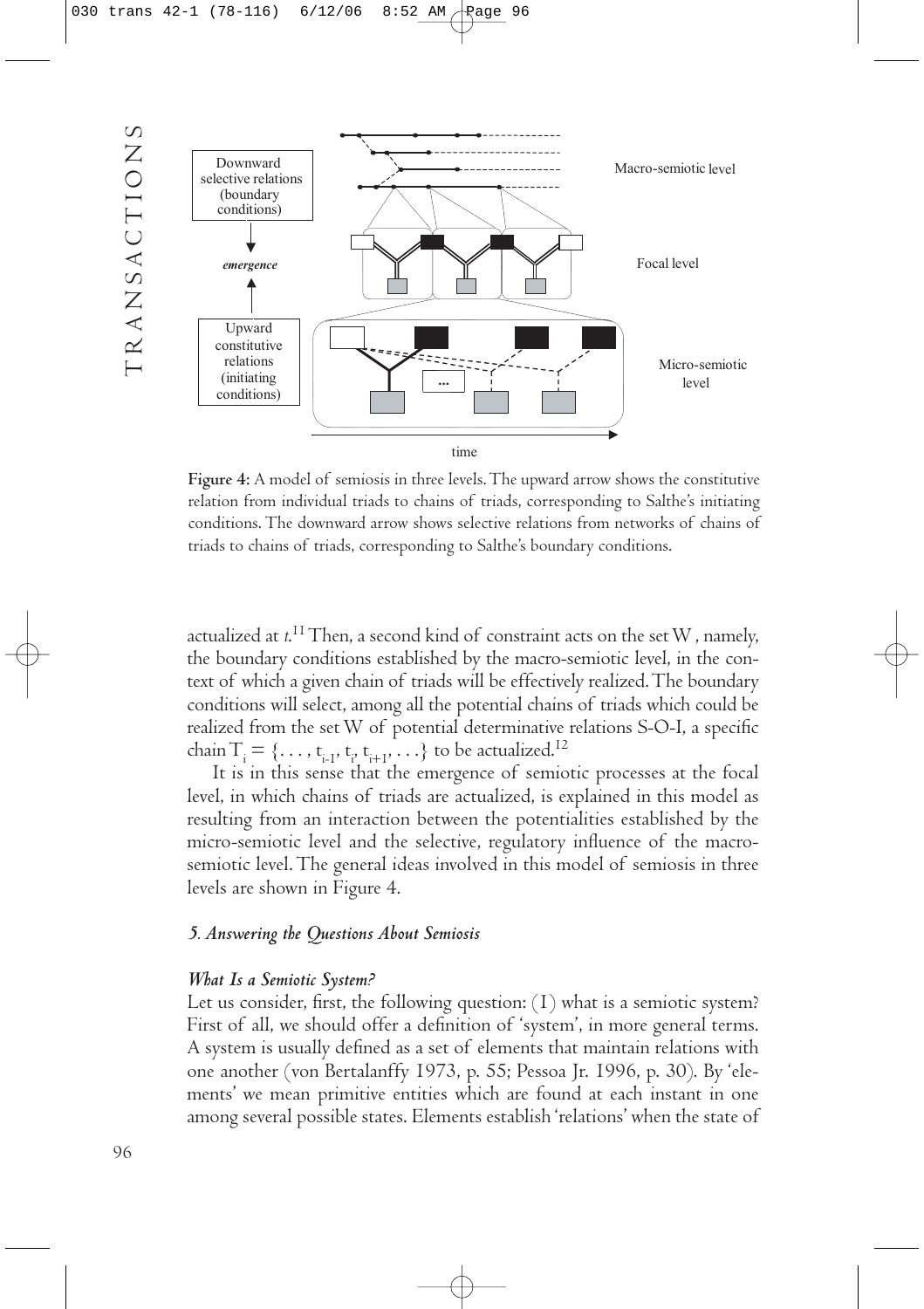an element depends on the state of another one. Some definitions of system include other items, such as Bunge's (1977) definition, in which a system *x* is defined by its composition—the set of its components —, structure the set of relations between its components —, and environment—the set of other systems with which *x* establishes relations.

A significantly related but slightly more refined way of defining systems is found in dynamical systems theory, in which systems are conceived as sets of interdependent variables. By "variable" we mean some entity that can change, i.e., that can be in different states at different times—it is obvious that the concepts of "variable" and "elements", as stated here, are quite similar. The state of a system is simply the state or value of all its variables at a given time *t*. The behavior of a system, in turn, consists of transitions between states (Van Gelder 1998, p. 616).

Now we can turn to a definition of what is a "semiotic system". Fetzer (1988) called "semiotic system" a system that produces, transmits, receives, and interprets Signs of different kinds. Such systems can be regarded as the embodiment of semiotic processes (see CP 5.314).<sup>13</sup> Fetzer considers that what makes a system "semiotic" is the fact that its behavior is "... causally affected by the presence of a sign because that sign stands for something else iconically, indexically, or symbolically, for that system. Those things for which signs stand, moreover, may include abstract, theoretical, non-observable, or non-existent objects and properties, which may be incapable of exerting any causal influence on a system themselves" (Fetzer 1997, p.358).

Semiosis can be defined as a self-corrective process involving cooperative interaction between three components, S-O-I. Therefore, as a straightforward consequence of the nature of semiosis, semiotic systems show selfcorrective behavior, or some kind of goal-directed activity (see Ransdell 1977, p.162). They are capable of using Signs as media for the transmission of a form or the transference of a habit embodied in the Object to the Interpretant, so as to constrain the interpreter's behavior (EP 2:544, n.22; see also EP 2:391, EP 2:477).

## *Are Semiotic Systems Exclusively Physically Constituted?*

A second question concerns the nature of semiotic systems: (2) are they exclusively physically constituted? Semiotic processes can only be realized through physical implementation or instantiation (see Ransdell 1977). Therefore, semiotic systems should be physically embodied (Emmeche 2003; Deacon 1999). If a Sign is to have any active mode of being, it must be physically instantiated.<sup>14</sup> Peirce considered the material qualities of the Sign as the characters that belong to the Sign in itself: "Since a sign is not identical with the thing signified, but differs from the latter in some respects, it must plainly have some characters which belong to it in itself, and have nothing to do with its representative function. These I call the material qualities of the sign" (CP 5.287).<sup>15</sup>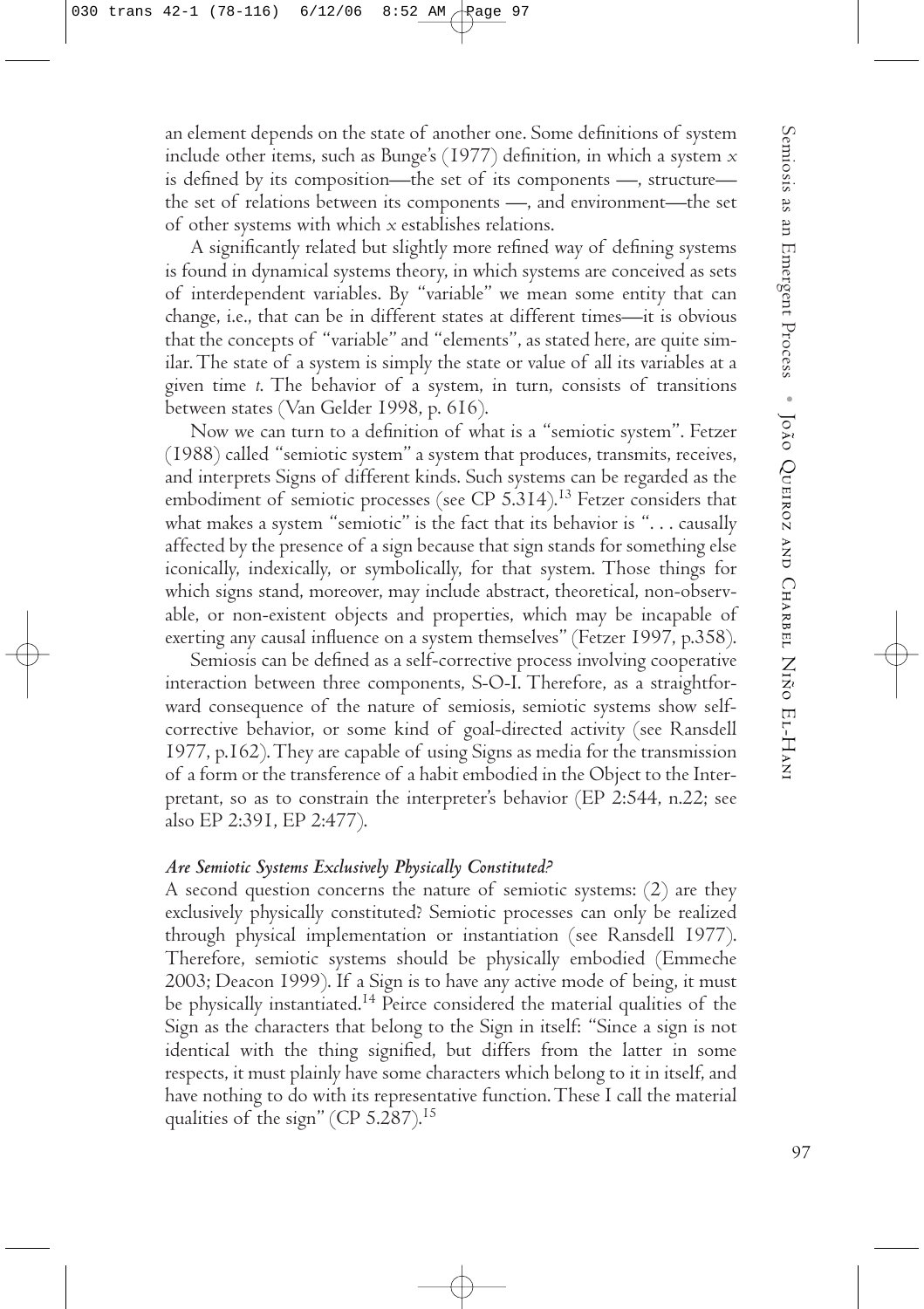## *Are Semiotic Systems New?*

A third question asks (3) whether semiotic systems can be regarded as forming a new class of systems, with new structures, instantiating new properties, processes, behaviors, dispositions, etc. It is not our problem here to define where is the threshold beyond which semiotic systems are found in the history of the universe. We assume, for the sake of our arguments, that there was a period in which systems capable of using Signs did not exist. Therefore, even though irreducible triadic relations may have preceded the origins of semiotic systems, we postulate that this class of systems arose in the course of evolution. We consider, then, that before the emergence of semiotic systems, only reactive systems existed, which were not capable of interpreting, and, thus, using Signs. Surely, there were things in the world to which physically embodied natural systems reacted, but these systems were not able to use Signs as media for the transmission of forms, i.e., they were not interpreters. Nothing but a dynamics of systems and things diadically coupled existed, with no interpretative processes taking place. Given this reasonable set of assumptions, we can say that semiotic systems are a new class of systems, with a new kind of structure, capable of producing and interpreting Signs, and, thus, of realizing semiosis, as a new kind of (emergent) process.

The emergence of the competence to handle Signs changed the dynamics of the evolution of natural systems. After all, we can claim that semiotic systems show modes of evolution not found among merely reactive systems. For instance, living systems which possess Signs in the form of DNA can evolve by a process in which past successful interactions between a system and its environment are represented in Signs which are passed over to the next generations, influencing the future evolution of the lineage to which the system pertains. Furthermore, after the competence to handle Signs, and, thus, instantiate semiosis emerged, the evolution of semiotic systems didn't cease, but, rather, new kinds of such systems emerged, operating with different classes of signs (*e.g.*, iconic, indexical, symbolic) and evolving in different manners (see Fetzer 1988, 1997; Queiroz & El-Hani 2004).

At first, the idea that semiotic systems constitute a new class of systems seems to be incompatible with a basic feature of Peirce's metaphysical framework, namely, synechism. After all, the doctrine of emergence is committed to the idea that the evolution of the universe shows discontinuities, and synechism is a "tendency to regard everything as continuous" (CP 7.565). According to Peirce (CP 6.169), synechism is ". . . that tendency of philosophical thought which insists upon the idea of continuity as of prime importance in philosophy and, in particular, upon the necessity of hypotheses involving true continuity."<sup>16</sup>

We claim, however, that this incompatibility is only apparent, since an emergentist philosophy can be seen as providing precisely a way of overcoming the dichotomy between continuity and discontinuity. Such emergentist philosophy can accommodate, in our view, Peirce's synechism. For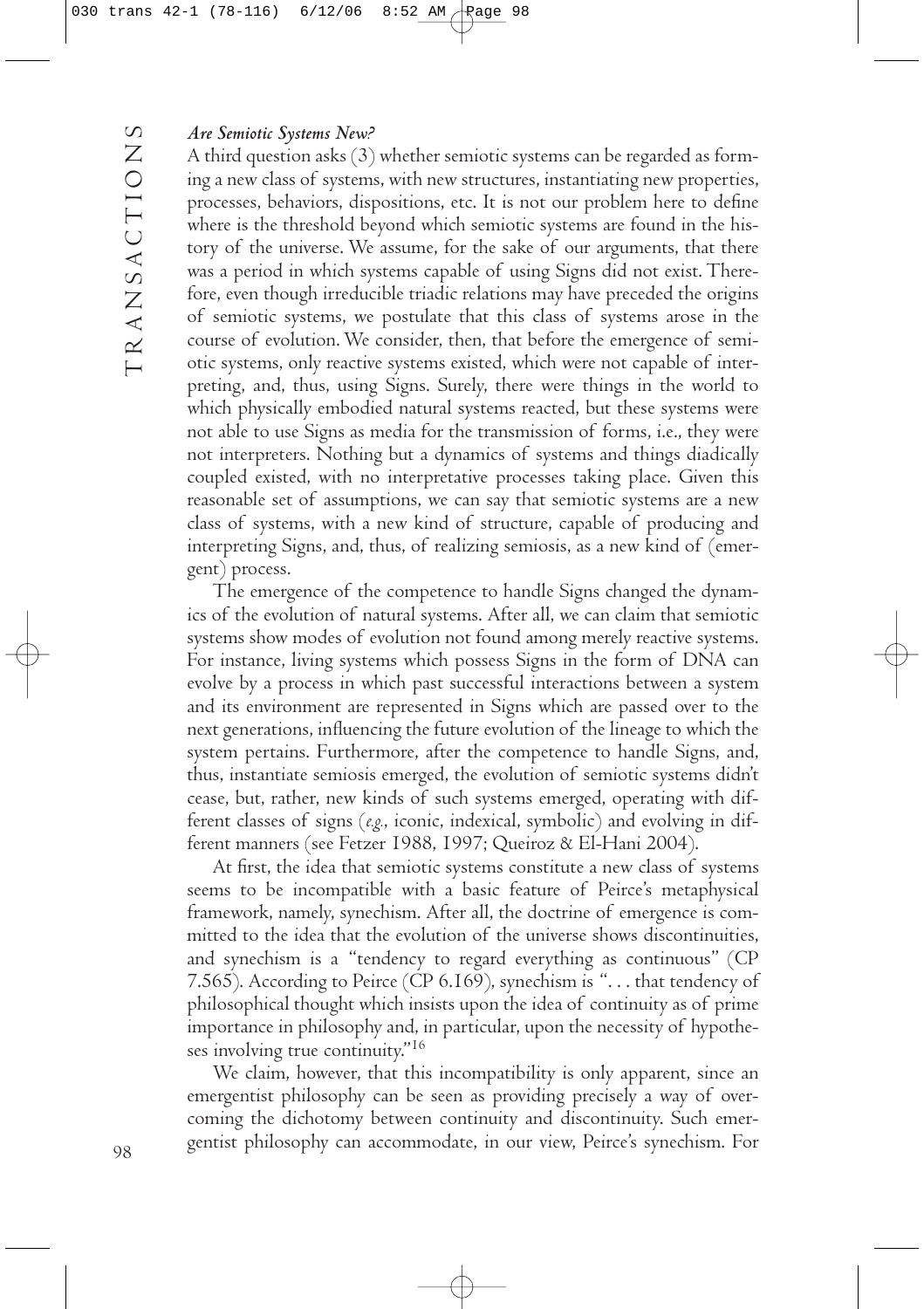instance, Morgan's (1923) *Emergent Evolution*, regarded by Blitz (1992) as the founding work in the tradition of emergentism, provides an emergence theory that combines the ideas of continuity and discontinuity.

Among the fundamental theses of Morgan's theory of emergent evolution, we find two which are directly consequential to our present discussion: the theses of the co-occurrence of emergents and resultants, and of quantitative continuity and qualitative novelty.<sup> $17$ </sup> For Morgan, emergent properties were never instantiated at a given level without occurring along with resultant properties, which could be predicted on the grounds of theoretical knowledge about the previous level and conferred continuity to the evolutionary process. Thus, even though emergence concerns the appearance of genuinely new properties that could not be predicted from knowledge about preexistent entities described at a lower level, it does not amount in Morgan's theory to a gap in the evolutionary process. Therefore, it is not in the sense of some sort of leap in evolution, which would be indeed incompatible with synechism, that Morgan put forward the claim of qualitative novelty in evolution. Rather, he conceived qualitative novelty in terms of a qualitative change of direction or a critical turning point in an otherwise continuous evolutionary process. In Morgan's (1923, p. 5) own words, ". . . through resultants there is continuity in progress; through emergence there is progress in continuity." Consider, also, that it is the very process of gradual and quantitative change of natural systems which creates, in Morgan's framework, the conditions for the qualitative change related to the notion of emergence. This qualitative change, in turn, has the character of a critical turning point because it establishes new kinds of relatedness among preexistent entities or events, and, thus, changes the mode of evolution of natural systems. It is clear, then, that emergence is related to punctuations in a continuous process, rather than to a mere jump in the evolutionary process.

A number of quotations from Morgan's seminal work on emergence will suffice to show that property emergence is related to critical turning points in which new patterns of organization (and, thus, constraints) are established in the evolution of systems. Morgan characterizes "emergent evolution" as follows: "Evolution, in the broad sense of the word, is the name we give to the comprehensive plan of sequence in all natural events. But the orderly sequence, historically viewed, appears to present, from time to time, something genuinely new. Under what I here call emergent evolution stress is laid on this incoming of the new" (Morgan 1923, p. 1). He also states that "... the emergent step  $[...]$  is best regarded as a qualitative change of direction, or critical turning point, in the course of events" (Morgan 1923, p. 5). Emergent events are related to the ". . . expression of some new kind of relatedness among pre-existent events" (Morgan 1923, p. 6), and "when some new kind of relatedness is supervenient (say at the level of life), the way in which physical events which are involved run their course is different in virtue of its presence—different from what it would have been if life had been absent. [. . .]. I shall say that this new manner in which lower events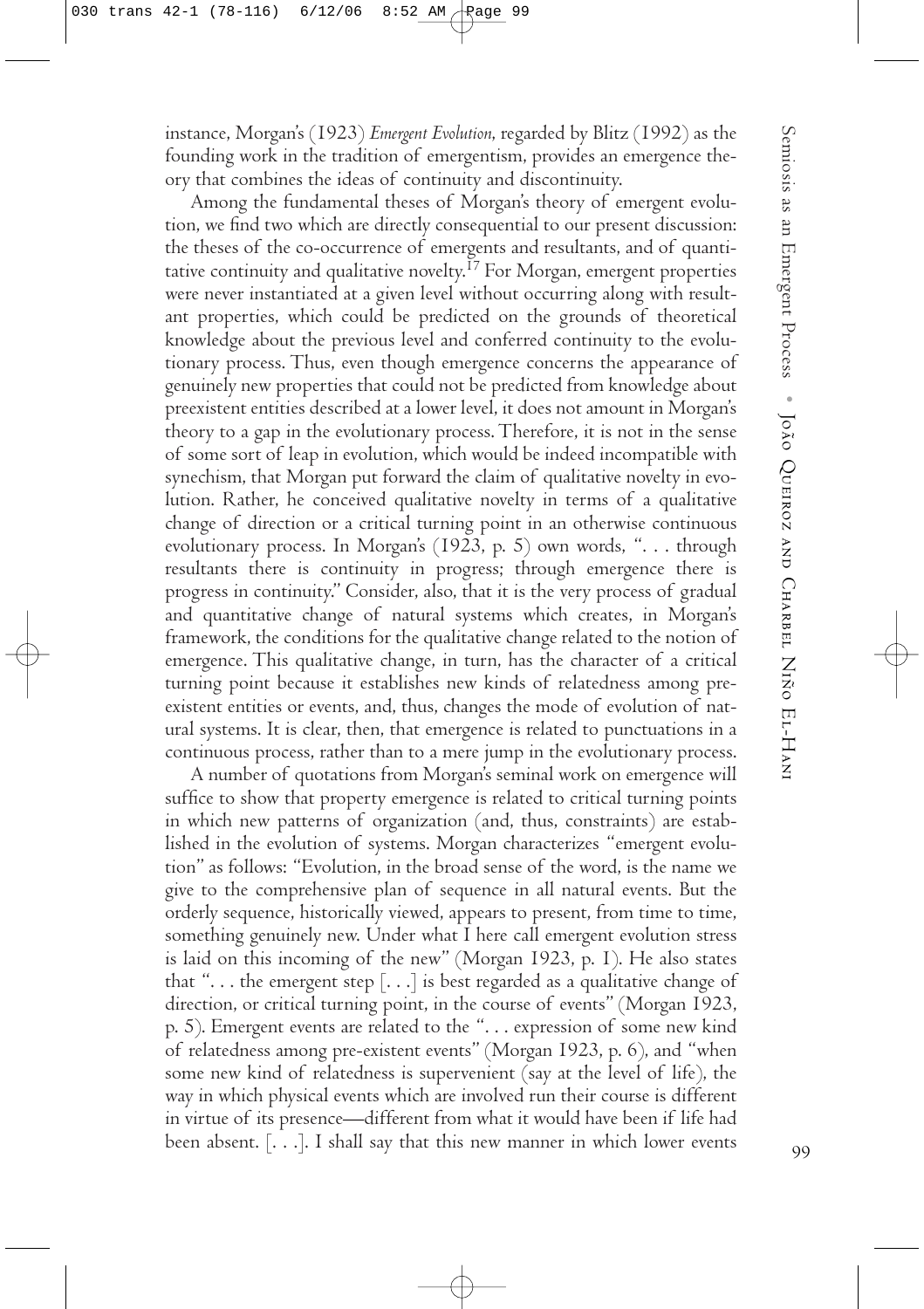happen—this touch of novelty in evolutionary *advance*—*depends on* the new kind of relatedness which is expressed in that which Mr. Alexander speaks of as an emergent quality" (Morgan 1923, p. 16; Emphasis in the original). An emergent property should, therefore, be genuinely new under the sun; it should be closely connected with the appearance of a new kind of relatedness (a new organizational pattern) among pre-existent events or entities, entailing a modification in the way lower-level events run their course, and, thus, some sort of downward causation; and, finally, it should change the mode of evolution, due to the change in the way pre-existent events or processes run their course in the context of that new kind of relatedness.

Morgan's theory does not postulate jumps in the evolutionary process that, given the central role of synechism in Peirce's thought, might spoil any prospect of a joint emergentist and Peircean account, as we are proposing here. Rather, his theory—and, by extension, any emergentist philosophy that subscribes to a similar rendering of the relationship between continuity and novelty—explicitly claimed that resultant properties provided a quantitative continuity in evolution, upon which qualitative novelties arose from time to time as changes in the direction of evolution, rather than as saltationist leaps.

An example derived from currently accepted theories about the origins of life illustrates the above arguments. These theories claim that, in the prebiotic world, a set of physical and chemical processes, collectively known as "chemical" or "pre-biotic" evolution, gave rise to a soup of chemical and physical resources, including complex molecules formed by the polymerization of simpler molecules, thanks to energy sources such as lightning UV rays, and volcanic eruptions. In that chemical soup, complex organic molecules with a synthesis rate greater than their degradation rate accumulated. Nonetheless, nothing lived in that soup, and, if there was something we could call "evolution" (cf. Sterelny 2001, p. 17), it would not be the same as biological evolution, as those chemical substances changed through time as individual entities, passing through a sequence of transformational stages. In short, the kind of change observed in that chemical soup was a transformational, not a variational process (Lewontin 1983), as in the case of biological evolution. But, in that transformational evolution, a gradual and quantitative change was taking place, in which polymers were becoming more and more complex, by the addition of a growing number of monomers. The continuous transformational evolution of polymers established the conditions for a qualitative change or critical turn in evolution, when it gave rise to a particular kind of molecule, which was something genuinely new under the sun. That molecule was a replicator, which came into existence by chance, through the gradual quantitative increase in the complexity of prebiotic polymers. A replicator, as defined by Dawkins (1976), is a molecule that shows the extraordinary property of making copies of itself, or, in more general terms, it is any structure that in the right environment can act as a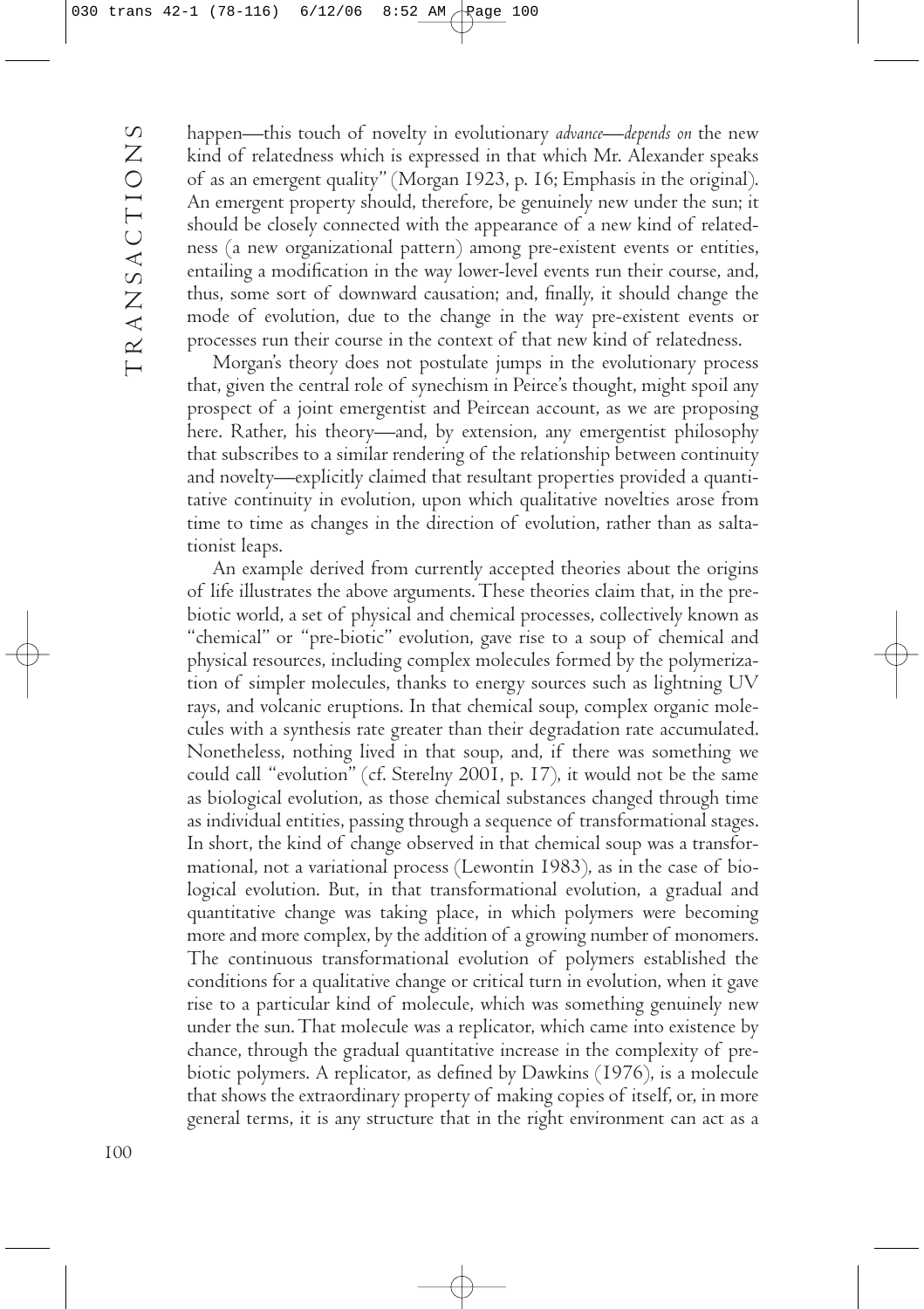template for its own copying (Sterelny 2001). A current influential hypothesis about the nature of the first replicators states that they were molecules analogous to RNA, possessing both a genetic memory and an enzymatic activity related to their own replication.

The origin of the first replicator qualifies as an emergent event, given the conditions drawn from Morgan's seminal work. As Sterelny (2001, pp.17–8) writes, "the formation of the first active replicator is a worldshaking event. It is truly something new under the sun, for it introduces natural selection and hence evolution in the world".18 The appearance of the first replicator involved the instantiation of a new kind of relatedness among preexistent monomers, and changed all future evolution, introducing a new kind of evolutionary process in the world, variational evolution, based on natural selection. This change in the nature of evolution was related to two emergent properties of replicators, the property of being an enzyme and the property of being a template for its own replication. These properties were as new as the replicators themselves and were related to the way pre-existent processes took place in the context of the new kind of relatedness that characterized those molecules.

In this account, we find no leap which might be incompatible with Peirce's synechism. Rather, the very qualitative change we perceive in the origins of replicators is described as a product of gradual quantitative change. Symptomatically, Morgan (1923, p. 7) argues both for a "resultant continuity between the not-living and the living", the value of which "no evolutionist is likely to under-estimate", and for a qualitative novelty which is not incompatible with such continuity: "But one may still ask whether there is not at some stage of this process a new emergent character of life  $[\ldots]$ . There does seem to be something genuinely new at some stage of the resultant continuity" (Morgan 1923, p. 7).

We hope these arguments are enough to show that there is no necessary contradiction between Peirce's doctrine of synechism and an emergentist philosophy. We can speculate that the competence to handle Signs appeared in the evolution of systems as a product of a continuous process. Nevertheless, when semiotic systems appeared, they exhibited a way of behaving which was significantly different from that of reactive systems, as they could go beyond a mere coupling to their circumstances, being able to interpret them. It is reasonable to suppose, then, that that difference in behavior entailed a distinct mode of evolution in the case of semiotic systems, as compared to reactive systems. Thus, we can hold that a qualitative change, a critical turn in evolution, took place with the appearance of semiotic systems. After all, a system which is capable of interpreting the world through the mediation of Signs evolves in a manner which is determined by the fact that they are capable of using Signs to obtain information about the environment in such a way that those Signs perform functions favoring their survival and/or reproduction (Emmeche 1997).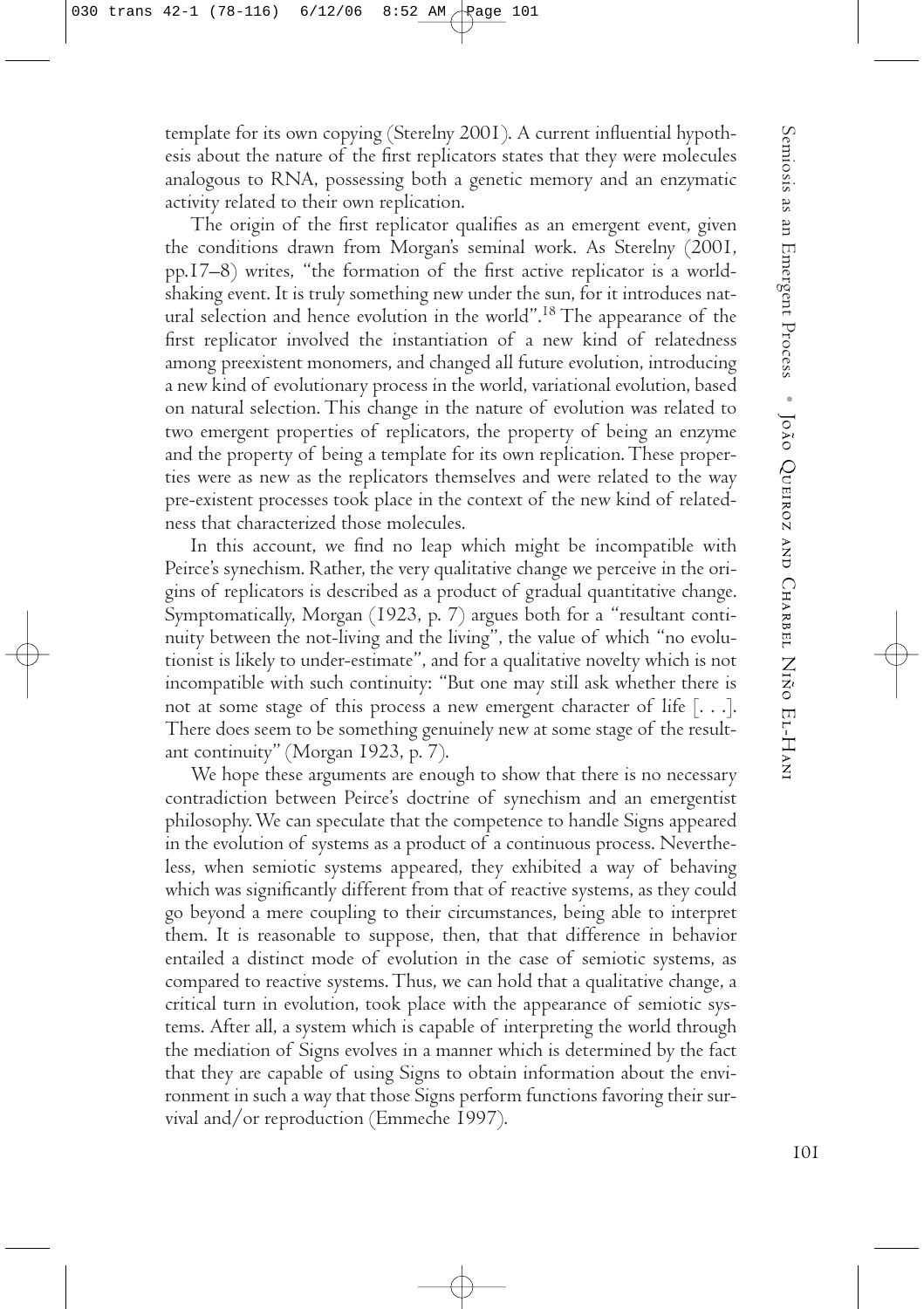#### *Is Semiosis a Systemic Process?*

We should turn now to our fourth question: (4) Can semiosis be regarded as a systemic process? Consider, first, that according to the model developed above the actualization of potential chains of triads depends on boundary conditions established by a macro-semiotic level amounting to networks of chains of triads. It is possible to conceive of the macro-semiotic level as corresponding to the whole semiotic system, based on the idea that the latter can be treated as the embodiment of semiotic processes. Therefore, although semiosis is instantiated at the focal level, it should be understood as a systemic process, given that the macro-semiotic level establishes the boundary conditions required for its actualization. To put it differently, the very instantiation of semiosis at the focal level depends on a constraining influence from the semiotic system as a whole (i.e., the macro-semiotic level).

As to the fifth question—(5) How should we describe the levels in a semiotic system —, section 4 can be seen, as a whole, as an answer to it.

# *Is Semiosis Synchronically Determined by the Properties and Arrangement of the Parts in a Semiotic System?*

Sixthly, we asked: (6) in what sense can we say that semiosis, as an emergent process, is synchronically determined by the properties and arrangement of the parts in a semiotic system? In our hierarchical model, semiosis is located at the focal level, instantiated as chains of triads, while individual triads are situated at the immediately lower level, and networks of chains of triads, at the immediately higher level. Therefore, while considering the idea of synchronic determination, we have to focus our attention on the relationship between chains of triads, at the focal level, and individual triads, at the micro-semiotic level.

Semiosis is described by Peirce as a pattern of determinative relationships between functionally specified correlates. We consider, here, that this description entails the idea that semiosis is synchronically determined by the microstructure of the individual triads composing a chain of triads, i.e., by the relational properties and arrangement of the elements S, O, and  $I^{19}$ There cannot be any difference in semiosis without a difference in the properties and/or arrangement of S, O, and I. The arrangement of the elements S-O-I is specified by the triadic relations of determination between them. Otherwise, it would be a mere juxtaposition of three elements (see CP 1.371, 1.363; see Brunning 1997).

The properties of S, O, and I are relational because these elements are engaged in irreducibly triadic ordered relations. As Savan (1987–88, p.43) writes, "the terms interpretant, sign and object are a triad whose definitions are circular. Each of the three is defined in terms of the other two." In fact, the only property of S, O, and I, *as functional roles*, is to be in a specific position in an irreducible triadic relation to one another, namely, to be the first, the second, or the third terms in such a relation (see De Tienne 1992).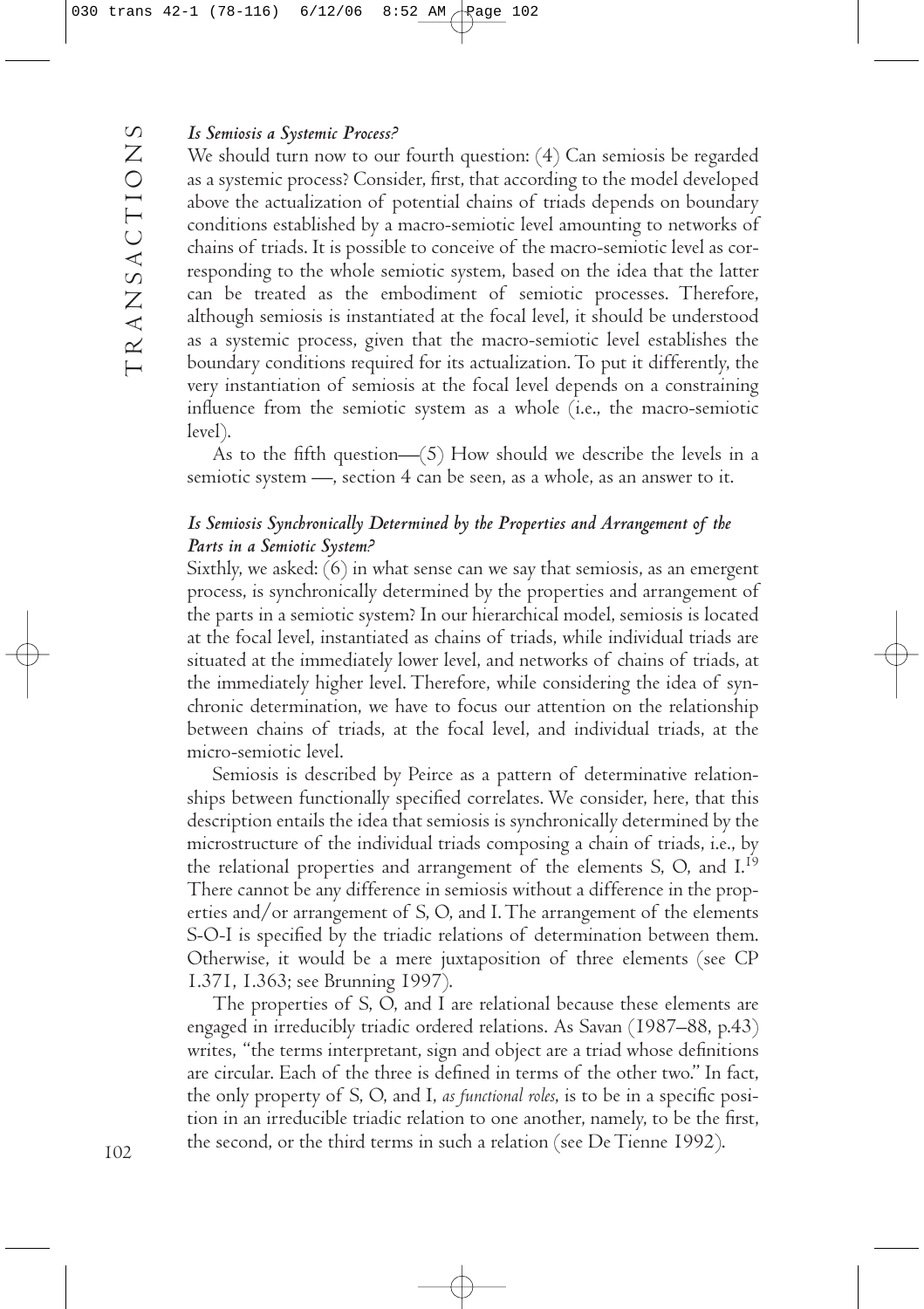One should also consider the modal strength of the relation of synchronic determination between chains of triads and triads. We will consider here four standard possibilities (see Bailey 1999): (i) Weak necessity, in which the determinative relation holds in the actual world, but need not hold in any other possible world; (ii) Natural, or physical, or nomic, or nomological necessity, in which the determinative relation holds in the actual world and in all naturally possible worlds, which can be described, very roughly, as all worlds in which the physical laws sufficiently resemble actual laws; (iii) Metaphysical necessity, in which the determinative relation holds in the actual world and in all metaphysically possible worlds, which comprise all worlds where *a posteriori* necessary truths (such as "water is H2 O") hold; and (iv) Logical necessity, in which the determinative relation holds in the actual world and all logically possible worlds, roughly, those where *a priori* necessary truths hold—this is the set of all possible worlds.

In the case of semiosis, we propose that the determinative relations between the elements of individual triads, as well as between triads, in a chain of triads, hold with logical necessity.20 Initially, consider that the demonstration that S-O-I constitute an indecomposable relation should be first carried out logically (see Houser 1997, p. 16). The reason for the precedence of a formal treatment of relations over the empirical and metaphysical treatments lies in the fact that only formally can one perform an analysis of the properties of completeness and sufficiency of Peirce's categories (Parker 1998, pp. 3, 43). It is only subsequently that the property of logical irreducibility should be checked in the empirical and metaphysical domains. The precedence of the logical treatment has methodological consequences. An analysis of the formal properties, in contrast with the material properties,<sup>21</sup> should precede any empirical or metaphysical investigation of the categories. In other words, a logical-mathematical analysis of the categories should be previous to any formulation in the domains of phenomenology, normative sciences, and metaphysics,<sup>22</sup> which employ mathematical techniques and results to validate the categories established by the logical treatment of relations (see Hookway 1985, p. 182; Parker 1998).

Therefore, in our discussion about the modal strength of the relation of synchronic determination between chains of triads and triads, we will begin with a logical treatment of the relations between the elements of semiosis. We will focus our attention, first, on the functional roles of S, O and I, as established in a logical analysis of their relations. The functional roles of S, O and I are logically determined in each triad, as regards both the relationships within a triad and the constitution of chains of triads. Therefore, these determinative relations hold with *logical necessity*: in a world substantially different from the actual world in its physical laws, i.e., a world nomologically distinct from the actual world, the logical relationships between S, O and I would still be the same.

If we are right in our arguments, then these relations hold in the set of all possible worlds, provided that the conceived world allows the existence of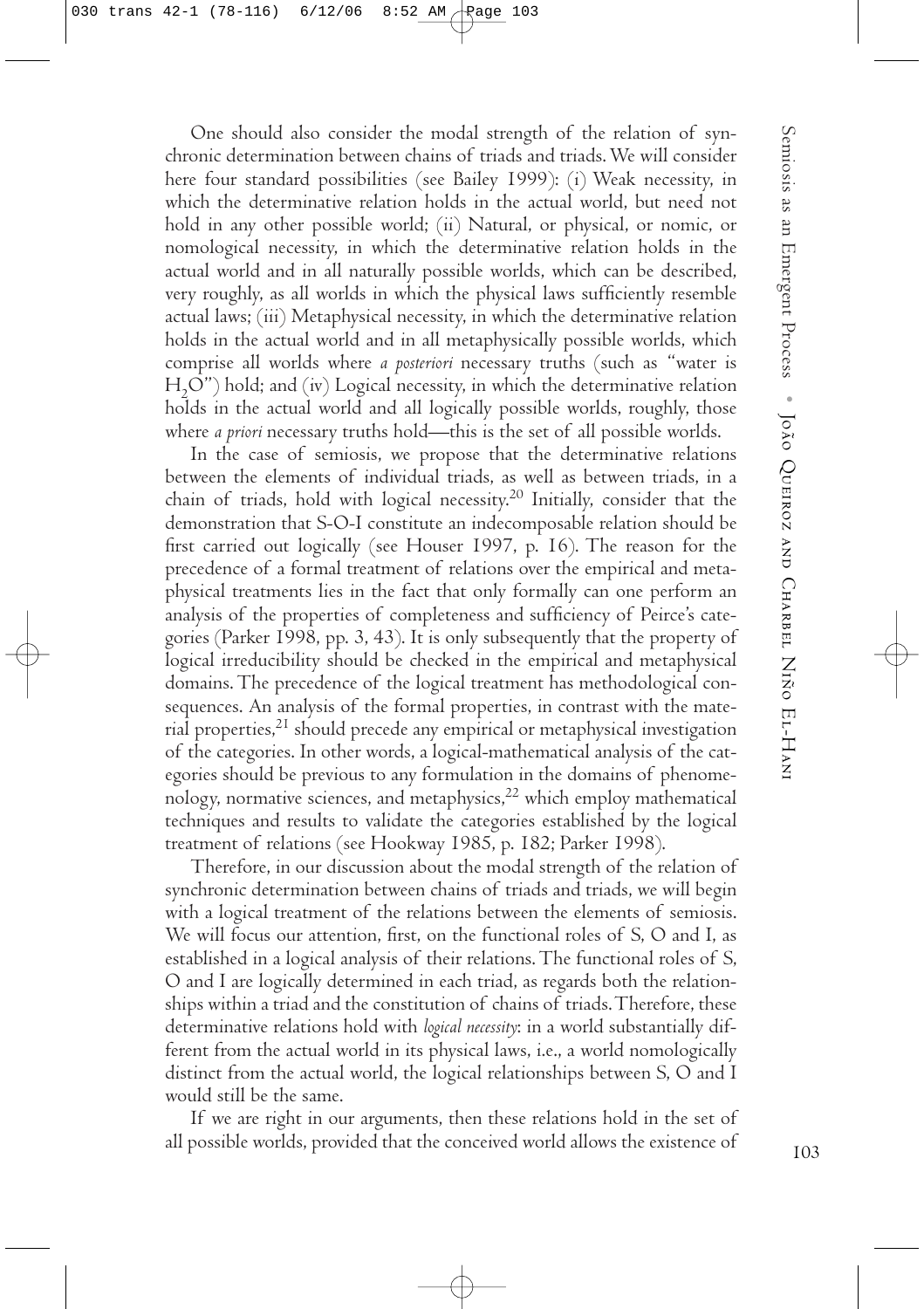physical entities or processes. After all, there is an important constraint for something to be a semiotic system, namely, that it should be physically embodied (see above). This does not mean that the determinative relations between S, O, and I in a semiotic process might be only nomologically valid, but rather that any logically conceivable world in which semiosis can take place is a world in which natural laws allow the existence of physical entities or processes, which are a necessary condition for semiosis. In any such world, then, the determinative relations between S, O, and I hold with logical necessity. If we suppose, for the sake of our argument, that there are logically conceivable worlds where no physical entities or processes are present, it will be simply the case that such worlds will not show any semiotic process or system, and, thus, no determinative relation at all between the elements involved in semiosis will take place there.

In the empirical domain, in turn, we should focus our attention not only on the functional roles of S, O, and I but also on how these functional roles *may be* embodied, and how the relations between them *may be* instantiated in the actual world. In this case, notice that while the functional roles are logically determined, the occupants of the functional roles of S, O, and I are contingent. For instance, that the word "elephant" is a Sign for that big animal in the world can be treated as a contingent fact; that is, it is not logically necessary that the word "elephant", as an occupant of the functional role of a Sign (S), stand through the Interpretant (I) for that big animal, the occupant of the functional role of the Object (O) in the example at stake. But the determinative relationships between these elements are logically determined, and, consequently, are also the functional roles of S, O, and I. Thus, in a world sufficiently distinct from the actual world in its physical laws, entirely different entities or processes might be playing the functional roles of S, O, and I in distinct semiotic systems. We can conclude that the fact that a given class of entities or processes plays a functional role in a semiotic process holds with *nomological rather than logical necessity*, even though the functional role itself holds with logical necessity.

## *In what Sense is Semiosis Irreducible?*

Among the several properties related to semiosis (processuality, CP 5.484; irreversibility, CP 5.253, 5.421; continuity, MS 875, see also Parker 1998, p.147; tendency to the *infinitum*, CP 2.92, 2.303; vagueness, CP 5.447; generality, CP 6.172, see Potter 1997, p.89; regularity; growth; lawfulness), we can say that the relational irreducibility of the triad is one of the most, if not the most, important. Thus, the next question  $(7)$  is particularly important, as it concerns the interpretation of the principle of the irreducibility of semiosis. The semiotic triadic relation is regarded by Peirce as *irreducible*, in the sense that it is not decomposable into any simpler relation: $^{23}$ 

... by 'semiosis' I mean [. . .] an action, or influence, which is, or involves, a cooperation of three subjects, such as a sign, its object, and its interpre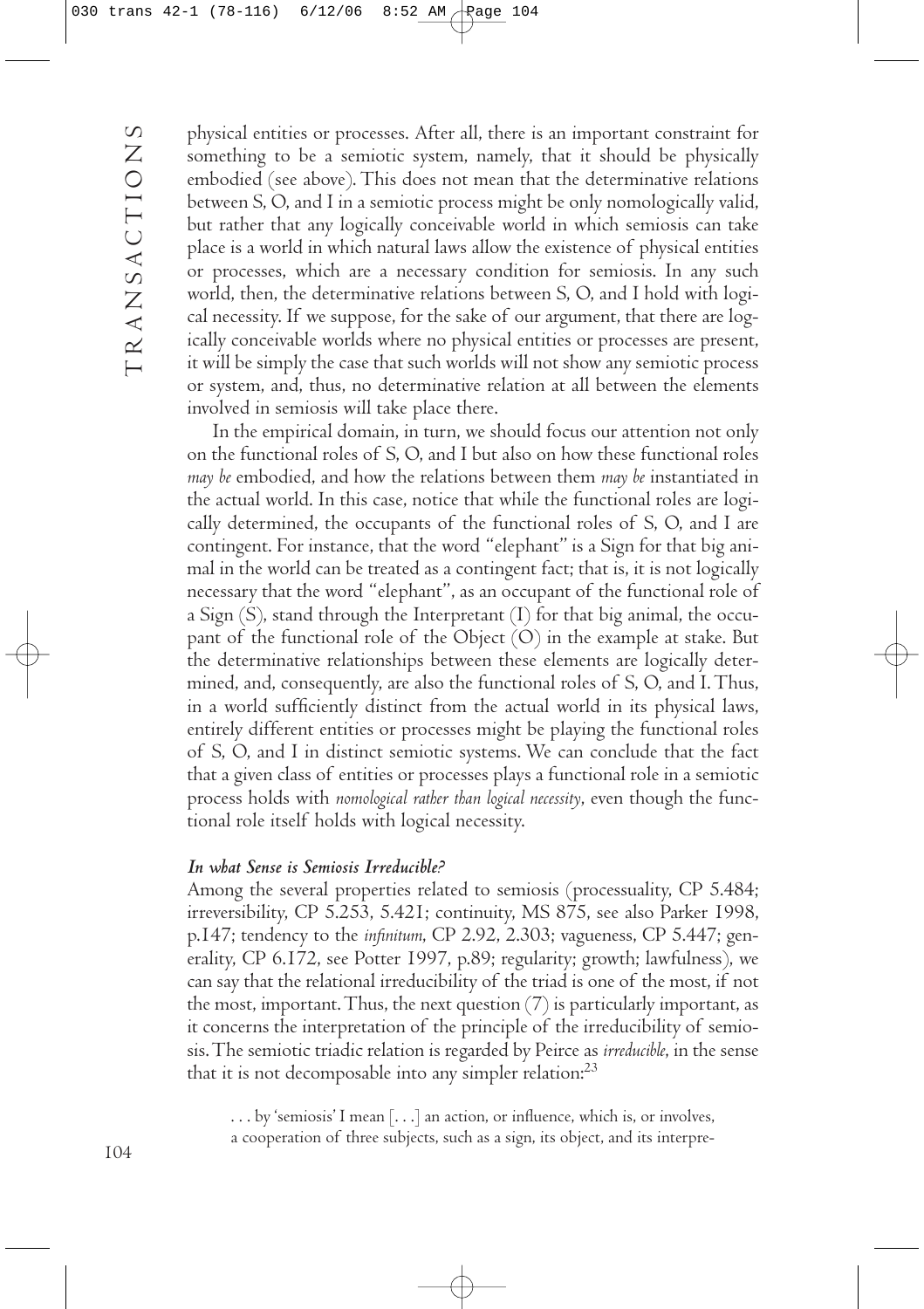tant, this tri-relative influence not being in any way resolvable into actions between pairs. (CP 5.484)

As Peirce carefully discusses the irreducibility of triads, we will consider in the following arguments what we defined above as the micro-semiotic level. We will argue, first, that the semiotic relation is *not* irreducible because the condition of analyzability is violated. Peirce would accept, in our view, that from the behavior of the elements of a triad it must follow the properties the triad possesses, including the very property of being semiotic. If we know the relations in which any three elements are involved, then we will be able to know also whether the process in which they are engaged is semiotic, since we will know whether or not the elements play the logical-functional roles of S, O, and I. To put it differently, non-analyzability or what Boogerd et al. (in press) call the vertical condition for emergence is not the reason why we should consider, in a Peircean framework, semiosis as an irreducibly triadic relation.

We can understand why a semiotic relation is irreducible, in a Peircean framework, on the grounds of the second notion of irreducibility discussed above, based on the non-deducibility of the behavior of the system's parts. In this case, we should show that the specific behavior of the elements of a triad does not follow from the elements' behavior in simpler relations. We think that semiosis can even be regarded as the best example of a class of relations in which the second condition for reducibility discussed above is violated, since the behavior of the elements of a semiotic relation does not follow from the behavior they show in isolation or in dyadic relations.

The functional roles of the elements in a semiotic relation cannot be identified in structures simpler than a triadic relation. The functional role of S can be identified only in the mediative relation that it establishes between O and I. Similarly, the functional role of O is identified in the relation by which it determines I through the mediation of S. And, finally, the functional role of I is identified by the fact that it is determined by O through S. Therefore, if we consider only dyadic relations, S-I, S-O, or I-O, or the elements of a triad in isolation, we cannot deduce how they would behave in a triadic relation, S-O-I (EP 2:391). Therefore, the irreducibility of semiosis should be understood in terms of the non-deducibility of the behavior of the logical-functional elements of a triad on the grounds of their behavior in simpler relations. Or, to put it differently, rather than the vertical, the horizontal condition for emergence (Boogerd *et al.,* in press) holds in the case of semiosis.

### *Is Downward Determination Involved in Semiosis?*

We will turn, now, to another question about the understanding of semiosis as an emergent process: (9) can we describe any sort of downward determinative relation in semiosis?

It is very interesting to discuss the problem of downward determination in the context of Peirce's philosophy, since, as Hulswit (in press) remembers,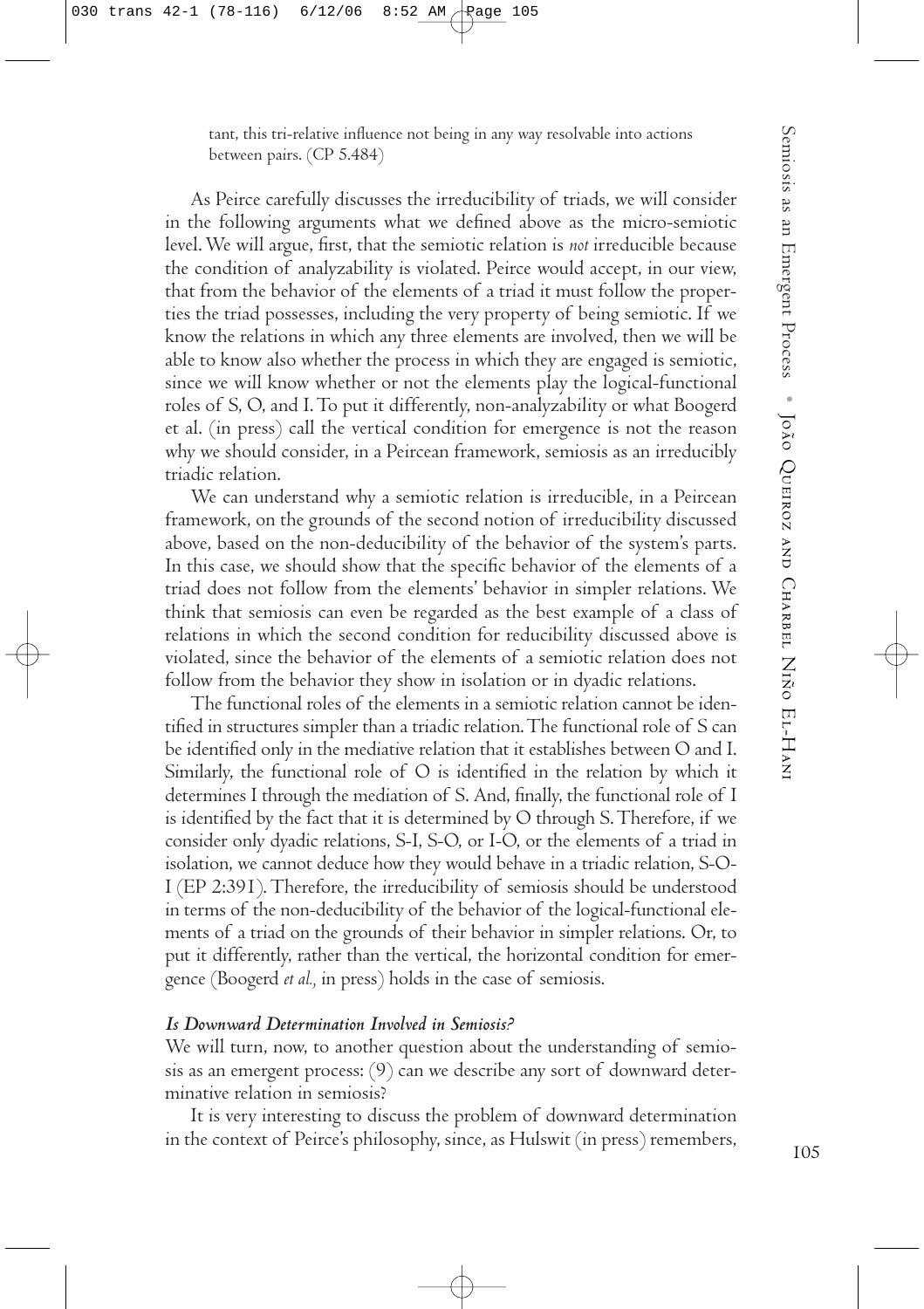Peirce himself may have been the first to suggest that downward causation may be regarded as a sort of formal causation (see EP 2:115–32). Even if we move here from downward causation to downward determination, Peirce's contribution to the current debates on this issue is still very relevant, since the problem of the influence of wholes over parts is addressed in a more consistent way in terms of dynamical interactions between processes at different levels. In Hulswit's words, it ". . . requires an ontological framework that breaks through the constraints imposed by the Western 'substance addiction'. Indeed, it should do full justice to the primacy of processes and events, along the lines of suggestions made by C. S. Peirce and A. N. Whitehead" (Hulswit, in press).

If we consider, first, the relationship between the macro-semiotic level and semiosis at the focal level, we can argue that it involves a determinative downward relation. More specifically, as the model presented in section 4 shows, downward determination in semiotic phenomena can be conceptualized as boundary conditions which select, among the potentialities established by the micro-semiotic level, those semiotic processes which will be actualized at a given time *t*.

If we focus, rather, on the relations between elements within a triad, then we will be able to see that, in a precise sense, Signs, Objects, and Interpretants constrain each other's behaviors. Moreover, a Sign can be defined as a medium for transmitting the form of an Object to an Interpretant. It seems, thus, that an interpretation of downward determination in terms of formal constraints applies smoothly to the determinative relations in triadicdependent processes. Surely, a proper interpretation of downward determination in semiotic phenomena demands more elaboration. We shall leave, however, this issue for future works.

#### *Is the Structure of Semiotic Systems or Processes Unpredictable?*

The last question we should discuss is the following: (8) is the structure of semiotic systems or processes in principle theoretically unpredictable?

The structure of triads and chains of triads can be indeed regarded as unpredictable, since Peirce advocated that indeterminism, spontaneity, and absolute chance are fundamental factors in the universe. Thus, the behavior of the elements in a semiotic process is also unpredictable from the behaviors they may exhibit in simpler systems. In a Peircean framework, we can claim, thus, that semiosis is a process the structure of which is in principle unpredictable due to the indeterministic nature of the evolutionary process. This argument is grounded on the Peircean thesis of tychism, the metaphysical defense of "absolute chance" as a real factor in the universe (see Murphey 1993, Potter 1997). Tychism plays an essential role in Peirce's account of cosmological evolution, to the extent that he regards it as the only explanation of the multiplicity and irregularity found in the universe.

The most important point for our arguments here is that, according to a Peircean evolutionary cosmology, *everything* should be explained as a product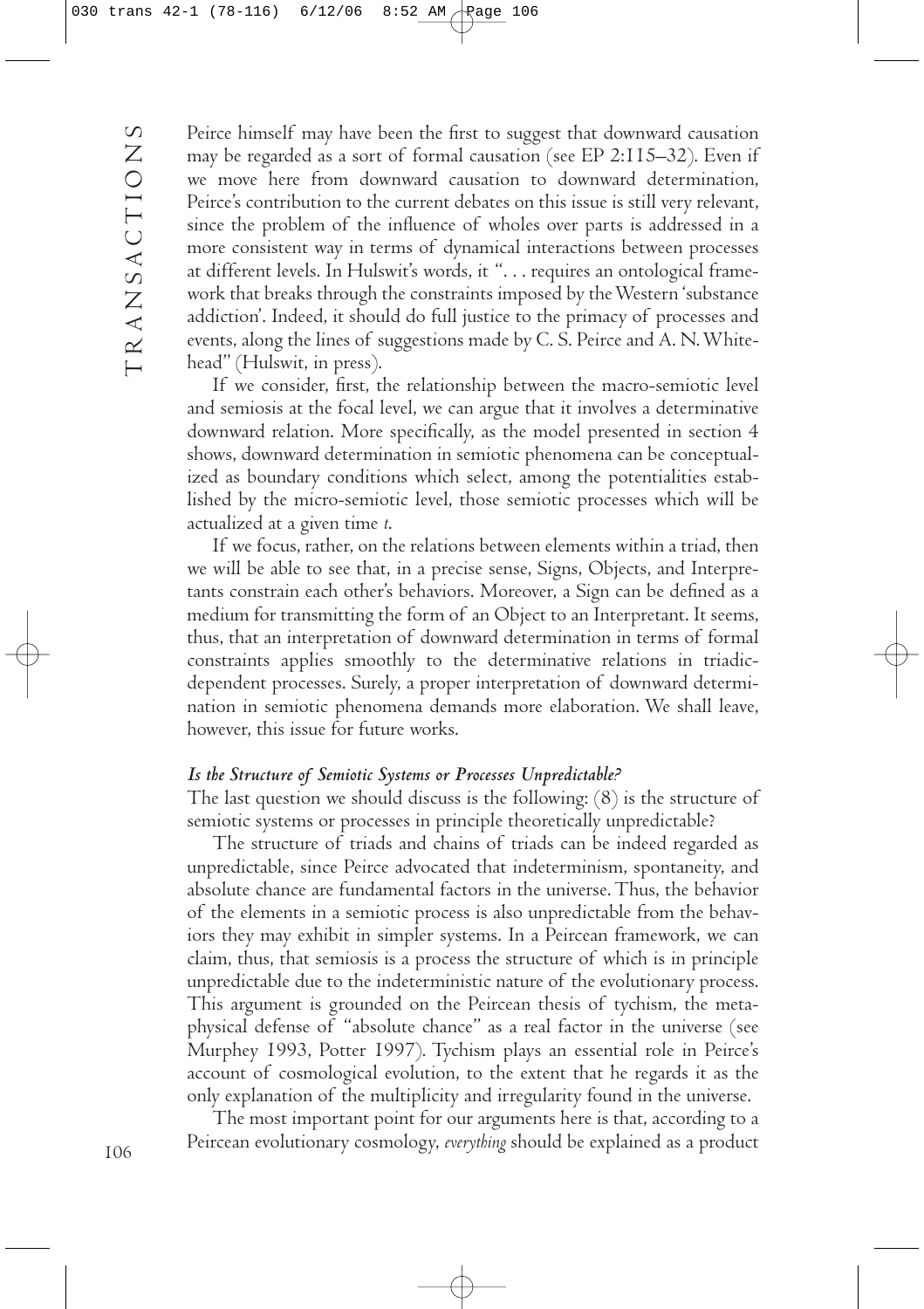of an evolutionary process which has states of indetermination and chance as its starting points. In a paper about tychism and mental processes, Pape (2002, p. 226) comments that "matter, time, space, and the laws of nature themselves—they all have to be explained as emergent regularities of interaction arising from a state of indeterminateness". This suggests, once again, the compatibility of emergentist thought with central doctrines in Peirce's metaphysics, as synechism and tychism.

Consider, moreover, that Peirce's categories constitute a system of necessary presupposition (see Hausman 1993, p. 97), and, thus, it is impossible to conceive thirdness without secondness, and secondness without firstness. Therefore, as firstness entails indetermination, novelty, independence, and, consequently, unpredictability, the latter becomes a necessary component also in thirdness, and, thus, in semiosis.

The arguments developed in this section lead to the conclusion that a strong emergence theory can be supported in the case of semiotic phenomena. In conformity to Peirce's theory of Signs, this theory should include (i) a concept of irreducibility based on the non-deducibility of the behavior of Signs, Objects, and Interpretants in semiotic relations from their possible behaviors in simpler relations, and (ii) a concept of in principle theoretical unpredictability of the structure of semiotic processes, based on the doctrine of tychism.

### *6. Conclusion*

According to Rosenthal (1994, p. 27), "meanings" should be understood as relational structures that emerge from patterns of behavior. A precise interpretation of this statement—with which we basically agree—demands a clear understanding about the characterization of "structures" as emergent systemic properties. Furthermore, it also depends on a good grasp of the relationship between emergent properties and processes, observed at the level of a system, and patterns of behavior of its parts. This is a typical case in which it is not adequate to employ the idea of emergence in an ordinary, colloquial sense. Rather, we should use it in a technical way, as in the other cases we mentioned in the introduction of this paper. We do think it is a relevant problem in semiotic investigations how to connect properly discussions about emergence and the analysis of semiosis, meaning, information, and so on. Nevertheless, we did not find a treatment of this problem in journals and books devoted to semiotics, at least to the extent of our knowledge. This was the main motivation for the research reported in this paper, in which we discussed the conditions that should be fulfilled in order to adequately characterize semiosis as an emergent process.

Methodologically speaking, we addressed this problem by raising a series of questions to be answered in order to describe semiosis as being "emergent", based on an analysis of central characteristics and varieties of emergentism. Here are the questions we raised, and to which we offered tentative answers: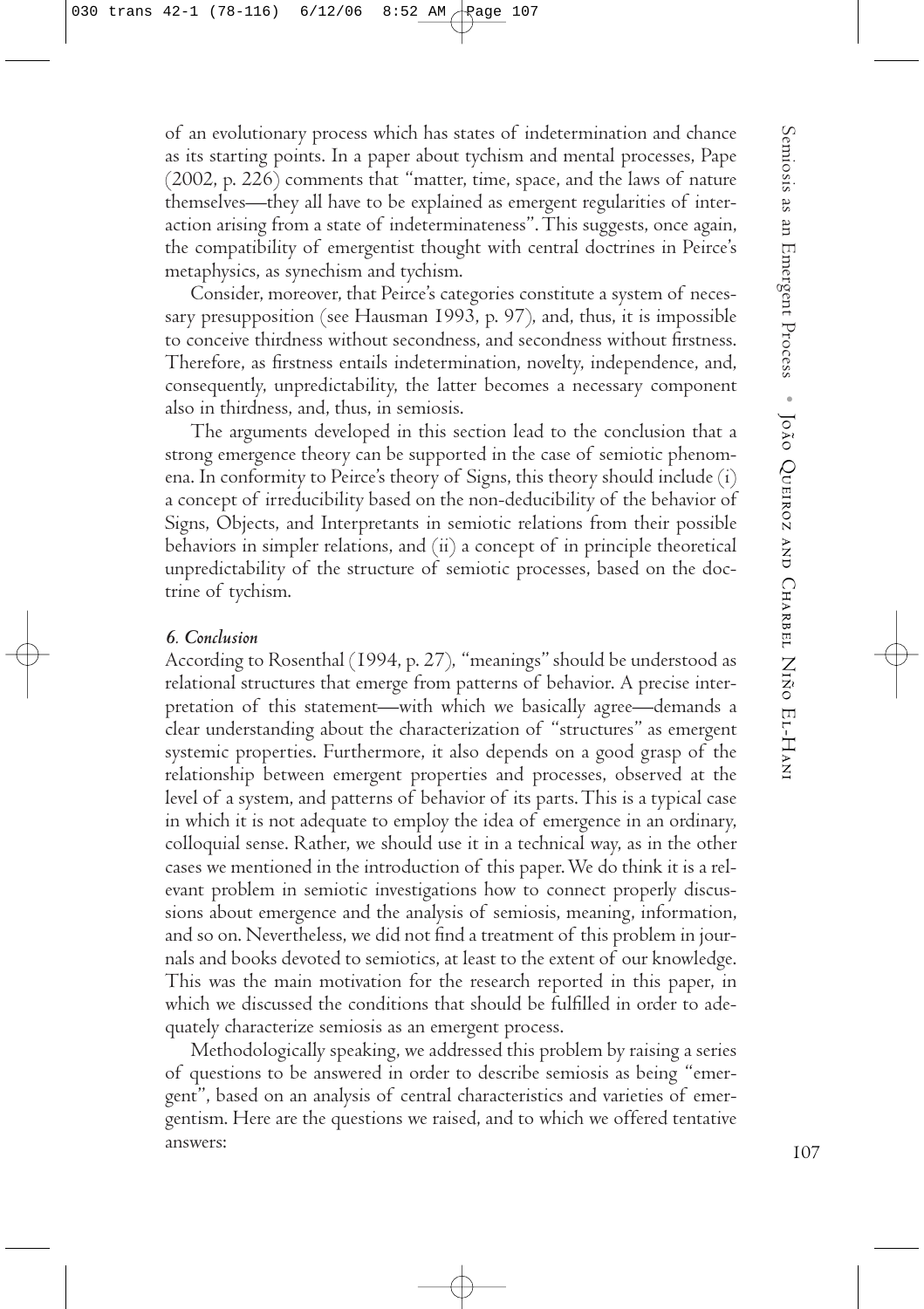- (1) What is a semiotic system?
- (2) Are the systems showing semiosis exclusively physically constituted?
- (3) Do semiotic systems constitute a new class of systems, instantiating new structures, processes, properties, dispositions, etc.?
- (4) Can semiosis be described as a systemic process?
- (5) How should we describe levels in semiotic systems and how do these levels relate to the emergence of semiosis?
- (6) In what sense can we say (and explain) that semiosis is synchronically determined by the properties and arrangement of its parts?
- (7) Which interpretation of irreducibility is more adequate to understand Peirce's claims about the irreducibility of semiosis?
- (8) Is the structure of semiotic systems or processes in principle theoretically unpredictable?
- (9) Can we describe any sort of downward determinative relation in semiosis?

We concluded that a strong emergence theory can be advocated in the case of semiotic phenomena, including a concept of irreducibility based on the non-deducibility of the behavior of Signs, Objects, and Interpretants in semiotic relations from their possible behaviors in simpler relations, and a concept of in principle theoretical unpredictability of the structure of semiotic processes.

We drew on Salthe's hierarchical structuralism to propose a model for explaining the emergence of semiosis in semiotic systems. According to this model, semiosis is conceived as a systemic process at a focal level, in which chains of triads are instantiated as a result of the interaction between potentialities established at a micro-semiotic level (initiating conditions)—containing potential Signs, Objects, and Interpretants—and the regulatory, selective influence of a macro-semiotic level (boundary conditions)—corresponding to networks of chains of triads.

Our aspiration here is that the questions we raised in order to characterize semiosis as an emergent process in a precise manner, the tentative answers we proposed, and the modeling of this process based on Salthe's hierarchical structuralism, contribute to a consistent treatment of the emergence of semiosis in the context of Peirce's metaphysics and evolutionary cosmology. An understanding of how semiosis emerges in evolution has to offer, in our view, proper answers to the set of questions we systematized in this paper, and, furthermore, has to work with adequate tools for modeling such an emergent event, such as those advanced by Salthe in his basic triadic system.

#### *Acknowledgements:*

João Queiroz thanks The State of São Paulo Research Foundation (FAPESP) for the support for his post-doctoral studies. Charbel Niño El-Hani thanks the Brazilian National Research Council for the general support given to his research and, in particular, for his post-doctoral studies and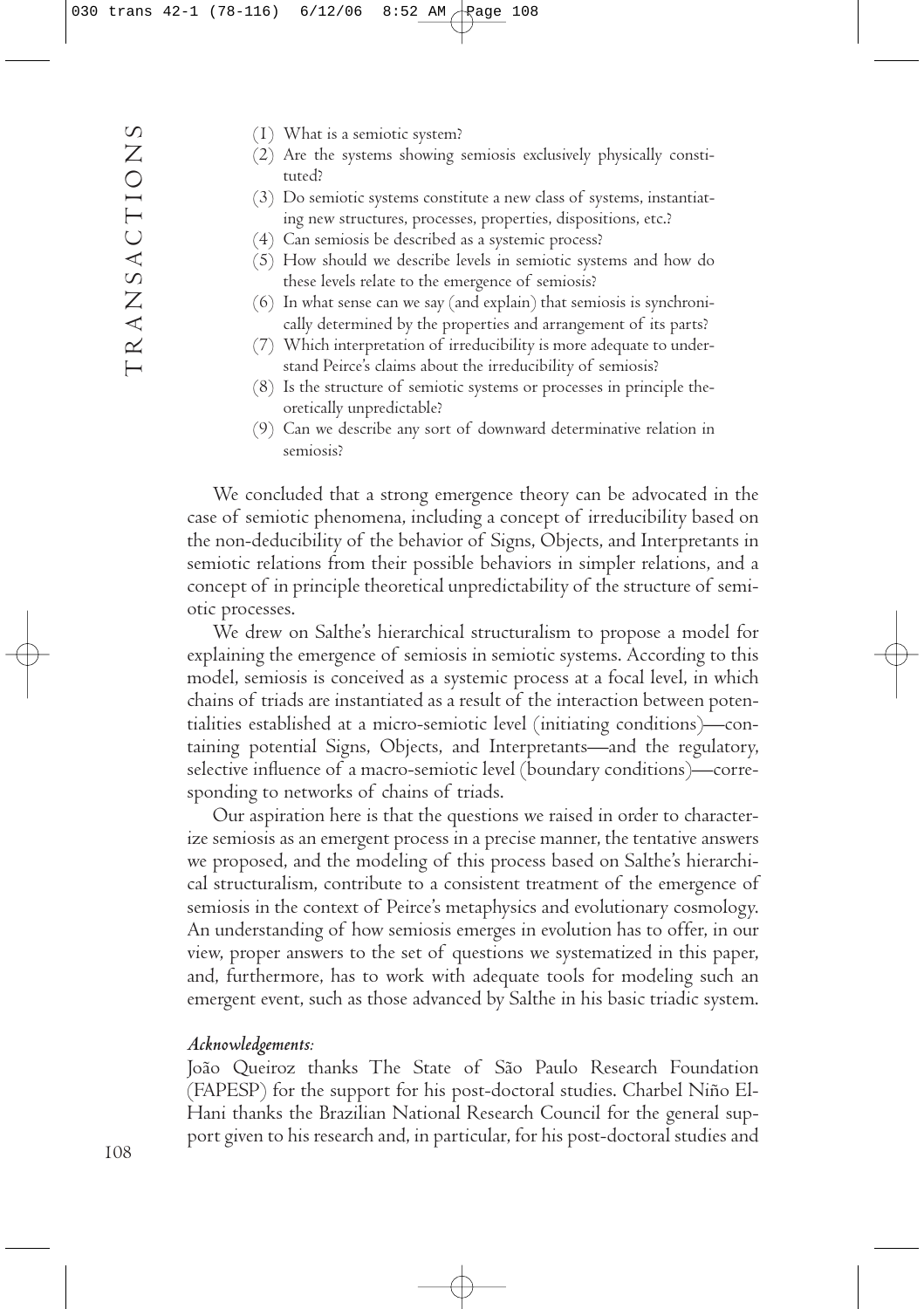research grants. He also thanks Claus Emmeche for all the support in his post-doctoral studies at the Center for Philosophy of Nature and Science Studies, Faculty of Sciences, University of Copenhagen. We are indebted to Floyd Merrell for his insightful comments about a preliminary version of the paper. Finally, we'd like to thank the anonymous reviewers and Randall Dipert for his helpful comments for the elaboration of the final version of the paper.

> Federal University of Bahia, Salvador-BA, Brazil João Queiroz queirozj $(\partial_{\alpha})$ dca.fee.unicamp.br Charbel Niño El-Hani charbel@ufba.br

#### **REFERENCES**

- Andersen, P. B.; Emmeche, C.; Finnemann, N. O.; Christiansen, P. V. (eds.). 2000. *Downward Causation: Minds, Bodies and Matter*. Aarhus: Aarhus University Press.
- Aristotle. 1995. *The Complete Works of Aristotle. The Revised Oxford Translation*. Barnes, J. (Ed.). 2 Vols. Princeton: Princeton University Press
- Bailey, A. 1999. "Supervenience and physicalism". *Synthese* 117: 53–73.
- Bedau, M. 2002. "Downward Causation and Autonomy of Weak Emergence", *Principia*, Special Issue on Emergence and Downward Causation (El-Hani, C. N. Ed.)  $6:5-50.$
- Bergman, M. 2000. "Reflections on the Role of the Communicative Sign in Semeiotic", *Transactions of the Charles S. Peirce Society: A Quarterly Journal in American Philosophy*, Spring, XXXVI (2): 225–54.
- Blitz, D. 1992. *Emergent Evolution: Qualitative Novelty and the Levels of Reality*. Dordrecht: Kluwer.
- Boogerd, F. C.; Bruggeman, F. J.; Richardson, R. C.; Stephan, A. & Westerhoff, H. (in press). "Emergence and its Place in Nature: a case study of biochemical networks", *Synthese*. Available at *Synthese* website, Prepublication date: 03/16/2004.
- Broad, C. D. 1919. "Mechanical explanation and its alternatives". *Proceedings of the Aristotelian Society* 19:86–124.
	- ———. 1925. *The Mind and its Place in Nature*. London: Kegan Paul, Trench, Trubner & Co. Available in http://www.ditext.com/broad/mpn/mpn.html
- Brunning, J. 1997. "Genuine Triads and Teridentity" in N. Houser, D. Roberts, J. Van Evra (eds.). *Studies in the Logic of Charles Sanders Peirce*. Indiana: Indiana University Press. (pp. 252–70).
- Bunge, M. 1977. "Levels and reduction", *American Journal of Physiology* 233(3): R75–R82.
- Burch, R. 1991. *A Peircean Reduction Thesis*. Texas: Texas Tech University Press.
- ———. 1997. "Peirce's Reduction Thesis" in N. Houser, D. Roberts, J. Van Evra (eds.). *Studies in the Logic of Charles Sanders Peirce*. Indiana: Indiana University Press. (pp.  $234 - 51$ ).
- Campbell, D. T. 1974. "Downward Causation in Hierarchically Organised Biological Systems" in F. Ayala & TH. Dobzhansky (eds.). *Studies in the Philosophy of Biology: Reduction and Related Problems*. Berkeley: University of California Press. (pp. 179–86).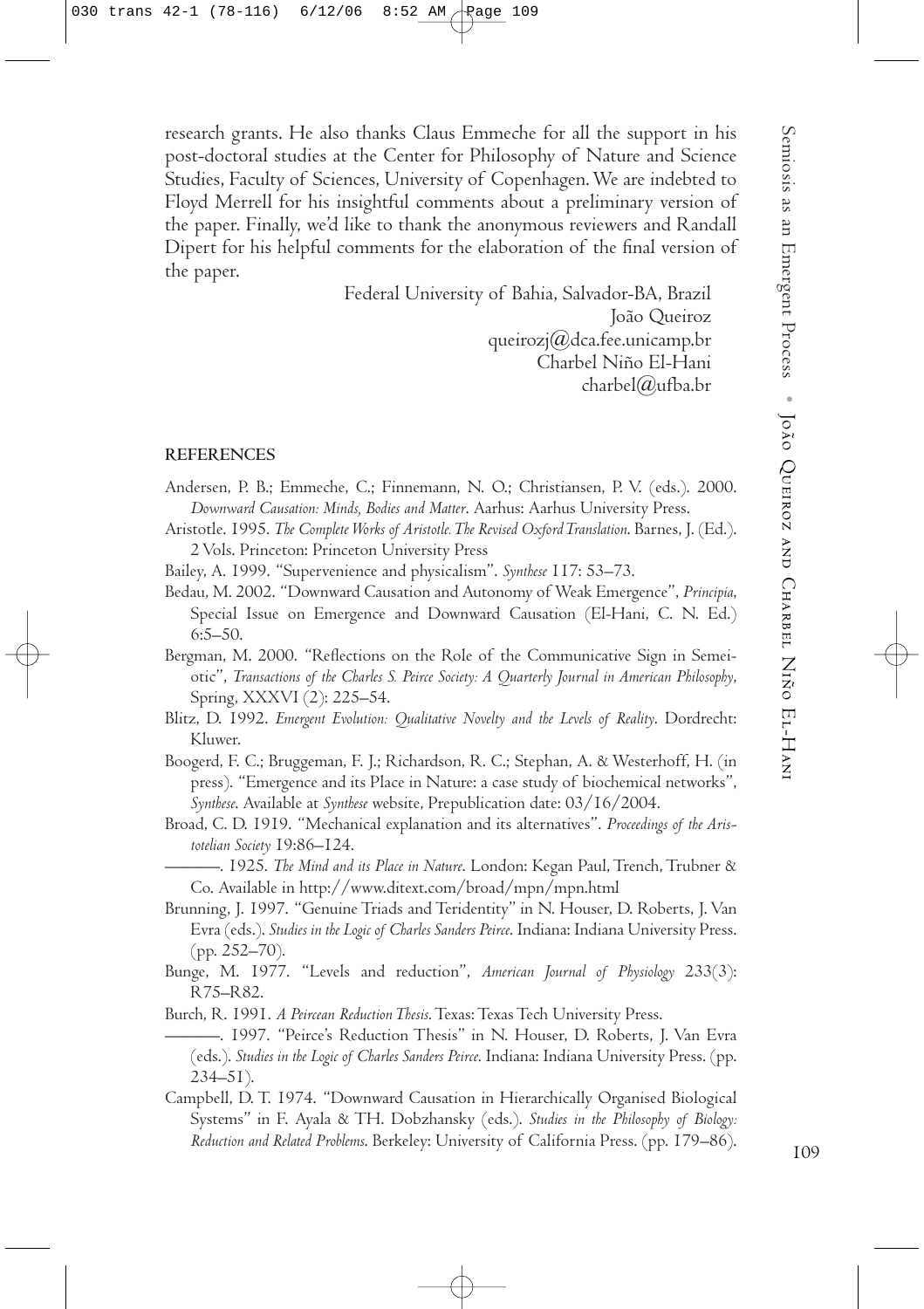- Cangelosi, A & Turner, H. 2002. "L'emergere del Linguaggio" in A.M.Borghi & T. Iachini, *Scienze della Mente.* Bologna: Il Mulino. (pp. 227–44).
- Cariani, P. 1989. *On the Design of Devices with Emergent Semantic Functions*, PhD Dissertation, Department of Systems Science, State University of New York, Binghamton.
- Cunningham, B. 2001. "The Reemergence of 'Emergence'". *Philosophy of Science* 68 (PSA 2000 Proceedings): S62—S75.
- Dawkins, R. 1976. *The Selfish Gene*. New York and Oxford: Oxford University Press.
- Deacon, T. 1999. "Memes as Signs". *The Semiotic Review of Books* 10(3): 1–3.
- De Tienne, A. 1992. "Peirce's Semiotic Monism" in G. Deledalle, M. Balat & J. Deledalle-Rhodes (eds.). *Signs of Humanity/L'homme et ses signes*. *Proceedings of the IVth International Congress/Actes du IVe Congrès Mondial*. International Association for Semiotic Studies—Association Internationale de Sémiotique, Barcelona/Perpignan, March 30–April 6, 1989 (= *Approaches to Semiotics*. 107), 3 vols. Berlin: Mouton de Gruyter. (pp. 1291–1303).
	- ———. (2003). "Learning *qua* Semiosis". *S.E.E.D. Journal—Semiotics, Evolution, Energy, and Development* (3): 37–53.
- De Waal, C. 2001. *On Peirce.* Belmont: Wadsworth.
- El-Hani, C. N. 2002. "On the Reality of Emergents". *Principia*, Special Issue on Emergence and Downward Causation (El-Hani, C. N. Ed.) 6:51–87.
- El-Hani, C. N., Emmeche, C. 2000. "On Some Theoretical Grounds for an Organismcentered Biology: Property emergence, supervenience, and downward causation", *Theory in Biosciences* 119: 234–75.
- El-Hani, C. N. & Pereira, A. M. 2000. "Higher-Level Descriptions: Why Should We Preserve Them?", in P. B. Andersen, C. Emmeche, N. O. Finnemann & P. V. Christiansen (eds.). *Downward Causation: Minds, Bodies and Matter*. Aarhus: Aarhus University Press. pp. 118–42.
- El-Hani, C. N. & Pihlström, S. 2002a. "Emergence Theories and Pragmatic Realism", *Essays in Philosophy* 3 (2). (available: http://www.humboldt.edu/~essays/ pihlstrom.html)
	- ———. 2002b. "A Pragmatic Realist View of Emergence", *Manuscrito* XXV (Sp. number): 105–54.
	- ———. 2004. "Realismo, Pragmatismo e Emergencia" in W.J. Silva Filho (ed.). *Davidson e a Filosofia*. São Paulo: Loyola.
- El-Hani, C. N. & Videira, A. A. P. 2001. "Causação Descendente, Emergência de Propriedades e Modos Causais Aristotélicos". *Theoria* 16:301–29.
- Emmeche, C. 1994. *The Garden in the Machine: The Emerging Science of Artificial Life*. Princeton: Princeton University Press.
	- 1997. "Defining Life, Explaining Emergence", On-line paper: http://www.nbi.dk/~emmeche/ (Published in two parts as: Emmeche, C. 1997. "Autopoietic Systems, Replicators, and the Search for a Meaningful Biologic Definition of Life", *Ultimate Reality and Meaning* 20: 244–264; Emmeche, C. 1998. "Defining Life as a Semiotic Phenomenon", *Cybernetics & Human Knowing* 5:3–17).

———. 2003. "Causal Processes, Semiosis, and Consciousness" in J. Seibt (ed.). *Process Theories: Crossdisciplinary Studies in Dynamic Categories*. Dordrecht: Kluwer. (pp. 313–36).

Emmeche, C.; Køppe, S. & Stjernfelt, F. 1997. "Explaining Emergence: Towards an Ontology of Levels". *Journal for General Philosophy of Science* 28: 83–119.

———. 2000. "Levels, Emergence and Three Versions of Downward Causation", in P. B. Andersen, C. Emmeche, N. O. Finnemann & P. V. Christiansen (eds.). *Downward Causation: Minds, Bodies and Matter*. Aarhus: Aarhus University Press. (pp. 13–34).

110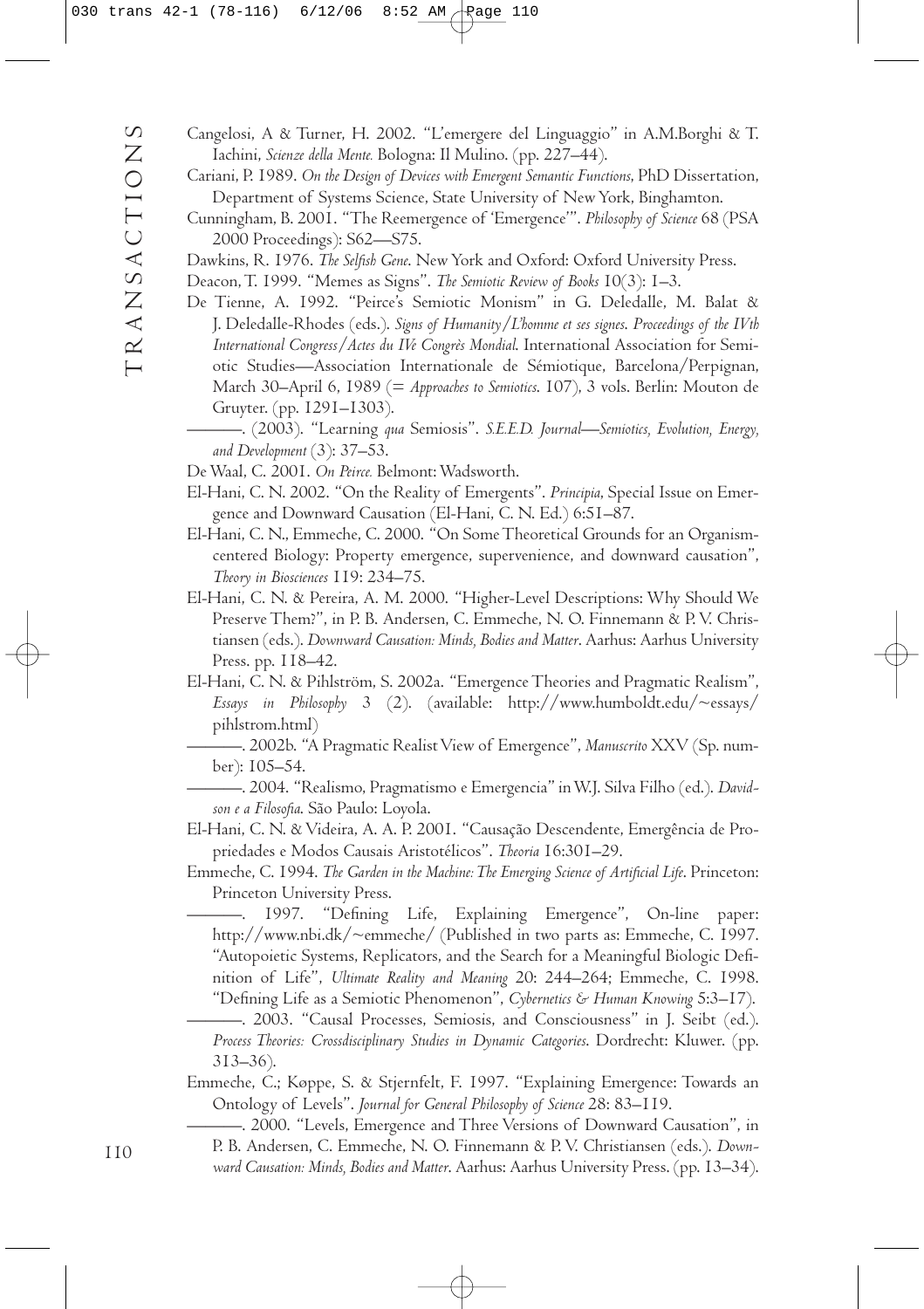- Fetzer, J. H. 1988. "Signs and Minds: An Introduction to the Theory of Semiotic Systems" in J. Fetzer (ed.), *Aspects of Artificial Intelligence*, Dordrecht, The Netherlands. (pp. 133–61).
	- ———. 1997. "Thinking and Computing: Computers as Special Kinds of Signs", *Minds and Machines* 7: 345–64.
- Fisch, M. 1986. *Peirce, Semeiotic, and Pragmatism.* Indiana: Indiana University Press.
- Gomes, A., Gudwin, R. & Queiroz, J. 2003a. "On a Computational Model of Peircean Semiosis" in H. Hexmoor (ed.), *Proceedings of the International Conference on Integration of Knowledge Intensive Multi-Agent Systems—KIMAS'03*, IEEE. (pp. 703–08).
	- ———. 2003b. "Towards Meaning Processes in Computers from Peircean Semiotics", *S.E.E.D. Journal—Semiotics, Evolution, Energy, and Development* 3 (2): 69–79. (available at http://www.library.utoronto.ca/see/pages/SEED\_Journal.html)
- Gomes, A., Gudwin, R. & Queiroz, J. (2005) Meaningful Agents: A Semiotic Approach. *Proceedings of the International Conference on Integration of Knowledge Intensive Multi-Agent Systems. KIMAS '05: Modeling, Evolution, and Engineering*. THOMPSON, C. & HEXMOOR, H. (Eds.), Vol.1, pp. 399–404.
- Hausman, C. 1993. *Charles Sanders Peirce's Evolutionary Philosophy*. Cambridge: Cambridge University Press.
- Heil, J. 1998. Supervenience deconstructed. *European Journal of Philosophy* 6: 146–55.
- Hookway, C. 1985. *Peirce.* London: Routledge & Kegan Paul.
- Houser, N. 1997. "Introduction: Peirce as a logician" in N. Houser, D. Roberts, J. Van Evra (eds.), *Studies in the Logic of Charles Sanders Peirce*. Indiana: Indiana University Press. (pp. 1–22).
- Hulswit, M. 2001. "Semeiotic and the Cement of the Universe: a Peircean Process Approach to Causation", *Transactions of the Charles S. Peirce Society: A Quarterly Journal in American Philosophy,* Summer, XXXVII (3) 339–63.
- ———. (in press). "How Causal is Downward Causation?" *Journal for General Philosophy of Science*.
- Kent, B. 1997. "The Interconnectedness of Peirce's Diagrammatic Thought" in N. Houser, D. Roberts, J. Van Evra (eds.). *Studies in the Logic of Charles Sanders Peirce*. Indiana: Indiana University Press. (pp. 445–59)
- Ketner, K. 1986. "Peirce's Most Lucid and Interesting Paper: an Introduction to Cenopythagoreanism", *International Philosophical Quarterly* 26: 375–92.

Kim, J. 1993. *Supervenience and Mind*. New York: Cambridge University Press.

———. 1998. *Mind in a Physical World: An Essay on the Mind-Body Problem and Mental Causation*. Cambridge, Mass., and London: MIT Press.

- Kruse, F. 1994. "Is Cosmic Evolution Semiosis?" in E. Moore and R. Robin (eds.), *From Time and Chance to Consciousness: Studies in the Metaphysics of Charles Peirce*. Oxford, Providence: Berg. (pp. 87–98).
- Langton, C. 1989. "Artificial life" in C. Langton, C. (ed.). *Artificial Life, Santa Fe Institute Studies in the Sciences of Complexity*. Vol. 5. (Proceedings of the First Conference on Artificial Life, Los Alamos, September, 1987). Reading, Mass.: Addison-Wesley.
- Lear, J. 1988. *Aristotle: The Desire to Understand*. New York: Cambridge University Press.
- Levine, J. 1983. "Materialism and Qualia: The Explanatory Gap." *Pacific Philosophical Quarterly* 64: 354–61.
	- ———. 1993. "On Leaving out What It's Like", in M. Davies & G. W. Humphreys (eds.). *Consciousness*. Oxford: Blackwell. pp. 121–36.
- Lewontin, R. C. 1983. "The Organism as the Subject and Object of Evolution." *Scientia* 118: 63–83.

<sup>———. 1999. &</sup>quot;Making Sense of Emergence", *Philosophical Studies* 95: 3–36.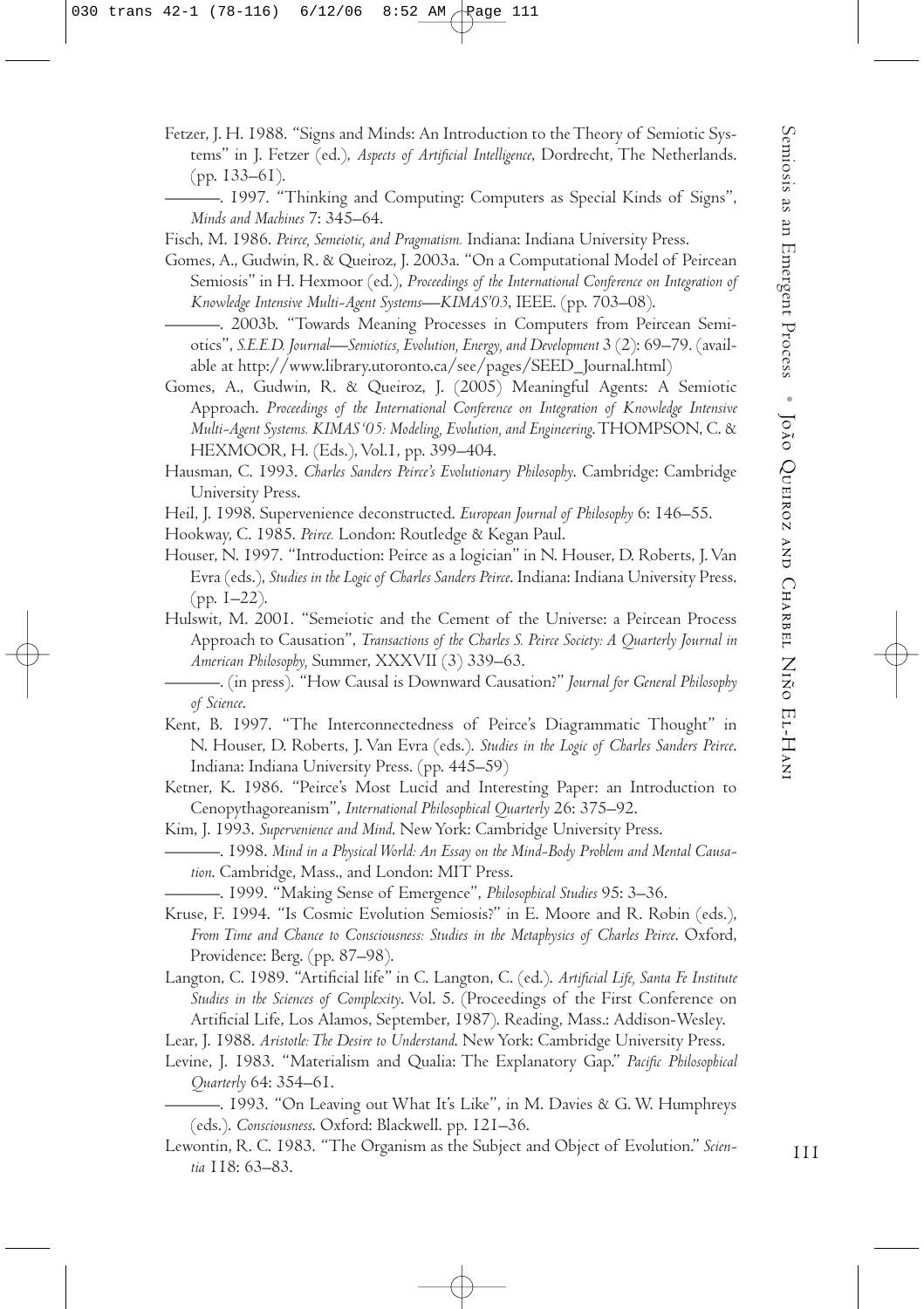- Loula A., Gudwin, R., Ribeiro S., Araújo, I. & Queiroz, J. 2005. "A Proposal for a Synthesis Approach of Semiotic Artificial Creatures", in L.N. De Castro & F.J. Von Zuben (eds.), *Recent Developments in Biologically Inspired Computing.* Hershey: Idea Group Inc. (IGI) (pp. 270–300).
- Maclennan. B. J. 2001. "The emergence of communication through synthetic evolution", in M. Patel, V. Honavar & K. Balakrishnan, K. (eds.), *Advances in the Evolutionary Synthesis of Intelligent Agents* Cambridge, Mass.: MIT Press. (pp. 65–90).
- Mclaughlin, B. P. 1992. "The Rise and Fall of British Emergentism" in A. Beckermann, H. Flohr & J. Kim (eds.). *Emergence or Reduction? Essays on the Prospects of Nonreductive Physicalism*. Berlin: Walter de Gruyter. (pp. 49–93).
- Morgan, C. L. 1923. *Emergent Evolution*. London: Williams and Norgate. Available in http://spartan.ac.brocku.ca/~lward/morgan/Morgan\_1923.
- Merrell, F. 1995. *Peirce's Semiotics Now.*Toronto: Canadian Scholar's Press.
- Murphey, M. G. 1993. *The Development of Peirce's Philosophy*. Indianapolis: Hackett.
- Nöth, W. (ed.) 1994. *Origins of Semiosis: Sign Evolution in Nature and Culture*. Berlin, New York: Mouton de Gruyter.
- Pape, H. 2002. "What Thought is For: The Problematic Identity of Mental Processes with Chance Events in Peirce's Idealistic Metaphysics", *Transactions of the Charles S. Peirce Society: A Quarterly Journal in American Philosophy*, Winter/Spring, 38 (1/2): 215–51.
- Parker, K. 1998. *The Continuity of Peirce's Thought*. Nashville: Vanderbilt University Press.
- Peirce, C. S. (EP1, 1992; EP2, 1998.). *The Essential Peirce. Selected Philosophical Writings*. (Vol. 1 ed. by N. Houser & C. Kloesel; Vol 2 ed. by the Peirce Edition Project). Bloomington and Indianapolis: Indiana University Press. (Quoted as EP)
- Peirce, C.S. 1931–1935. *The Collected Papers of Charles Sanders Peirce*. Electronic edition reproducing Vols. I–VI [C. Hartshorne & P. Weiss (eds.), Cambridge: Harvard University Press, 1931–1935]; Vols. VII—VIII [A. W. Burks (ed.), same publisher, 1958]. Charlottesville: Intelex Corporation. (Quoted as CP, followed by volume and paragraph.)
- Peirce, C. S. 1967. *Annotated Catalogue the Papers of Charles S. Peirce*. (ed.) R.S. Robin. Massachusetts: The University of Massachusetts Press. [quoted as MS, followed by the number of the manuscript].
- Pessoa Jr., O. 1996. "Medidas Sistêmicas e Organização" in M. Debrun, M.E. Gonzales, O. Pessoa JR., *Auto-Organização*. Campinas: CLE (18). (pp. 129–161).
- Pihlström, S. 2002. "The Re-Emergence of the Emergence Debate", *Principia*, Special Issue on Emergence and Downward Causation (El-Hani, C. N. Ed.) 6: 133–81.
- Polanyi, M. 1968. "Life's Irreducible Structure", *Science* 160: 1308–12.
- Popper, K. R. & Eccles, J. C. [1977] 1986. *The Self and Its Brain*. London: Routledge and Kegan Paul.
- Potter, V. 1997. *Charles S. Peirce: On Norms & Ideals*. New York: Fordham University Press.
- Queiroz, J. & El-Hani, C. N. 2004. "Towards a Multi-level Approach to the Emergence of Semiosis in Semiotic Systems". *Technical Reports DCA-FEEC-UNICAMP*, DCA07–04, (pp.1–21). (available at http://www.dca.fee.unicamp.br/research/ docs/techrep).
- Ransdell, J. 1977. "Some Leading Ideas of Peirce's Semiotic", *Semiotica* 19 (3/4): 157–78.

Rescher, N. 1996. *Process Metaphysics: An Introduction to Process Philosophy*. New York: SUNY Press.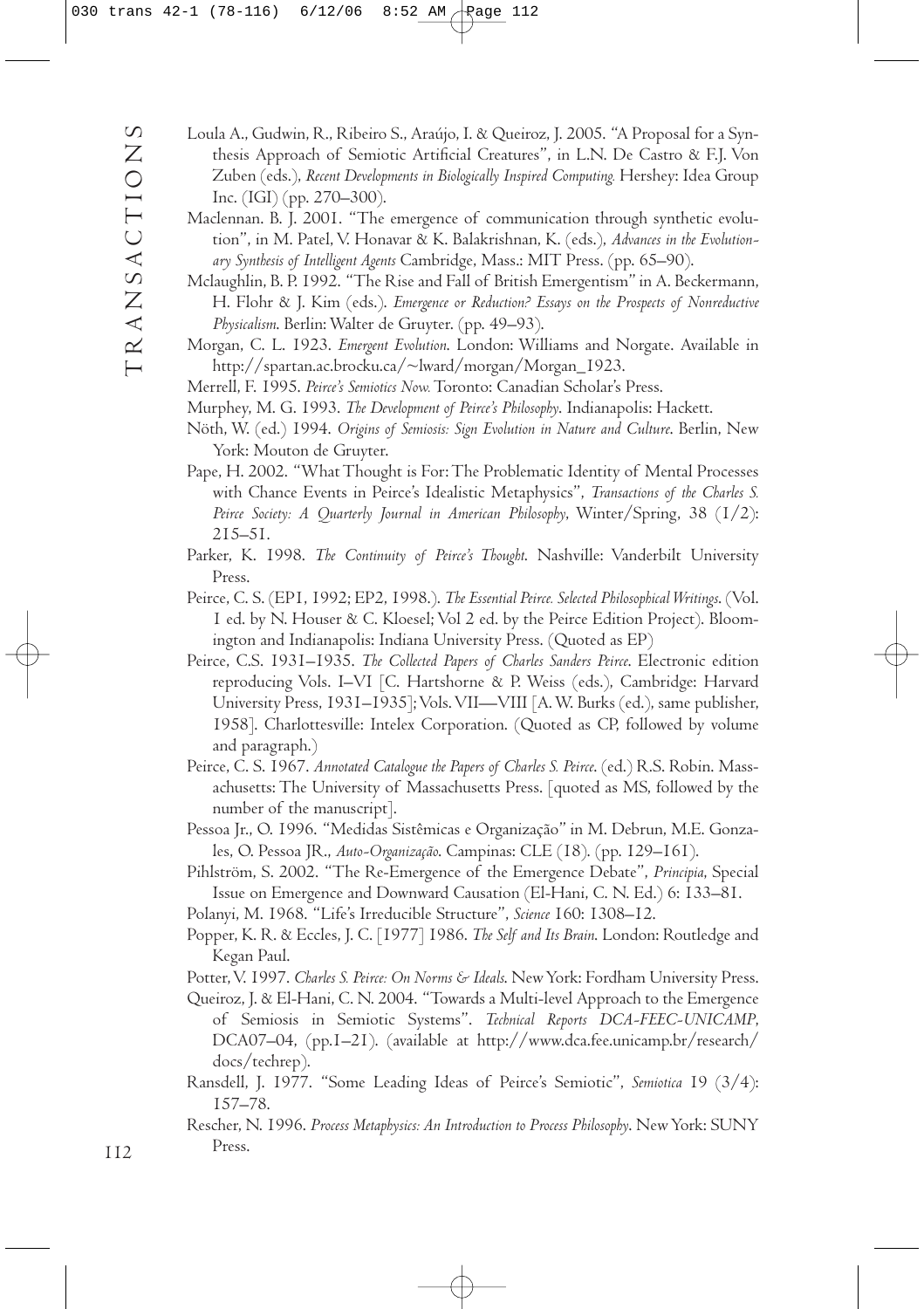- Ronald, E. M. A., Sipper, M., Capcarrère, M. S. 1999. "Design, observation, surprise! A test for emergence". *Artificial Life* 5: 225–39.
- Rosenthal, S. 1994. *Charles Peirce's Pragmatic Pluralism.* NY: State University of New York Press.
- Ross, D. [1923] 1995. *Aristotle*. Routledge: London.
- Salthe, S. N. 1985. *Evolving Hierarchical Systems: Their Structure and Representation*. New York: Columbia University Press.
- Santaella, L. 1995. *A Teoria Geral dos Signos: semiose e autogeração.* São Paulo: Editora Aacutetica.
- Savan, D. 1986. "Response to T.L.Short", *Transactions of the Charles S. Peirce Society: A Quarterly Journal in American Philosophy,* Summer, XXII (2): 125–43.

———. 1987–1988. *An Introduction to C. S. Peirce's Full System of Semeiotic*. Toronto Semiotic Circle, Monograph Series of the TSC, Number 1.

- Schröder, J. 1998. "Emergence: Non-deducibility or Downwards Causation?" *Philosophical Quarterly* 48: 433–52.
- Stephan, A. 1998. "Varieties of Emergence in Artificial and Natural Systems", *Zeitschrift für Naturforschung* 53c: 639–56.
- Stephan, A. 1999. *Emergenz: Von der Unvorhersagbarkeit zur Selbstorganisation*. Dresden and München: Dresden University Press.
- Sterelny, K. 2001. *Dawkins vs. Gould: Survival of the Fittest*. Cambridge-UK: Icon Books.
- Symons, J. 2002. "Emergence and Reflexive Downward Causation". *Principia*, Special Issue on Emergence and Downward Causation (El-Hani, C. N. Ed.) 6: 183–202.
- Van Gelder, T. 1998. "The Dynamical Hypothesis in Cognitive Science", *Behavioral and Brain Sciences* 21: 615–65.
- Van Gulick, R. 1993. "Who is in Charge Here? And Who's Doing All the Work?" in J. Heil & A. Mele (eds.). *Mental Causation*. Oxford: Oxford University Press. (pp.  $233 - 56.$
- Von Bertalanffy, L. 1973. *General System Theory: Foundations, Development, and Applications*. London: Penguin.

#### **NOTES**

1. It is true that one may treat a process as a property exhibited by a given system, but, in order to emphasize the dynamic nature of semiosis, we will systematically describe it as an emergent "process", rather than as a "property". We follow here Rescher in his definition of a process as ". . . a coordinated group of changes in the complexion of reality, an organized family of occurrences that are systematically linked to one another either causally or functionally" (Rescher 1996, p.38).

2. Previously, this idea has been typically stated in a weaker version, as the thesis of "mereological supervenience". The reason why this latter thesis is to be regarded as weaker than synchronic determination lies in the issue that it does not entail, as it is usually thought, the determination and dependence of the system's properties on its microstructure. Supervenience simply states a pattern of covariance between two sets of properties, and we cannot directly derive a metaphysical relation of dependence/ determination from property covariance (for treatments of this issue, see, e.g., Kim 1993, 1998; Heil 1998; Bailey 1999). In this respect, it seems better to rely on a stronger statement, directly addressing determination, instead of relying upon the notion of supervenience.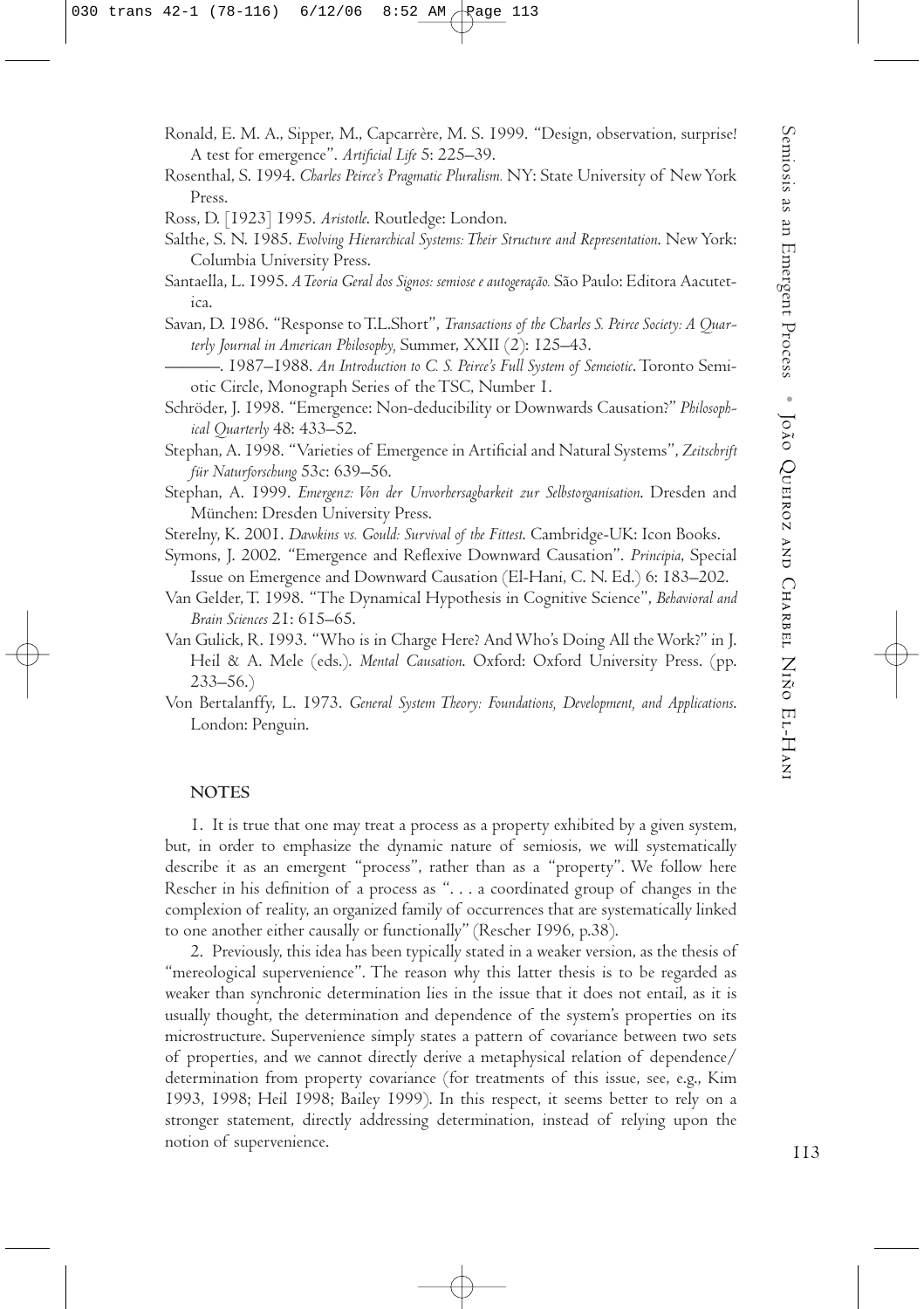3. On British emergentism, see Blitz (1992), McLaughlin (1992), Stephan (1999).

4. Stephan begins his systematic analysis of varieties of emergentism by discussing these three basic forms, but later expands his typology to include six different emergentist positions. We will not deal with these six positions in the scope of this paper. For more details, see the original works.

5. Boogerd et al. (in press) are obviously aware that complexity does not depend only on the number of components, but also on the system's structure and mutual interactions of the parts. They only indicate differences of complexity by the number of parts for the sake of the argument.

6. Indeed, the previous contributions to the emergence debate by one of the authors (C. N. El-Hani) face many problems identified by Hulswit (in press). See, for instance, El-Hani & Pereira (2000), El-Hani & Emmeche (2000), El-Hani & Videira  $(2001).$ 

7. As we argued above, this is the basis for irreducibility as the non-deducibility of the behavior of a system's parts.

8. Notice that theoretically-unpredictable structures or properties can be inductively-predictable (Kim 1999), given that, once a structure or property appears for the first time, it is possible that further occurrences of that structure or property are adequately predicted, given the thesis of synchronic determination. Moreover, "in principle" unpredictability is introduced in opposition to "practical" unpredictability, which is dependent on our cognitive limitations and state of knowledge.

9. The regulation of a focal-level process by higher-level boundary conditions is interpreted here as a kind of selective process. Suppose that the causal relation between a given element of a system, *A*, and another element of the same system, *B*, is regulated. This is understood, in this framework, as the selection of *B* as the most probable effect of *A*, among other possible effects, by boundary conditions established by a level higher to the level where the causal relation at stake is taking place. This is connected with ideas found in Polanyi (1968) and Campbell (1974), and is also related to the problem of downward causation, but we will not pursue this issue further here.

10. The choice of a focal level depends in fact on the purpose of a given researcher. Therefore, a researcher can choose as a focal level in his investigation a level in which another researcher, guided by another purpose, locates the boundary conditions in the triadic system she is studying.

11. The term "*x*" indicates a set of potential chains of triads which *cannot* be actualized at *t*, given the set of potential Signs, Objects, and Interpretants at stake.

12. Even though we will not pursue this issue in this paper, we should emphasize that there is a clear correspondence between the hierarchical structure proposed by Salthe and Peirce's distribution of categories. The micro-semiotic level—at which processes relating S, O, and I are initiated—gives Sign processes an inevitable character of indeterminacy. It is straightforward, then, to associate the micro-semiotic level with firstness. Salthe himself stresses that this level exhibits a fundamentally stochastic behavior. At the focal level, specific, particular processes are spatiotemporally instantiated, as *tokens*, which are cases of secondness. The macro-semiotic level, in turn, gives Sign processes their *generality* and *temporality*, making them historical and context-dependent. We can say, thus, that the macro-semiotic level shows the nature of thirdness. The stochastic behavior at the micro-semiotic level establishes *potentialities* for the particular Sign processes that are instantiated at the focal level. These potentialities are not the same as mere *possibilities*. For the sake of our arguments, consider Peirce's treatment of Quality as a "mere abstract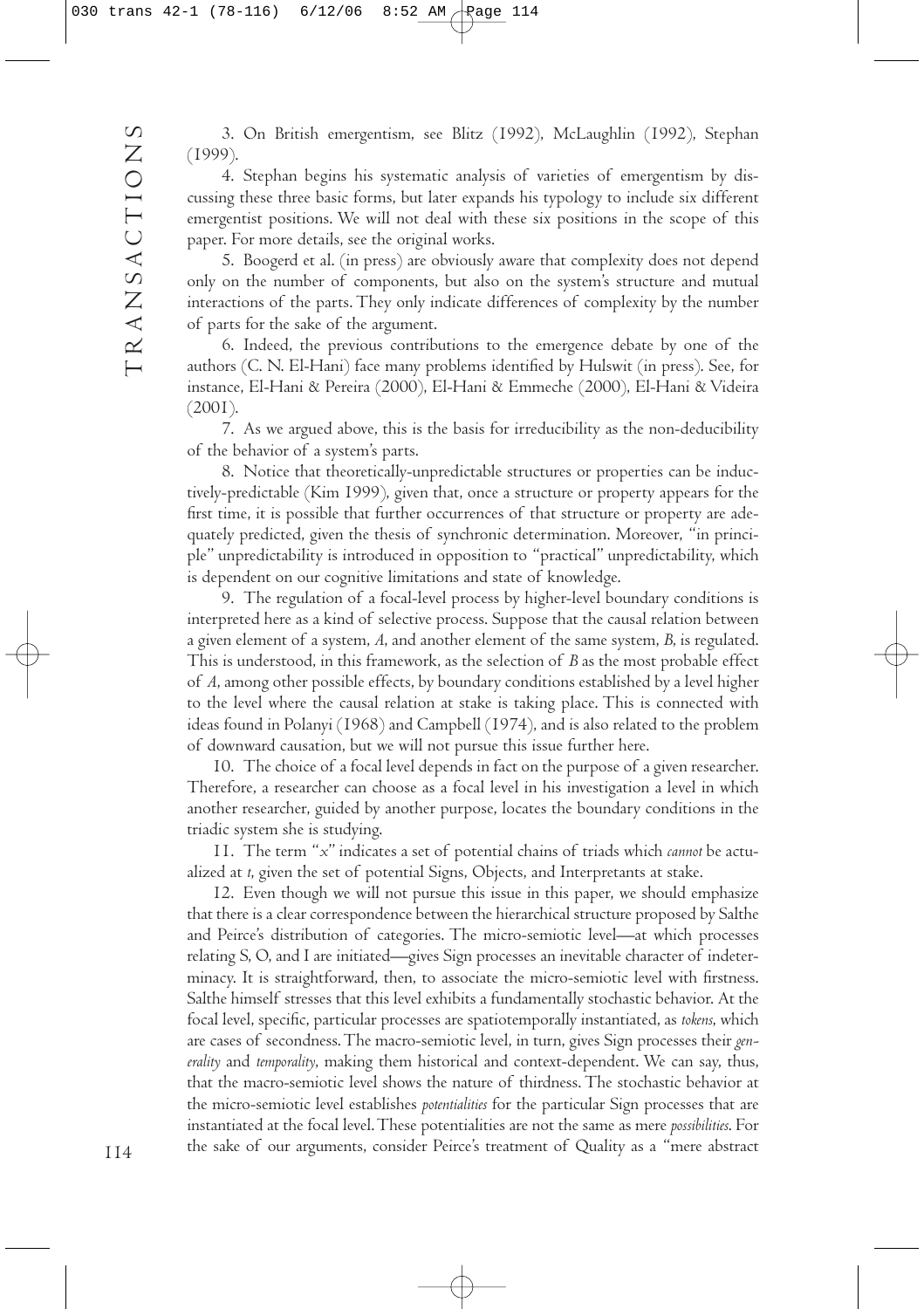potentiality" (CP 1.422). Quality has the nature of firstness, being essentially indeterminate and vague. But we can also talk about a generality of Quality. In this case, we are beyond the realm of pure firstness, as generality refers to some law-like tendency, and thus shows the nature of thirdness. Peirce works, in this case, with a merging of firstness and thirdness. It is in this latter sense that we understand potentialities at the microsemiotic level here, as a particular set of potential Signs, Objects, and Interpretants which have been established due to the fact that the micro-semiotic level is embedded in a hierarchical system which includes levels showing the nature of secondness and thirdness (focal and macro-semiotic levels, respectively). These potentialities show, thus, the nature of a generality, being closer to a merging of firstness and thirdness, than to pure firstness. Such a treatment seems to be compatible with Peirce's categoreal scheme, since, as Potter (1997, p. 94) stresses, "the categoreal structure which Peirce uses is [. . .] highly subtle and complex, admitting of various combinations".

13. Notice that by characterizing a semiotic system as an embodiment of semiotic processes, we are blurring the distinction between entities and processes. This can be justified on the grounds of an understanding of entities as relatively stable bunches of processes. It is not the case that a process philosophy should necessarily claim that the idea of entities or things has to be abandoned. Western substance addiction can be overcome by claiming that processes should be treated, in a dynamic world, as more fundamental than things, since ". . . substantial things emerge in and from the world's course of changes . . ." (Rescher 1996, p. 28). This is the basis for process philosophy as a tendency to address philosophical issues which is committed to the idea that reality is best understood in terms of processes. In this framework, it is true that substances are conceptually and ontologically subordinated to processes. The fact that we give privilege to processes does not mean, however, that we cannot or should not talk about things; it is rather that, when we refer to them, we should bear in mind all the time that they emerge from processes, change all the time through processes, and subsequently vanish in processes.

14. At first, it may seem that qualisigns refute this idea, since they consist in qualities which are Signs, but may not be physically instantiated. But a qualisign only functions as a Sign if physically instantiated in a sinsign (see CP 2.244). It is important to take in due account that we assumed above that physical instantiation is necessary for the *active* mode of being of a Sign. It is the case, then, that a qualisign can only be active when it is physically instantiated in a sinsign. The idea of a "potential Sign", i.e., that an entity or a process is a Sign if it is potentially capable of producing Interpretants, does not create difficulties for this view too, since a system should be physically embodied even to potentially show semiosis. According to the model developed above, if a semiotic system has the potentiality of showing a given semiotic process, it can only have this potentiality if it is a physically realized system which can establish boundary conditions for the actualization of that potential semiotic process. If we claim that a Sign can exist as a potential entity or process, we should be committed to the idea that, given a set of conditions a, b, c, . . . , n, that Sign would be capable of engaging in semiosis, producing Interpretants. It remains potential while those conditions are not fulfilled. Whenever those conditions are fulfilled, that Sign will turn from potentiality to actuality. As this can only happen, according to the model presented here, when boundary conditions guide the actualization of the Sign, and boundary conditions, in turn, are established in physically embodied systems, then, even as potentiality, the action of Signs presupposes physically extended systems.

15. Notice that, even if one assumes that there can be semiosis before the emergence of semiotic systems, the Sign processes at stake would still have to be physically